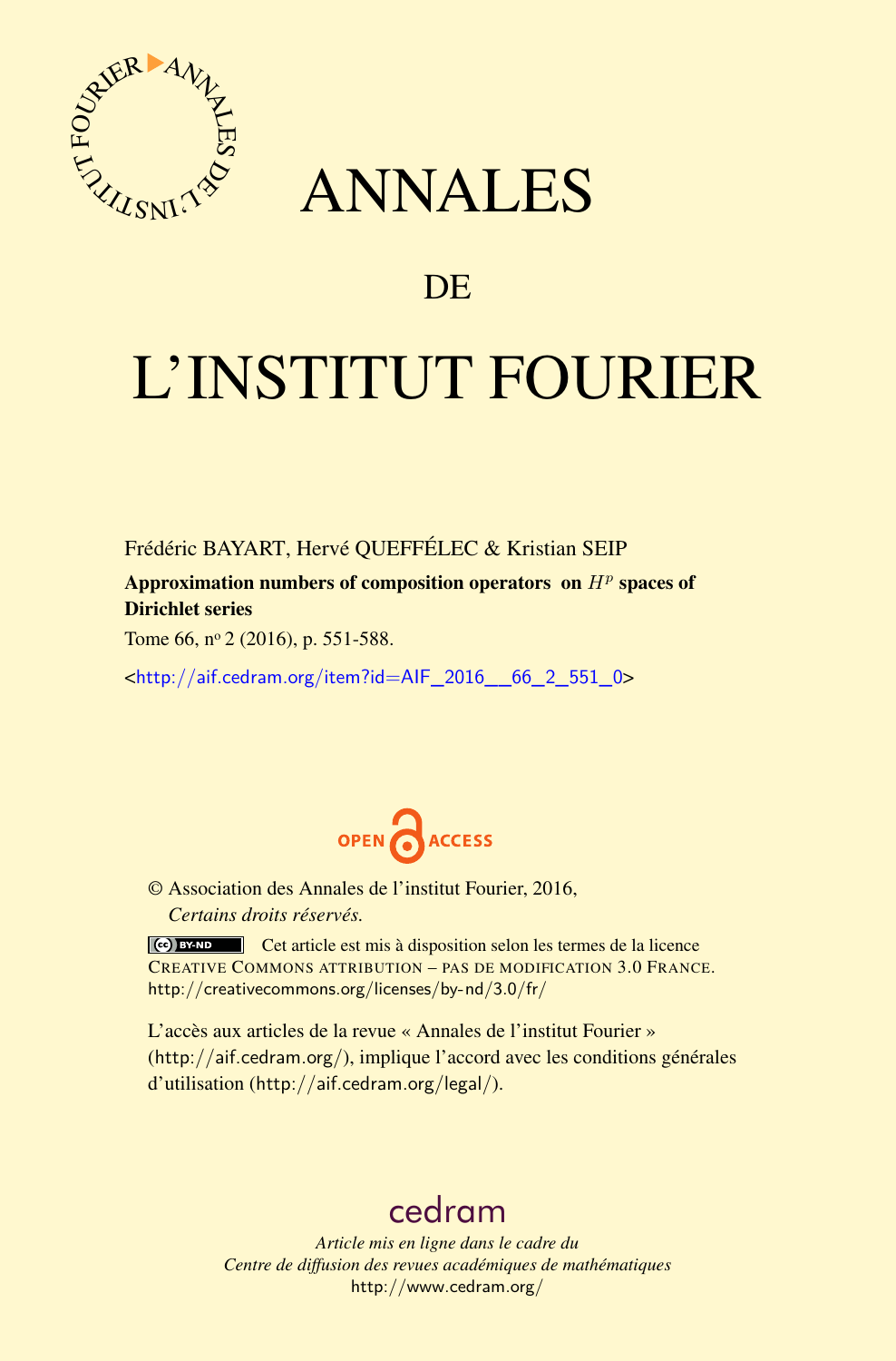# APPROXIMATION NUMBERS OF COMPOSITION **OPERATORS** ON *H<sup>p</sup>* SPACES OF DIRICHLET SERIES

# **by Frédéric BAYART, Hervé QUEFFÉLEC & Kristian SEIP (\*)**

ABSTRACT. — By a theorem of the first named author,  $\varphi$  generates a bounded composition operator on the Hardy space  $\mathcal{H}^p$  of Dirichlet series  $(1 \leq p < \infty)$  only if  $\varphi(s) = c_0 s + \psi(s)$ , where  $c_0$  is a nonnegative integer and  $\psi$  a Dirichlet series with the following mapping properties:  $\psi$  maps the right half-plane into the half-plane  $\text{Re } s > 1/2$  if  $c_0 = 0$  and is either identically zero or maps the right half-plane into itself if *c*<sup>0</sup> is positive. It is shown that the *n*th approximation numbers of bounded composition operators on  $\mathcal{H}^p$  are bounded below by a constant times  $r^n$  for some  $0 < r < 1$  when  $c_0 = 0$  and bounded below by a constant times  $n^{-A}$  for some  $A > 0$  when  $c_0$  is positive. Both results are best possible. Estimates rely on a combination of soft tools from Banach space theory (*s*-numbers, type and cotype of Banach spaces, Weyl inequalities, and Schauder bases) and a certain interpolation method for  $\mathcal{H}^2$ , developed in an earlier paper, using estimates of solutions of the  $\overline{\partial}$  equation. A transference principle from  $H^p$  of the unit disc is discussed, leading to explicit examples of compact composition operators on  $\mathcal{H}^1$ with approximation numbers decaying at a variety of sub-exponential rates. Finally, a new Littlewood–Paley formula is established, yielding a sufficient condition for a composition operator on  $\mathcal{H}^p$  to be compact.

Keywords: Dirichlets series, composition operators, approximation numbes. Math. classification: 47B33, 30B50, 30H10, 47B07.

<sup>(\*)</sup> The second author is supported by the Research Council of Norway grant 227768. This paper was initiated during the research program Operator Related Function Theory and Time-Frequency Analysis at the Centre for Advanced Study at the Norwegian Academy of Science and Letters in Oslo during 2012–2013.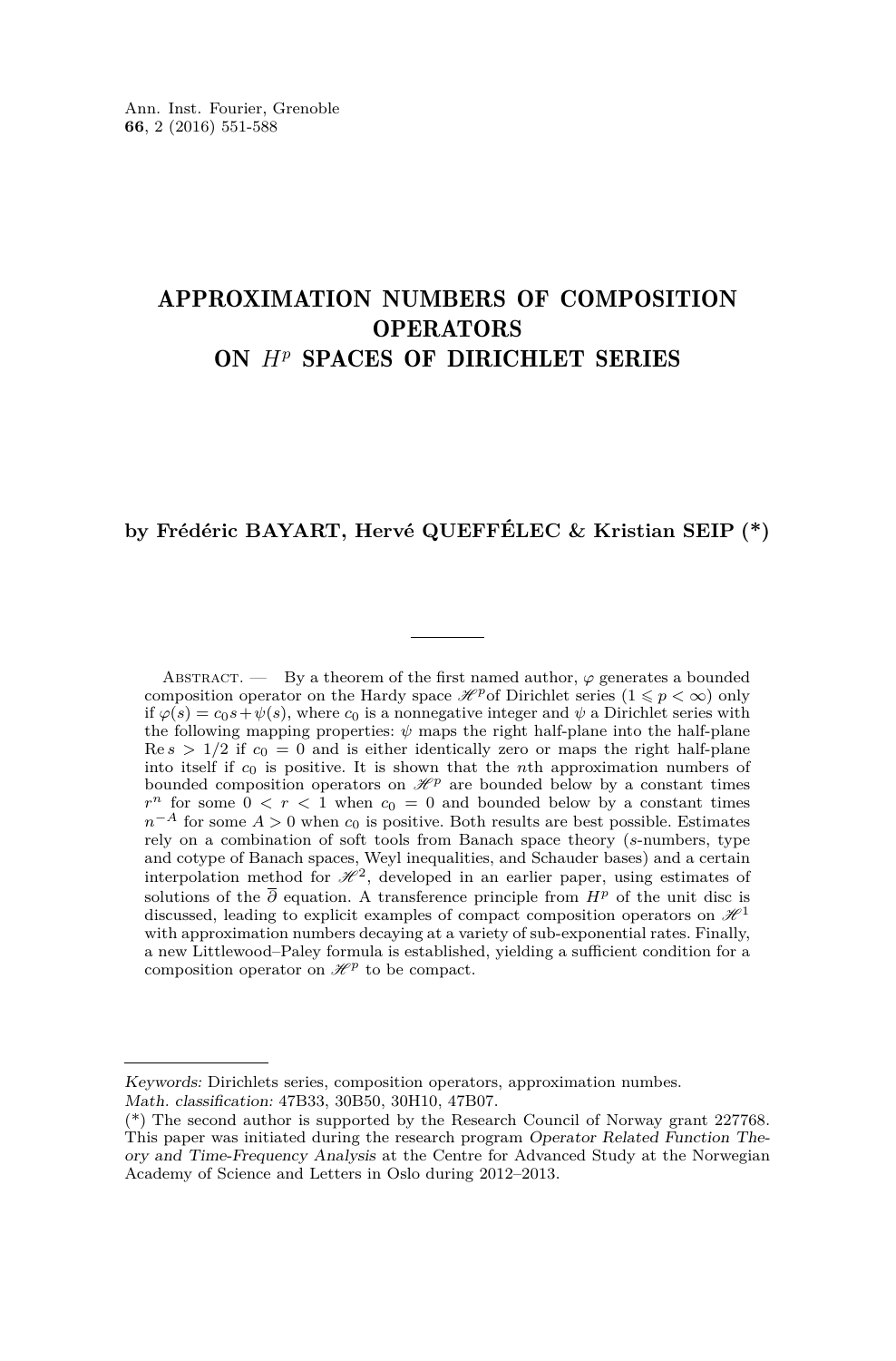Résumé. — Un théorème du premier auteur affirme que *ϕ* définit un opérateur de composition borné sur l'espace de Hardy  $\mathscr{H}^p$  des séries de Dirichlet  $(1 \leq p < \infty)$ dès lors que  $\varphi(s) = c_0 s + \psi(s)$ , où  $c_0$  est un entier positif ou nul et  $\psi$  est une série de Dirichlet qui envoie le demi-plan droit sur le demi-plan  $\text{Re } s > 1/2$  lorsque  $c_0 = 0$ et soit est identiquement nulle, soit envoie le demi-plan droit dans lui-même si *c*<sup>0</sup> *>* 0. Nous prouvons que le *n*-ième nombre d'approximation de ces opérateurs de composition est minoré, à une constante multiplicative près, par  $r^n$ ,  $0 < r < 1$  si  $c_0 = 0$  et par  $n^{-A}$ ,  $A > 0$ , si  $c_0 > 0$ . Ces minorations sont optimales et reposent sur une combinaison d'outils venant à la fois de la théorie des espaces de Banach (type et cotype, inégalités de Weyl, bases de Schauder) et sur une méthode d'interpolation pour H <sup>2</sup> utilisant des estimations des solutions d'une équation *∂*. Un principe de transfert avec les espaces *H<sup>p</sup>* du disque est discuté, conduisant à des exemples explicites d'opérateurs de composition ayant des nombres d'approximation avec divers types de décroissance sous-exponentielle. Enfin, une nouvelle formule de Littlewood-Paley est établie, conduisant à une condition suffisante de compacité pour un opérateur de composition sur  $\mathcal{H}^p$ .

#### **1. Introduction and statement of main results**

In the recent work [\[24\]](#page-37-0), we studied the rate of decay of the approximation numbers of compact composition operators on the Hilbert space  $\mathcal{H}^2$ , which consists of all ordinary Dirichlet series  $f(s) = \sum_{n=1}^{\infty} b_n n^{-s}$  such that

$$
||f||_{\mathcal{H}^2}^2 := \sum_{n=1}^{\infty} |b_n|^2 < \infty.
$$

The general motivation for undertaking such a study is that the decay of the approximation numbers is a quantitative way of studying the compactness of a given operator, yielding more precise information than what for instance its membership in a Schatten class does. The purpose of the present paper is to take the natural next step of making a similar investigation in the case when  $\mathcal{H}^2$  is replaced by the Banach spaces  $\mathcal{H}^p$  for  $1 \leqslant p < \infty$ ; here we follow [\[2\]](#page-36-0) and define  $\mathcal{H}^p$  as the completion of the set of Dirichlet polynomials  $P(s) = \sum_{n=1}^{N} b_n n^{-s}$  with respect to the norm

$$
||P||_{\mathscr{H}^p} = \left(\lim_{T \to \infty} \frac{1}{T} \int_0^T |P(it)|^p dt\right)^{1/p}
$$

*.*

We consider this a particularly interesting case because operator theory on these spaces so far is poorly understood and appears intractable by standard methods.

Our starting point is the first named author's work on  $\mathcal{H}^p$  and boundedness and compactness of the composition operators acting on these spaces [\[2,](#page-36-0) [3\]](#page-36-1). A basic fact proved in [\[2\]](#page-36-0) is that  $\mathcal{H}^p$  consists of functions analytic in the half-plane  $\sigma := \text{Re } s > 1/2$ . This means that  $C_{\varphi} f := f \circ \varphi$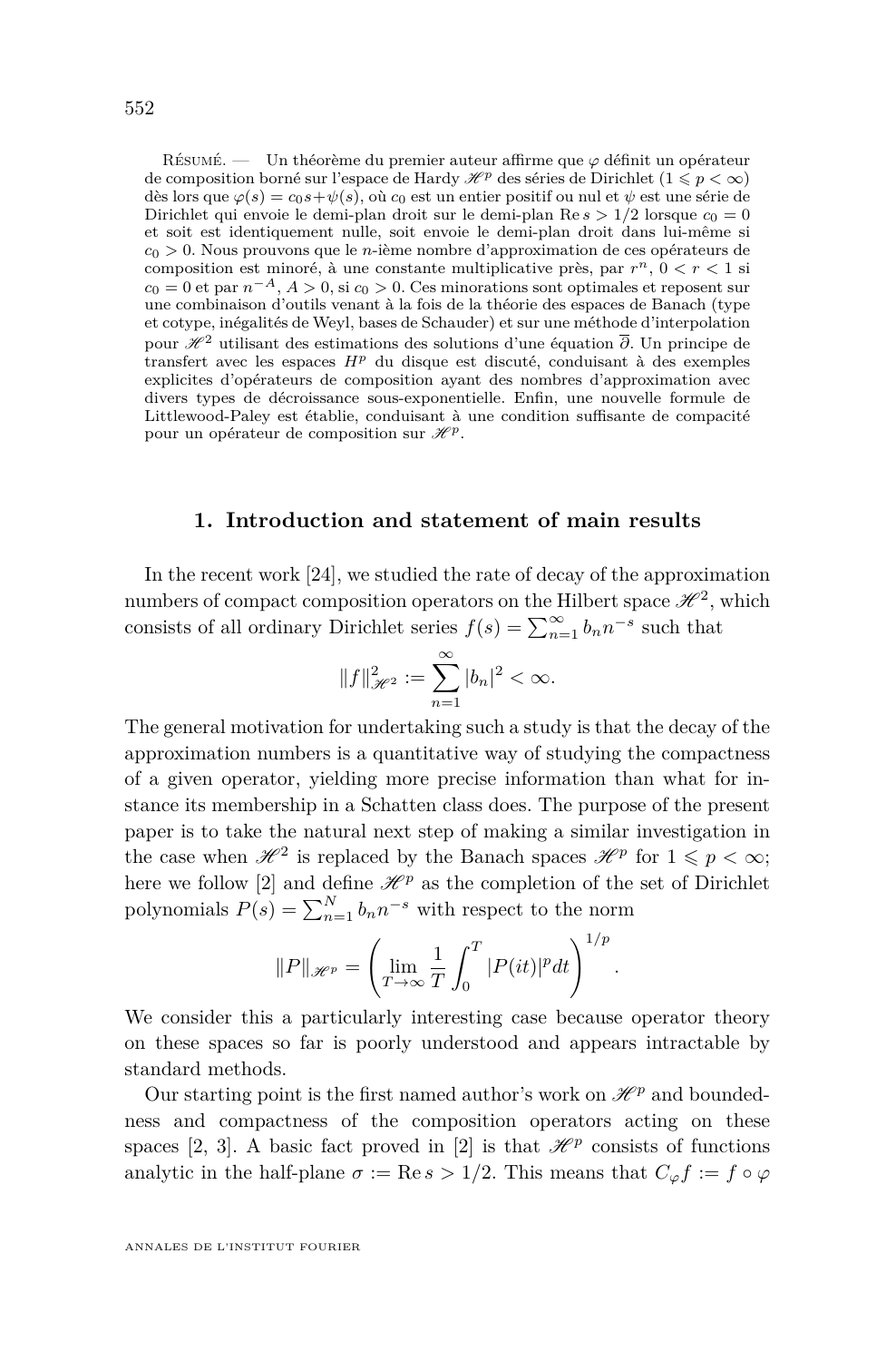defines an analytic function whenever *f* is in  $\mathcal{H}^p$  and  $\varphi$  maps this halfplane into itself. But more is clearly needed for  $C_{\varphi}$  to map  $\mathscr{H}^p$  into  $\mathscr{H}^p$ . In particular, we need to consider other half-planes as well and introduce therefore again the notation

$$
\mathbb{C}_{\theta} := \{ s = \sigma + it : \sigma > \theta \},
$$

where  $\theta$  can be any real number. Following the work of Gordon and Heden-malm [\[9\]](#page-36-2), we say that an analytic function  $\varphi$  on  $\mathbb{C}_{1/2}$  belongs to the Gordon– Hedenmalm class  $\mathscr G$  if it can be represented as

$$
\varphi(s) = c_0 s + \sum_{n=1}^{\infty} c_n n^{-s} =: c_0 s + \psi(s),
$$

where  $c_0$  is a nonnegative integer and  $\psi$  is a Dirichlet series that is uniformly convergent in each half-plane  $\mathbb{C}_{\varepsilon}$  ( $\varepsilon > 0$ ) and is either identically 0 or has the mapping properties  $\psi(\mathbb{C}_0) \subset \mathbb{C}_0$  if  $c_0 \geq 1$  and  $\psi(\mathbb{C}_0) \subset \mathbb{C}_{1/2}$  if  $c_0 = 0$ . This terminology is justified by the result from [\[9\]](#page-36-2) saying that  $C_\varphi$ is bounded on  $\mathcal{H}^2$  if and only if  $\varphi$  belongs to  $\mathcal{G}$ . (See [\[24,](#page-37-0) Theorem 1.1] for this particular formulation of the result.) The  $\mathcal{H}^p$  version of the Gordon– Hedenmalm theorem reads as follows [\[3\]](#page-36-1).

<span id="page-3-0"></span>THEOREM 1.1. — Assume that  $\varphi : \mathbb{C}_{1/2} \to \mathbb{C}_{1/2}$  is an analytic map and that  $1 \leqslant p < \infty$ .

- (a) If  $C_{\varphi}$  is bounded on  $\mathcal{H}^p$ , then  $\varphi$  belongs to  $\mathcal{G}$ .
- (b)  $C_{\varphi}$  is a contraction on  $\mathcal{H}^p$  if and only if  $\varphi$  belongs to  $\mathcal{G}$  and  $c_0 \geq 1$ .
- (c) If  $\varphi$  belongs to  $\mathscr G$  and  $c_0 = 0$ , then  $C_{\varphi}$  is bounded on  $\mathscr H^p$  whenever *p* is an even integer.

The curious fact that part (c) of this theorem only covers the case when *p* is an even integer can be directly attributed to an interesting feature of  $\mathscr{H}^p$ . To see this, we recall that  $\mathscr{H}^p$  can be identified isometrically with  $H^p(\mathbb{T}^\infty)$ , which is the  $H^p$  space of the infinite-dimensional polydisc  $\mathbb{T}^\infty$ , via the socalled Bohr lift. This space is a subspace of the Lebesgue space  $L^p(\mathbb{T}^\infty)$ with respect to normalized Haar measure on  $\mathbb{T}^{\infty}$ . The main difference with classical  $H^p$  spaces is that, even for  $1 < p < \infty$ ,  $p \neq 2$ ,  $\mathscr{H}^p = H^p(\mathbb{T}^\infty)$ is not complemented in  $L^p(\mathbb{T}^\infty)$  [\[8\]](#page-36-3). As a consequence, there seems to be little hope to obtain a useful description of the dual space of  $\mathcal{H}^p$ . This is a serious obstacle and makes it hard to employ familiar techniques such as interpolation in the Riesz–Thorin or Lions–Peetre sense. We refer to [\[31,](#page-37-1) [18\]](#page-37-2) for further details about the anomaly of  $\mathcal{H}^p$ . There are additional obstacles as well, since familiar Hilbert space techniques such as orthogonal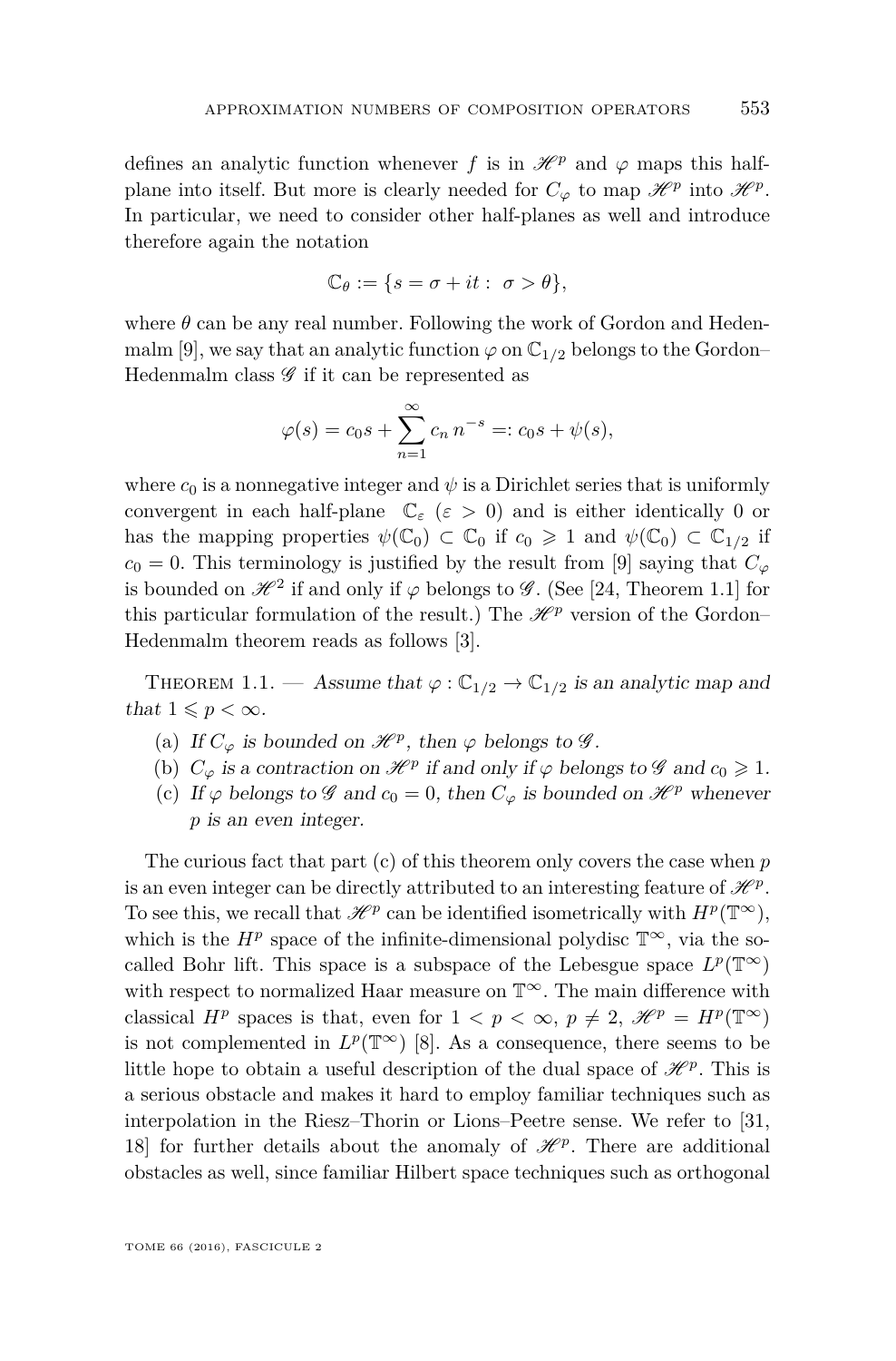projections, frames and Riesz sequences, and equality of various *s*-numbers (like approximation, Bernstein, Gelfand numbers) are no longer available.

We have found ways to circumvent these difficulties to obtain results that, at least partially, parallel those from [\[24\]](#page-37-0). To state our first result, we recall that the *n*th approximation number  $a_n(T)$  of a bounded operator on a Banach space *X* is the distance in the operator norm from *T* to operators of rank *< n*. One of our main theorems is a direct analogue and indeed an improvement of [\[24,](#page-37-0) Theorem 1.1], showing again the crucial dependence on the parameter  $c_0$ :

<span id="page-4-0"></span>THEOREM 1.2. — Assume that  $c_0$  is a nonnegative integer,  $p \geq 1$ , and that  $\varphi(s) = c_0 s + \sum_{n=1}^{\infty} c_n n^{-s}$  is a nonconstant function that generates a compact composition operator  $C_{\varphi}$  on  $\mathscr{H}^p$ .

- (a) If  $c_0 = 0$ , then  $a_n(C_\varphi) \gg \delta^n$  for some  $0 < \delta < 1$ .
- <span id="page-4-1"></span>(b) If  $c_0 \geq 1$ , then  $a_n(C_\varphi) \geq \delta_p(n \log n)^{-\operatorname{Re} c_1}$ , where  $\delta_p > 0$  only depends on *p*. In particular, if  $\text{Re } c_1 > 0$  (which is the case as soon as  $\psi$  is not constant), then

(1.1) 
$$
\sum_{n=1}^{\infty} [a_n(C_{\varphi})]^{1/ \operatorname{Re} c_1} = \infty.
$$

These lower bounds are optimal.

As in [\[24\]](#page-37-0), the notation  $f(n) \ll q(n)$  or equivalently  $q(n) \gg f(n)$  means that there is a constant *C* such that  $f(n) \leq Cg(n)$  for all *n* in question.

The proof of Theorem [1.2](#page-4-0) follows the same pattern as the proof of [\[24,](#page-37-0) Theorem 1.1], with an additional ingredient allowing a sharper estimate (new even for  $p = 2$ ) in the case  $c_0 \geq 2$ . The general strategy is based on fairly soft functional analysis, which turns out to remain valid in the context of our spaces  $\mathcal{H}^p$ . It leads to certain general estimates for approximation numbers of  $C_\varphi$ , which are made effective thanks to a hard technical device involving *∂* correction arguments. It is perhaps surprising to find such methodology in this context, but it proved to be quite efficient in the case  $p = 2$  [\[24\]](#page-37-0). Unexpectedly, this auxiliary Hilbert space result can be used again in the present setting without any essential changes.

Contrary to what happens for composition operators on  $H^p(\mathbb{D})$ , continuity or compactness of composition operators on  $\mathcal{H}^p$  can not be immediately inferred from what is known when  $p = 2$ . Indeed, no nontrivial sufficient condition for a composition operator to be compact on  $\mathcal{H}^p$ ,  $p \neq 2$ , has been found in previous studies. We have therefore chosen to include in the present paper a sufficient condition when  $c_0 \geq 1$ , similar to the condition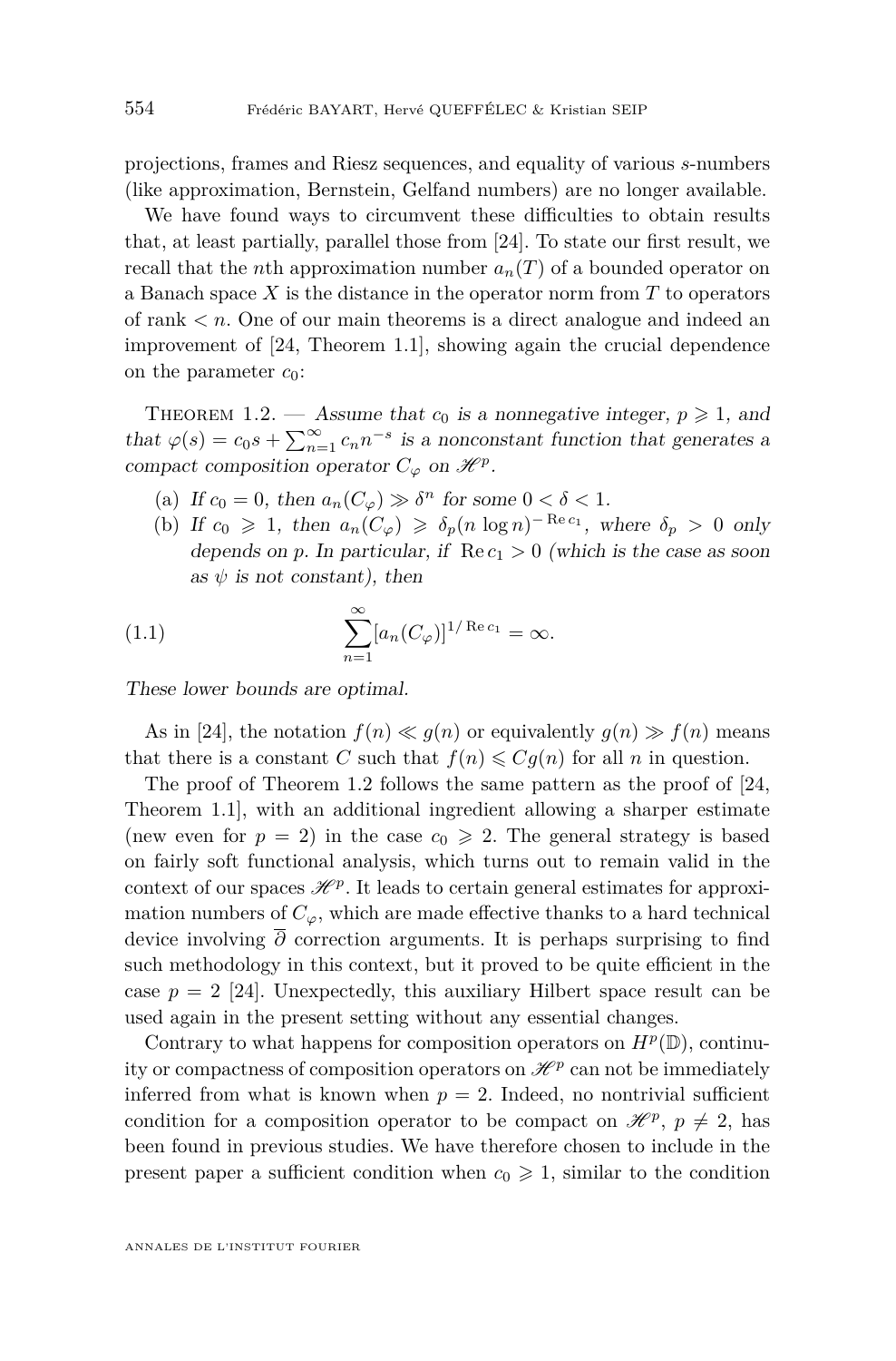given in [\[3\]](#page-36-1) for composition operators on  $\mathcal{H}^2$ . As in that paper, our condition will depend on a Littlewood–Paley formula, but the proof of [\[3\]](#page-36-1) can not be easily adapted since it depends crucially on the Hilbert space structure of  $\mathcal{H}^2$ . To state our condition, we need to recall that the Nevanlinna counting function of a function  $\varphi$  in  $\mathcal G$  is defined by

$$
\mathcal{N}_{\varphi}(s) = \begin{cases} \sum_{w \in \varphi^{-1}(s)} \text{Re } w & \text{if } s \in \varphi(\mathbb{C}_0) \\ 0 & \text{otherwise.} \end{cases}
$$

When  $c_0 \geq 1$ , this counting function satisfies a Littlewood type inequality [\[3\]](#page-36-1)

$$
\mathcal{N}_{\varphi}(s) \leqslant \frac{1}{c_0} \operatorname{Re} s, \ s \in \mathbb{C}_0 \, .
$$

An enhancement of this property gives our sufficient condition for compactness.

<span id="page-5-0"></span>THEOREM 1.3. — Assume that  $\varphi(s) = c_0 s + \psi(s)$  is in G with  $c_0 \geq 1$ and that

(a) Im  $\psi$  is bounded on  $\mathbb{C}_0$ ;

(b)  $\mathcal{N}_{\varphi}(s) = o(\text{Re } s)$  when  $\text{Re } s \to 0^+$ .

Then  $C_{\varphi}$  is compact on  $\mathcal{H}^p$  for  $p \geqslant 1$ .

Note that in the special case when  $\varphi$  is univalent, we have either  $\mathcal{N}_{\varphi}(s) =$  $\text{Re }\varphi^{-1}(s) \text{ or } \mathcal{N}_{\varphi}(s) = 0.$  This means that assumption (b) can be rephrased as saying that  $\text{Re } \psi(s) / \text{Re } s \to +\infty$  when  $\text{Re } s \to 0^+.$ 

In the final part of the paper, we will discuss a transference principle that was established in [\[24\]](#page-37-0), showing that symbols of composition operators on  $H^p(\mathbb{D})$ , via left and right composition with two fixed analytic maps, give rise to composition operators on  $\mathcal{H}^p$ . The idea is to use this principle to transfer estimates for approximation numbers from  $H^p(\mathbb{D})$ . This leads to satisfactory results when  $p = 1$ , but, surprisingly, for no other values of  $p \neq 2$ . As an example, we mention that it allows us to prove the following result.

<span id="page-5-1"></span>THEOREM 1.4. — There exists a function  $\varphi(s) = \sum_{n=1}^{\infty} c_n n^{-s}$  in  $\mathscr G$  such that  $C_{\varphi}$  is bounded on  $\mathcal{H}^1$  with approximation numbers verifying

$$
a e^{-b\sqrt{n}} \leq a_n(C_\varphi) \leq a' e^{-b'\sqrt{n}}.
$$

This theorem follows, via our transference principle, from estimates from [\[15\]](#page-37-3) for composition operators on  $H^p(\mathbb{T})$  associated with lens maps on D. More general statements about the range of possible decay rates for approximation numbers of  $C_{\varphi}$  on  $\mathcal{H}^1$  can be worked out, using our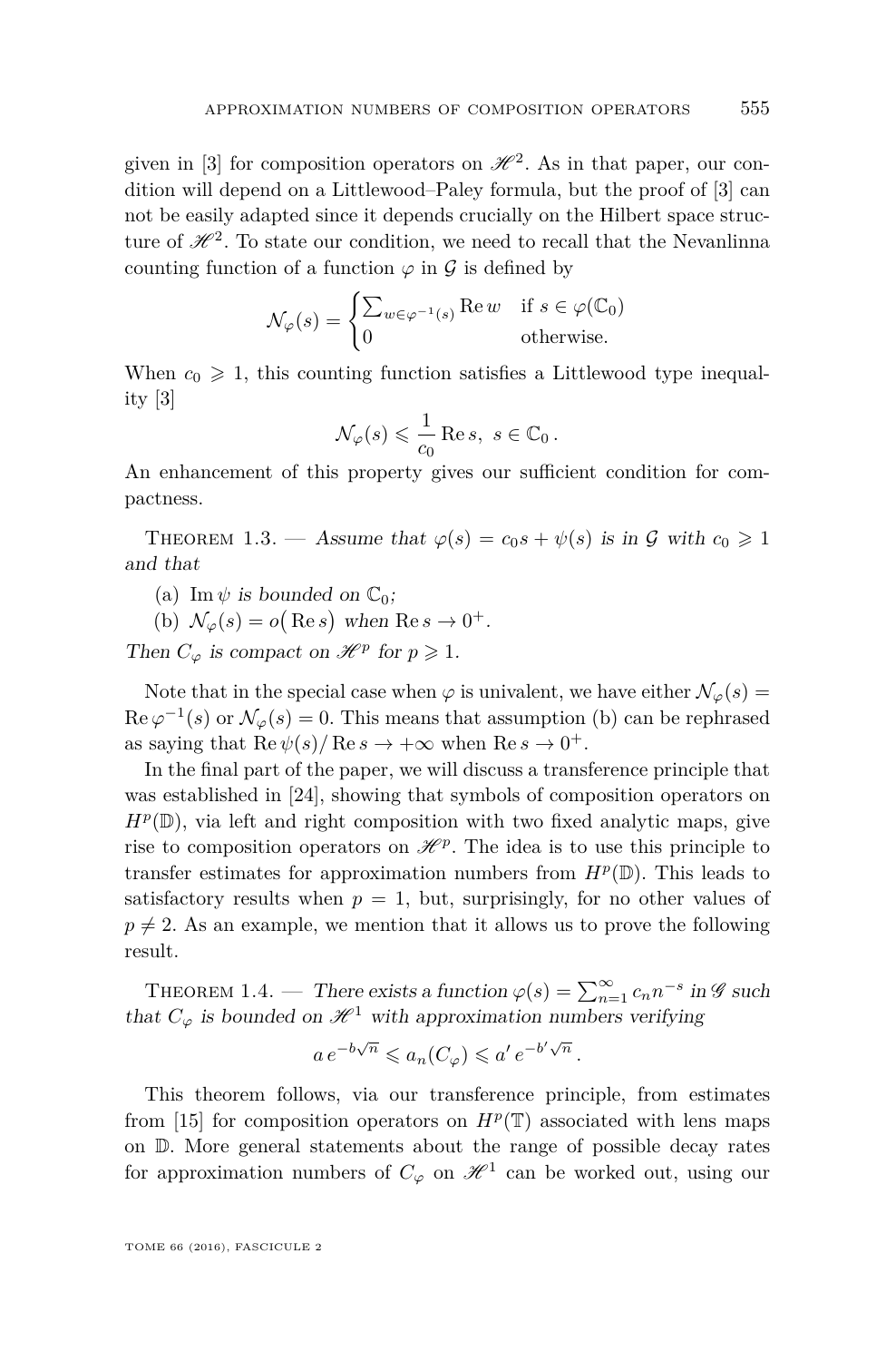transference principle and the methods of our recent work [\[25\]](#page-37-4). However, at present, we are not able to reach the same level of precision for approximation numbers of slow decay. This is related to a certain local embedding inequality, known to be valid only when  $p$  is an even integer; this is also the reason for the constraint in part (c) of Theorem [1.1.](#page-3-0) As to the success of our method when  $p = 1$ , the point is that we are able to resort to estimates for interpolating sequences for  $\mathcal{H}^2$ , in contrast to what can be done for general  $p > 1$ . Indeed, essentially nothing is known about the interpolating sequences for  $\mathcal{H}^p$  when  $1 < p < \infty, p \neq 2$ .

Our study requires a fair amount of background material and function and operator theoretic results pertaining to  $\mathcal{H}^p$ . More specifically, the following list shows what will be covered in the remaining part of the paper:

- Section 2 is devoted to some preliminaries and definitions on operators and Banach spaces.
- In Section 3, we recall some general properties of  $\mathcal{H}^p$ : Schauder basis, Bohr lift, etc. . .
- In Section 4, we have collected a number of basic functional analytic results as well as more specific results about Carleson measures and interpolating sequences, including estimates relying on our previous work [\[24\]](#page-37-0).
- Section 5 is devoted to a new Littlewood–Paley type formula for  $\mathcal{H}^p, p \neq 2$ , which is subsequently used to prove Theorem [1.3.](#page-5-0)
- Section 6 establishes general lower bounds for  $a_n(C_\varphi)$  using norms of Carleson measures and constants of interpolation.
- Section 7 gives several proofs of Theorem [1.2.](#page-4-0)
- Section 8 shows the optimality of the previous bounds.
- The final Section 9 is devoted to our transference principle and to the proof of Theorem [1.4.](#page-5-1) We also discuss two basic problems (the local embedding inequality and interpolating sequences for  $\mathscr{H}^p$ that hinder further progress in our particular context as well as in our general understanding of  $\mathcal{H}^p$ .

Throughout the paper, we insist on exhibiting methods, and sometimes we give several proofs of the same result.

### **2. Preliminaries**

#### **2.1.** *s***-numbers**

<span id="page-6-0"></span>Let  $T: X \to X$  be a compact operator from a Banach space into itself, and let  $(\lambda_n(T))_{n\geq 1}$  be the sequence of its eigenvalues, arranged in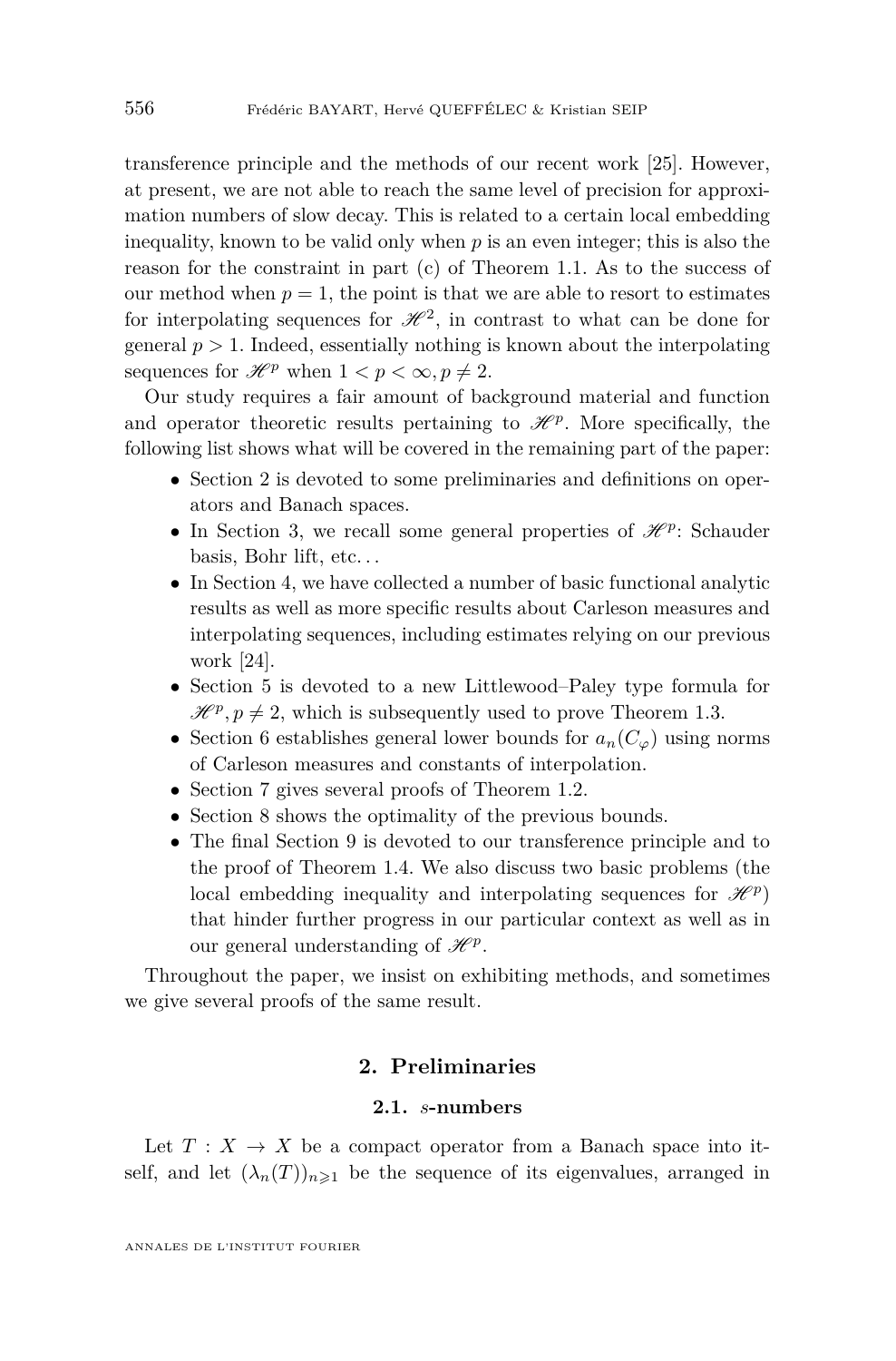descending order. We attach to this operator three sequences of so-called *s*-numbers, which dominate in a vague sense the sequence  $(\lambda_n(T))_{n\geq 1}$  and whose decay is designed to evaluate the degree of compactness of *T* in a quantitative way:

(a) Approximation numbers

$$
a_n(T) = \inf\{\|T - R\| : \text{ rank } R < n\}
$$

(b) Bernstein numbers

$$
b_n(T) = \sup_{\dim E = n} \left[ \inf_{x \in S_E} ||Tx|| \right]
$$

 $(S_E$  is the unit sphere of  $E$ )

(c) Gelfand numbers

$$
c_n(T) = \inf \{ ||T||: \text{ codim } E < n \}.
$$

Note that the first and third sequences are defined as min–max and the second as a max–min. We have

<span id="page-7-1"></span><span id="page-7-0"></span>
$$
a_n(T) = b_n(T) = c_n(T) = a_n(T^*) = \lambda_n(|T|)
$$

if *X* is a Hilbert space and  $|T|$  denotes  $\sqrt{T^*T}$  and

$$
(2.1) \t a_n(T) \ge \max(b_n(T), c_n(T)) \text{ and } a_n(T) \ge a_n(T^*)
$$

if *X* is a Banach space, where the latter inequality is an equality when *T* is compact. Moreover,

(2.2) 
$$
a_n(T) \leqslant 2\sqrt{n} \, c_n(T),
$$

which follows from the fact that any *n*-dimensional subspace *E* of a Banach space *X* is complemented in *X* through a projection of norm at most  $\sqrt{n}$  [\[20,](#page-37-5) p. 114].

Finally, we will combine a basic property of composition operators with a matching property of approximation numbers:

(i) (Non abelian semi-group property)

$$
C_{\varphi_1\circ\varphi_2}=C_{\varphi_2}\circ C_{\varphi_1}
$$

(ii) (Ideal property)

$$
a_n(ATB) \leqslant ||A||a_n(T)||B||.
$$

For detailed information on *s*-numbers, we refer to the articles [\[20,](#page-37-5) [21\]](#page-37-6) or to the books [\[5,](#page-36-4) [22\]](#page-37-7).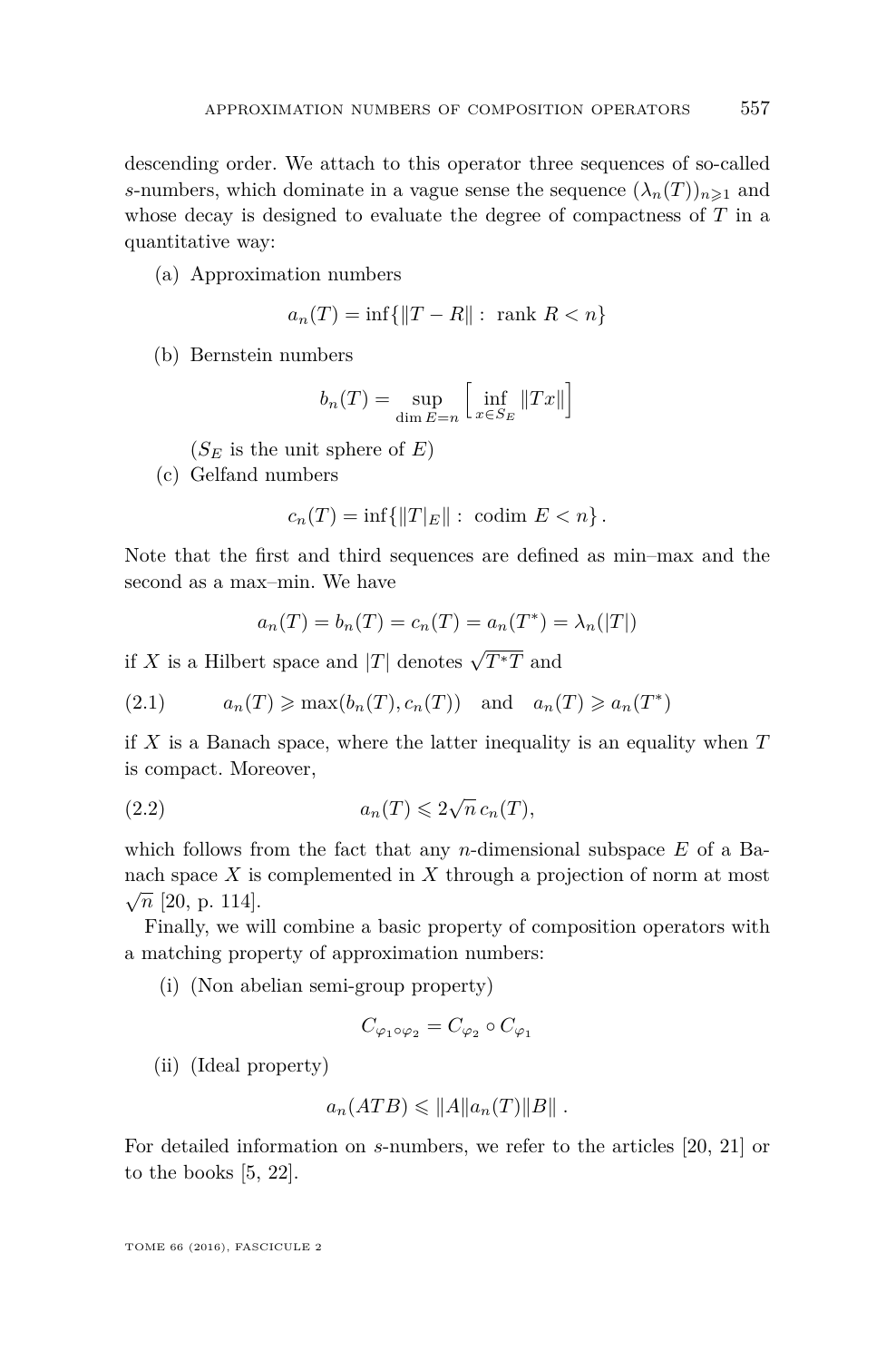# **2.2. The Weyl inequalities of Johnson–König–Maurey–Retherford and Pietsch**

We borrow the following theorem from the famous paper [\[12\]](#page-37-8), which extended for the first time, under an additive form, the Weyl inequalities for Hilbert spaces to a Banach space setting. We recall that an operator *T* is power-compact if there exists an integer  $k$  such that  $T^k$  is compact.

<span id="page-8-2"></span>THEOREM 2.1 (Johnson–König–Maurey–Retherford). — Let  $T: X \rightarrow$ *X* be a bounded and power-compact linear operator from a Banach space *X* to itself and  $0 < r < \infty$ . Then

<span id="page-8-3"></span>(2.3) 
$$
\|(\lambda_j(T))\|_{\ell^r} \leq c_r \| (a_j(T)) \|_{\ell^r}.
$$

Soon after this result was established, Pietsch found the following multiplicative improvement (see [\[20,](#page-37-5) p. 156] or [\[21,](#page-37-6) Lemma 13]) which we will use as well.

<span id="page-8-1"></span>THEOREM 2.2 (Pietsch). — Let  $T: X \to X$  be a bounded and powercompact linear operator from a Banach space *X* to itself. Then

(2.4) 
$$
|\lambda_{2n}(T)| \leqslant e \left( \prod_{j=1}^n a_j(T) \right)^{1/n}.
$$

## <span id="page-8-4"></span>**3.** General properties of  $\mathcal{H}^p$

#### **3.1.** A Schauder basis for  $\mathcal{H}^p$  and the partial sum operator

We will make use of the following result, first found by Helson [\[11\]](#page-37-9) (see also [\[26,](#page-37-10) p. 220]) in the framework of ordered groups and then reproved in a more concrete way in the context of  $\mathcal{H}^p$ -spaces by Aleman, Olsen, and Saksman [\[1\]](#page-36-5).

<span id="page-8-0"></span>THEOREM 3.1 (Helson–Aleman–Olsen–Saksman). — For  $1 < p < \infty$ , the sequence  $(e_n) = (n^{-s})$  is a (conditional) Schauder basis for  $\mathcal{H}^p$ .

For every positive integer  $N$ , we define the partial sum operator  $S_N$ :  $\mathscr{H}^p \to \mathscr{H}^p$  by the relation

$$
S_N\left(\sum_{n=1}^{\infty} x_n e_n\right) := \sum_{n\leq N} x_n e_n.
$$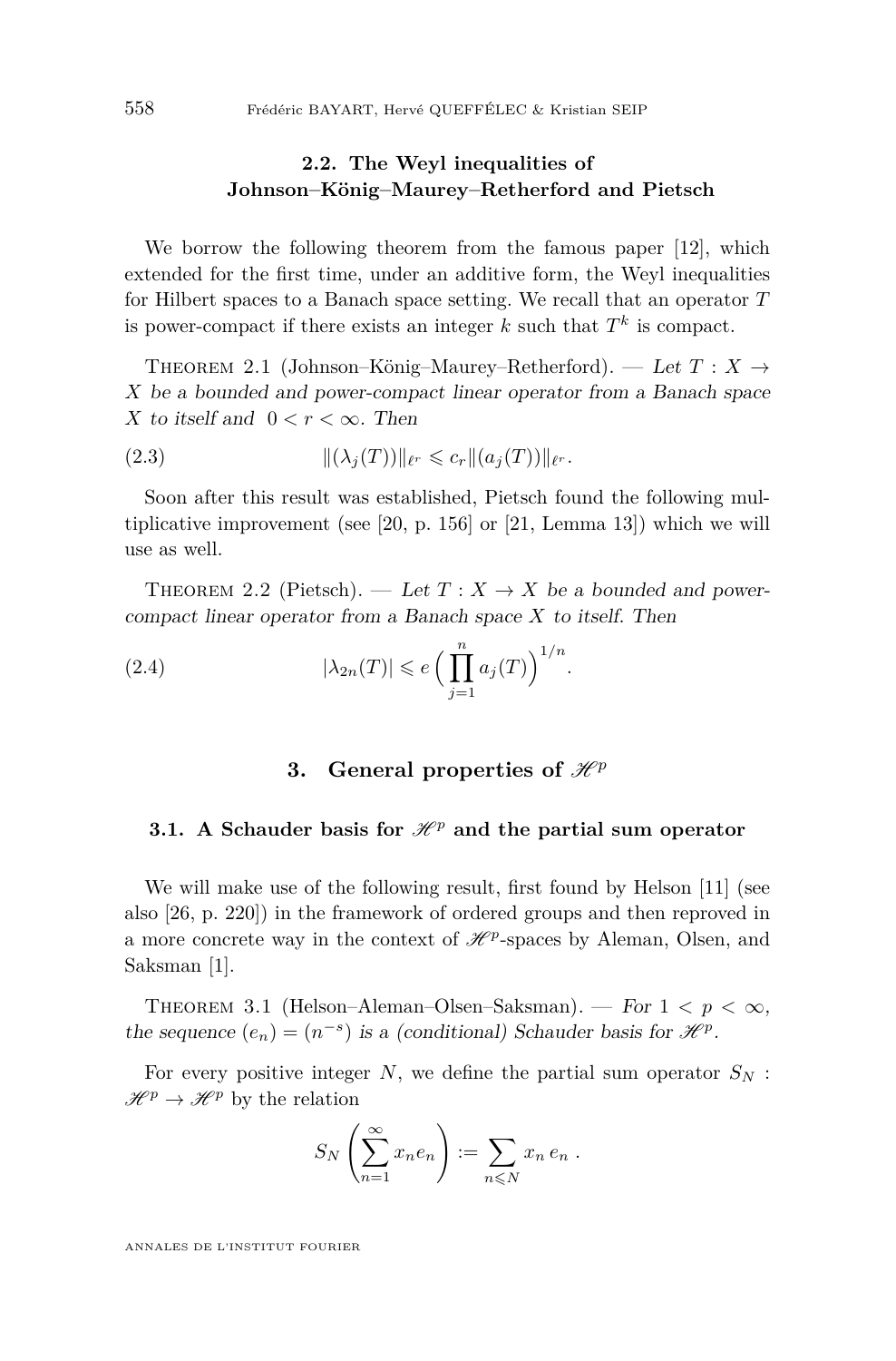In [\[1\]](#page-36-5), Theorem [3.1](#page-8-0) was obtained as a consequence of the uniform boundedness of  $S_N$ , i.e., the fact that there exists a constant  $C = C_p$  such that

$$
||S_N f||_{\mathcal{H}^p} \leqslant C||f||_{\mathcal{H}^p}
$$

for every  $f$  in  $\mathcal{H}^p$ . It is a general functional analytic fact that a complete sequence is a Schauder basis for a Banach space  $X$  if and only if the associated partial sum operators  $S_N$  are uniformly bounded [\[14\]](#page-37-11). This leads to the following result.

<span id="page-9-3"></span>Lemma 3.2 (Contraction principle for Schauder bases). — Let *X* be a Banach space and assume that  $(e_n)_{n\geq 1}$  is a Schauder basis for *X*. Let *N* be a positive integer and  $(\lambda_n)_{n\geq N}$  a nonincreasing sequence of nonnegative numbers. Then for every  $f = \sum_{n=1}^{\infty} x_n e_n$  in *X*,

(3.1) 
$$
\left\|\sum_{n\geqslant N}\lambda_n x_n e_n\right\| \leqslant 2C\lambda_N \|f\|,
$$

where  $C = \sup_n ||S_n||$ .

Proof. — We write  $x_ne_n = S_nf - S_{n-1}f$  so that we get

<span id="page-9-2"></span>
$$
\sum_{n\geqslant N} \lambda_n x_n e_n = -\lambda_N S_{N-1} f + \sum_{n\geqslant N} (\lambda_n - \lambda_{n+1}) S_n f.
$$

The sequence  $(n^{-s})$  fails to be a basis for  $\mathcal{H}^1$ , but not by much, as expressed by the following theorem.

<span id="page-9-1"></span>THEOREM 3.3. — There exists a constant *C* such that (3.2)  $||S_N f||_{\mathcal{H}^1} \leq C \log N ||f||_{\mathcal{H}^1}$ 

for every  $f$  in  $\mathcal{H}^1$ .

Proof. — We can appeal to Helson's work [\[11\]](#page-37-9) which deals with a compact connected group *G* and its ordered dual Γ. We take  $G = \mathbb{T}^{\infty}$ ,  $\Gamma = \mathbb{Z}^{(\infty)}$ along with the order

<span id="page-9-0"></span>
$$
\alpha \leqslant \beta \quad \text{if} \quad \sum_{j\geqslant 1} \alpha_j \log p_j \leqslant \sum_{j\geqslant 1} \beta_j \log p_j.
$$

Here  $\alpha = (\alpha_j)$ ,  $\beta = (\beta_j)$ , and  $(p_j)$  denotes the sequences of primes.

Given  $0 < p < 1$ , Helson's result implies fairly easily that

$$
||S_N f||_{\mathcal{H}^p}^p \ll (\cos \pi p/2)^{-1} ||f||_{\mathcal{H}^1}^p \ll (1-p)^{-1} ||f||_{\mathcal{H}^1}^p
$$

when *f* is in  $\mathscr{H}^p$ . Let now  $f(s) = \sum_{n=1}^{\infty} b_n n^{-s}$  be in  $\mathscr{H}^1$ . Observe that  $|b_n| \leq \|f\|_{\mathscr{H}^1}$  which implies the pointwise estimate  $|S_N f| \leq N \|f\|_{\mathscr{H}^1}$ .

TOME 66 (2016), FASCICULE 2

П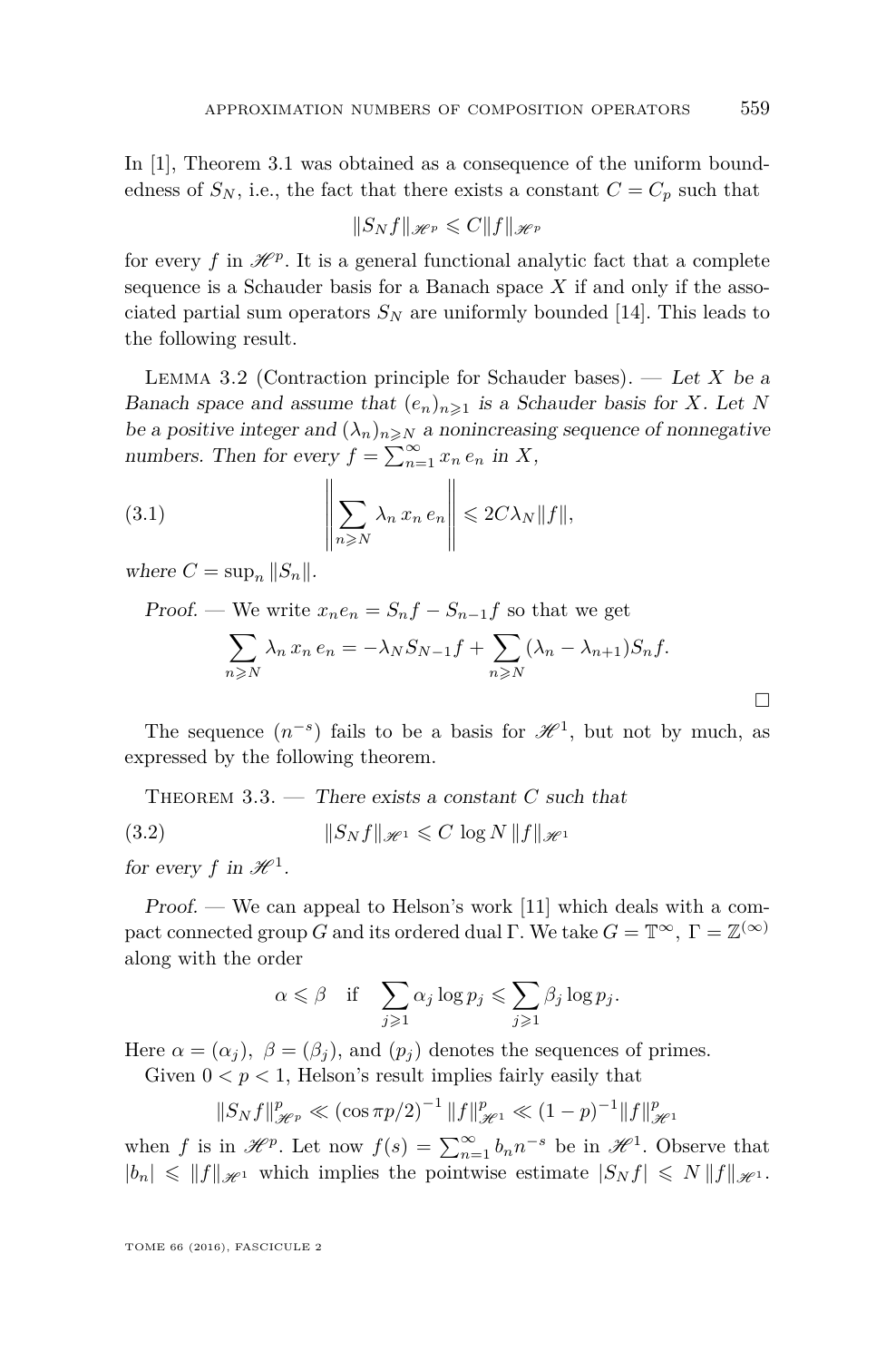Using the Bohr lift and integrating over  $\mathbb{T}^{\infty}$  with its Haar mesure  $m_{\infty}$ , we obtain

$$
||S_N f||_{\mathscr{H}^1} = \int |S_N f| dm_{\infty} = \int |S_N f|^{1-p} |S_N f|^p dm_{\infty}
$$
  

$$
\leq N^{1-p} (||f||_{\mathscr{H}^1})^{1-p} \int |S_N f|^p dm_{\infty}
$$
  

$$
\leq N^{1-p} (||f||_{\mathscr{H}^1})^{1-p} (1-p)^{-1} (||f||_{\mathscr{H}^1})^p
$$
  

$$
\leq N^{1-p} (1-p)^{-1} ||f||_{\mathscr{H}^1}.
$$

Now choosing  $p = 1 - 1/\log N$ , we arrive at [\(3.2\)](#page-9-0) since then  $N^{1-p} = e$ .  $\Box$ 

We will now give an alternate and self-contained proof of Theorem [3.3.](#page-9-1) This proof is an application of a simple but powerful identity shown by Eero Saksman to the second-named author [\[27\]](#page-37-12), which most likely will have other applications in the study of the spaces  $\mathcal{H}^p$ . The initial application Saksman had in mind concerned the conjugate exponent  $p = \infty$  or, in other words, the Banach algebra  $\mathscr{H}^{\infty}$  which consists of Dirichlet series that define bounded analytic functions on  $\mathbb{C}_0$ . Equipped with the natural  $H^{\infty}$  norm on  $\mathbb{C}_0$ ,  $\mathscr{H}^{\infty}$  is isometrically equal to the multiplier algebra of  $\mathscr{H}^p$  [\[2,](#page-36-0) [10\]](#page-37-13).

We will use the notation

$$
\widehat{\psi}(\xi) = \int_{-\infty}^{\infty} e^{-it\xi} \psi(t) dt
$$

for the Fourier transform of a function  $\psi$  in  $L^1(\mathbb{R})$ . If  $\psi$  is in  $L^1(\mathbb{R})$  and  $f(s) = \sum_{n=1}^{\infty} b_n n^{-s}$  is a Dirichlet series that is absolutely convergent in some half-plane  $\mathbb{C}_{\theta}$ , then the function

<span id="page-10-0"></span>(3.3) 
$$
P_{\psi}f(s) := \sum_{n=1}^{\infty} b_n n^{-s} \widehat{\psi}(\log n) = \int_{-\infty}^{\infty} f(s+it)\psi(t)dt, \quad s \in \mathbb{C}_{\theta},
$$

is again a Dirichlet series. It is clear that  $P_{\psi} f$  is absolutely convergent wherever *f* is absolutely convergent. If  $\psi$  is in  $L^1(\mathbb{R})$  with  $\widehat{\psi}$  compactly supported and  $f(s) = \sum_{n=1}^{\infty} b_n n^{-s}$  is a Dirichlet series that is bounded in some half-plane, then we have the identity between  $P_{\psi} f(s)$  and the integral on the right-hand side of [\(3.3\)](#page-10-0) throughout that half-plane. If *f* is in  $\mathcal{H}^p$ for some *p*, then we may write

<span id="page-10-1"></span>(3.4) 
$$
P_{\psi}f = \int_{-\infty}^{\infty} (T_t f) \psi(t) dt,
$$

where the right-hand side denotes a vector-valued integral in  $\mathcal{H}^p$  and  $T_t$ :  $\mathcal{H}^p \to \mathcal{H}^p$  is the vertical translation-operator defined by  $T_t f(s) = f(s +$ *it*). The utility of [\(3.3\)](#page-10-0) rests on the fact that  $T_t$  acts isometrically on  $\mathcal{H}^p$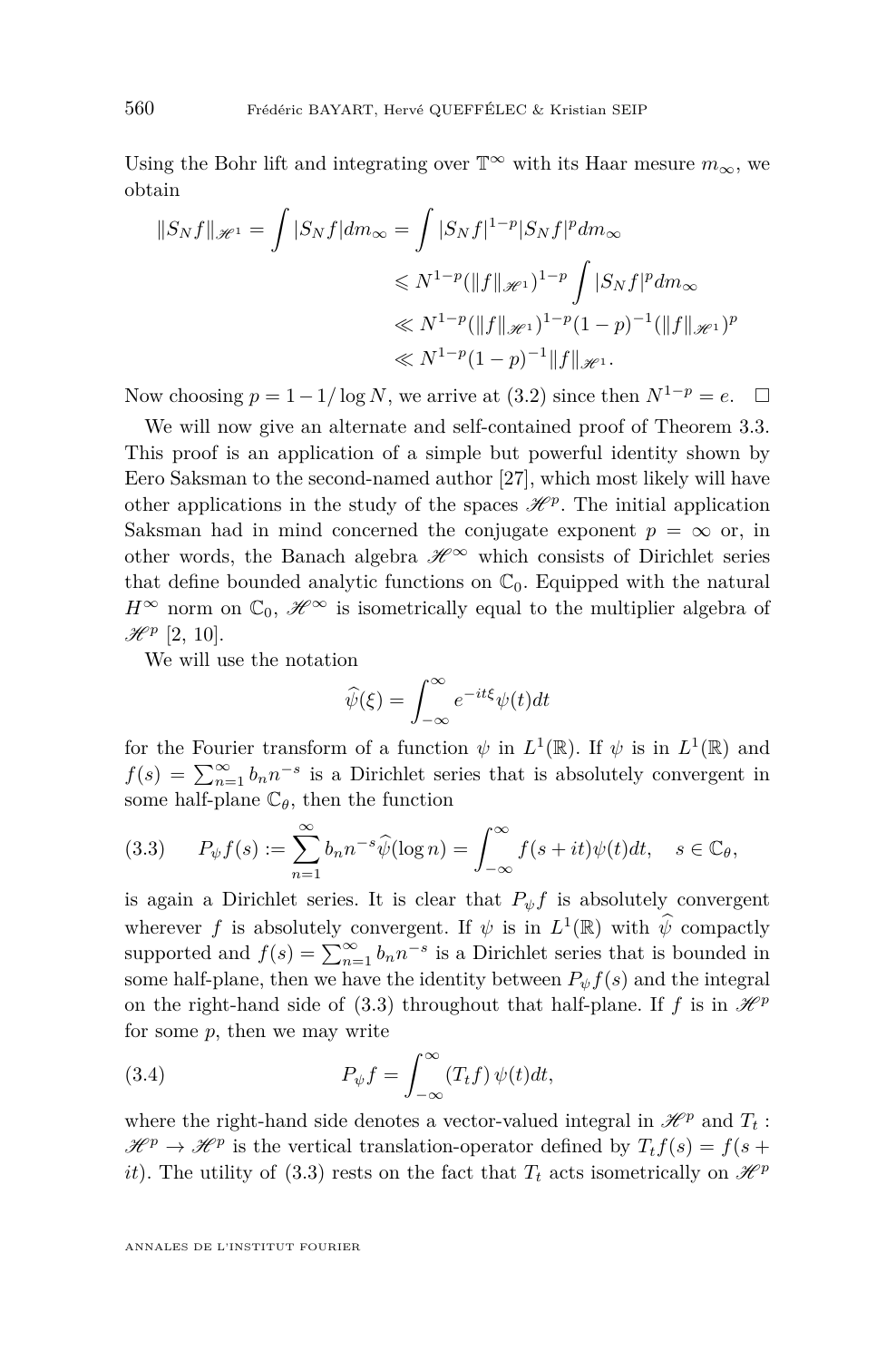for every  $1 \leqslant p \leqslant \infty$ . Saksman's vertical convolution formula [\(3.3\)](#page-10-0) can now be applied to yield the following result.

LEMMA 3.4. — If  $\psi$  is in  $L^1(\mathbb{R})$  and  $f(s) = \sum_{n=1}^{\infty} b_n n^{-s}$  is in  $\mathcal{H}^p$  for some  $1 \leqslant p \leqslant \infty$ , then

(3.5) 
$$
||P_{\psi}f||_{\mathscr{H}^p} \leq ||f||_{\mathscr{H}^p} ||\psi||_1.
$$

 $Proof. - By (3.4)$  $Proof. - By (3.4)$  and the vertical translation invariance of the norm in  $\mathscr{H}^p$ , we get

<span id="page-11-0"></span>
$$
||P_{\psi}f||_{\mathscr{H}^p} \leqslant \int_{-\infty}^{\infty} ||T_t f||_{\mathscr{H}^p} |\psi(t)| dt = ||f||_{\mathscr{H}^p} ||\psi||_1.
$$

We now turn to Saksman's alternate proof of Theorem [3.3.](#page-9-1) The idea is to choose  $\psi$  so that  $\hat{\psi}$  is smooth and  $P_{\psi}f$  is a good approximation to  $S_N f$ . A suitable trade-off between these requirements can be made as follows. Let  $\Delta_h$  be the indicator function of the interval  $[-h, h]$  for  $h > 0$ , and let  $\Lambda = (N/2)(\Delta_1 * \Delta_{1/N})$  be the even trapezoidal function with nodes at  $1 - 1/N$  and  $1 + 1/N$ . Then  $\Lambda(x) = 1$  for  $x$  in  $[-(1 - 1/N), 1 - 1/N]$ . We see that

$$
\widehat{\Lambda}(\xi) = (N/2) \widehat{\Delta_1}(\xi) \widehat{\Delta_{1/N}}(\xi) = (N/2) \frac{\sin \xi \sin \xi / N}{\xi^2},
$$

which implies that  $\|\hat{\Lambda}\|_1 \ll \log N$ . We choose  $\psi$  by requiring that  $\hat{\psi}(x) =$  $\Lambda(x/\log N)$ . Then, by the Fourier inversion formula, we have  $\|\psi\|_1 \ll$  $\log N$ . In addition, we observe that  $P_{\psi} f$  differs from  $S_N f = \sum_{n=1}^N b_n n^{-s}$ by at most

$$
O[N(e^{\log N/N} - e^{-\log N/N})] = O(\log N)
$$

terms that are all of size  $\ll ||f||_{\mathscr{H}^1}$  since  $|b_n| \leq ||f||_{\mathscr{H}^1}$ . In view of [\(3.5\)](#page-11-0), this ends the second proof of Theorem [3.3.](#page-9-1)

#### **3.2. The Bohr lift.**

By a fundamental observation of Bohr,  $\mathbb{C}_{1/2}$  can be be embedded in the infinite-dimensional polydisc  $\mathbb{D}^{\infty} = \{(z_1, z_2, \dots); |z_i| < 1\}$  in the following way. Every positive integer *n* can be factored as  $n = \prod_j p_j^{\kappa_j}$ , where  $(p_j)$ denotes the sequence of prime numbers. This means that we may represent *n* by the multi-index  $\kappa(n) = (\kappa_1, \kappa_2, \dots)$  associated with its prime factorization. Now let  $\varphi$  be a function in  $\mathscr G$  with  $c_0 = 0$ , and assume that  $\varphi(\mathbb{C}_0)$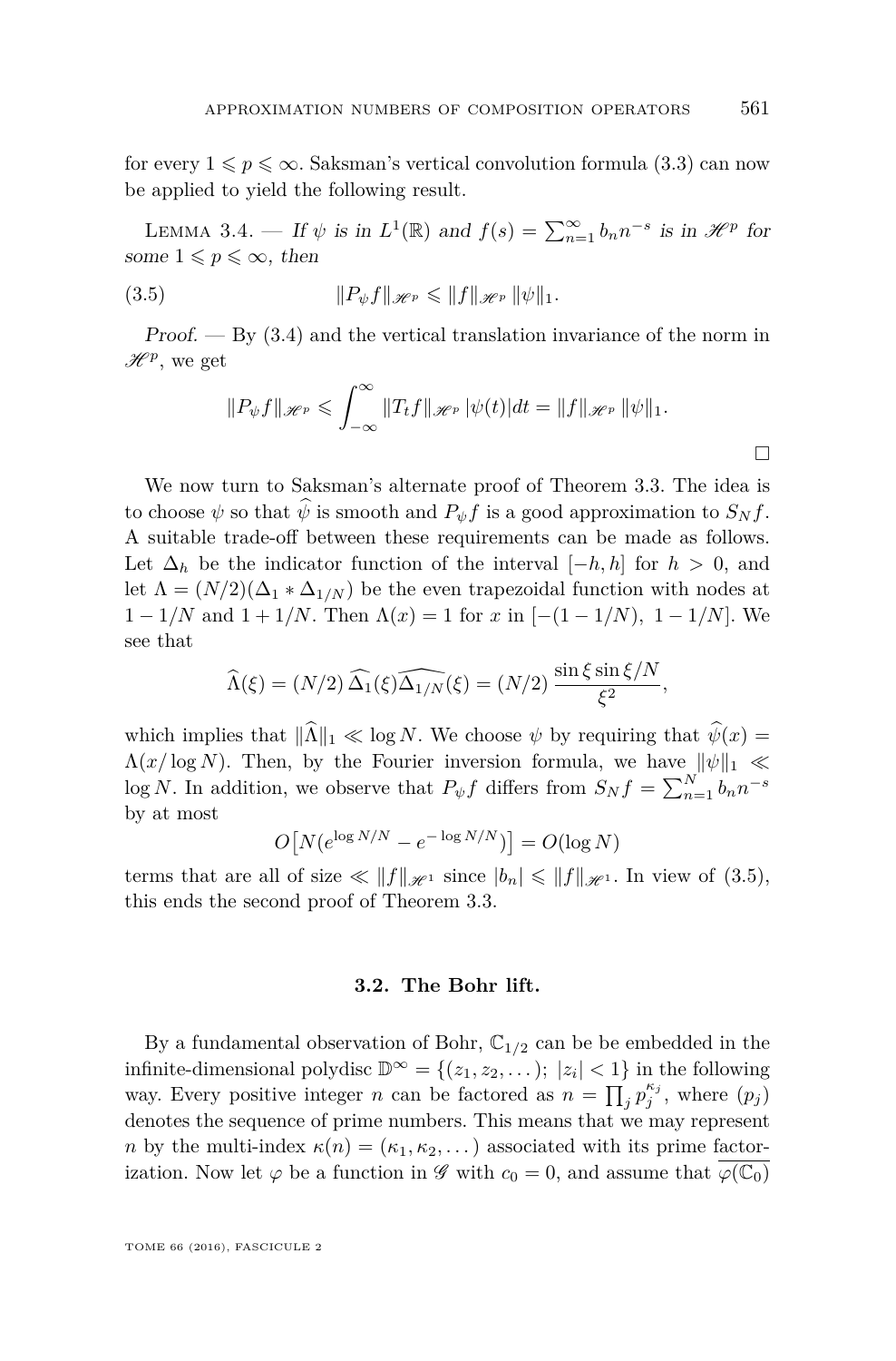is a bounded subset of  $\mathbb{C}_{1/2}$ . The Bohr lift  $\Phi$  of  $\varphi$  is the function

<span id="page-12-1"></span>
$$
\Phi(z) := \sum_{n=1}^{\infty} c_n z^{\kappa(n)} = \sum_{n=1}^{\infty} c_n z_1^{\kappa_1} z_2^{\kappa_2} \cdots
$$

Defining  $\Delta: \mathbb{C}_{1/2} \to \mathbb{D}^{\infty} \cap \ell^2$  by  $\Delta(s) := (p_j^{-s}),$  we observe that  $\Phi$  is an analytic map  $\mathbb{D}^{\infty} \cap \ell^2 \to \mathbb{C}_{1/2}$  satisfying

$$
(3.6) \t\t \Phi \circ \Delta = \varphi.
$$

We set  $\Phi^*(z) := \lim_{r \to 1} \Phi(rz)$ , where *z* is a point in  $\mathbb{T}^\infty$ . We denote by  $m_{\infty}$  the Haar measure of  $\mathbb{T}^{\infty}$  and define the pullback measure  $\mu_{\varphi}$  by

<span id="page-12-0"></span>(3.7) 
$$
\mu_{\varphi}(E) := m_{\infty}(\{z \in \mathbb{T}^{\infty} : \Phi^*(z) \in E\}) = m_{\infty}((\Phi^*)^{-1}(E))
$$
.

We will need the following basic result about the Bohr lift [\[24\]](#page-37-0).

<span id="page-12-2"></span>THEOREM 3.5. — Suppose that  $\varphi \in \mathscr{G}$  induces a bounded composition operator on  $\mathcal{H}^p$  with  $c_0 = 0$  and that  $\varphi(\mathbb{C}_0)$  is a bounded subset of  $\mathbb{C}_{1/2}$ . Then, for every *f* in  $\mathcal{H}^p$ ,  $1 \leq p < \infty$ , we have

$$
||C_{\varphi}(f)||_{\mathscr{H}^p}^p = \int_{\mathbb{T}^{\infty}} |f(\Phi^*(z))|^p dm_{\infty}(z) = \int_{\overline{\varphi(\mathbb{C}_0)}} |f(s)|^p d\mu_{\varphi}(s).
$$

# **3.3.** Type and cotype of  $(\mathscr{H}^p)^*$

Let  $(\varepsilon_i)$  denote a Rademacher sequence and  $\mathbb E$  the expectation. We recall that a Banach space *X* is of type  $p^*$  with  $1 \leqslant p^* \leqslant 2$  if, for some constant  $C \geqslant 1$ ,

$$
\mathbb{E}\left\|\sum\varepsilon_jx_j\right\|\leqslant C\left(\sum\|x_j\|^{p^*}\right)^{1/p^*}
$$

for every finite sequence  $(x_i)$  of vectors from X. The smallest constant  $C$ , denoted by  $T_{p^*}(X)$ , is called the type  $p^*$ -constant of *X*. Similarly, a Banach space *Y* is said to be of cotype  $q^*$  with  $2 \leqslant q^* \leqslant \infty$  if

$$
\mathbb{E}\left\|\sum\varepsilon_j y_j\right\| \geqslant C^{-1}\left(\sum\|y_j\|^{q^*}\right)^{1/q^*}
$$

for every finite sequence  $(y_i)$  of vectors of *Y*. The smallest constant *C*, denoted by  $C_{q*}(Y)$ , is called the cotype  $q^*$ -constant of Y.

As already mentioned, the space  $X = \mathcal{H}^p$  is well understood as the subspace  $H^p(\mathbb{T}^\infty)$  of  $L^p(\mathbb{T}^\infty)$ , but it is not complemented in  $L^p(\mathbb{T}^\infty)$ . This means that its dual *Y* is something rather mysterious. But the following fact will be sufficient for our purposes.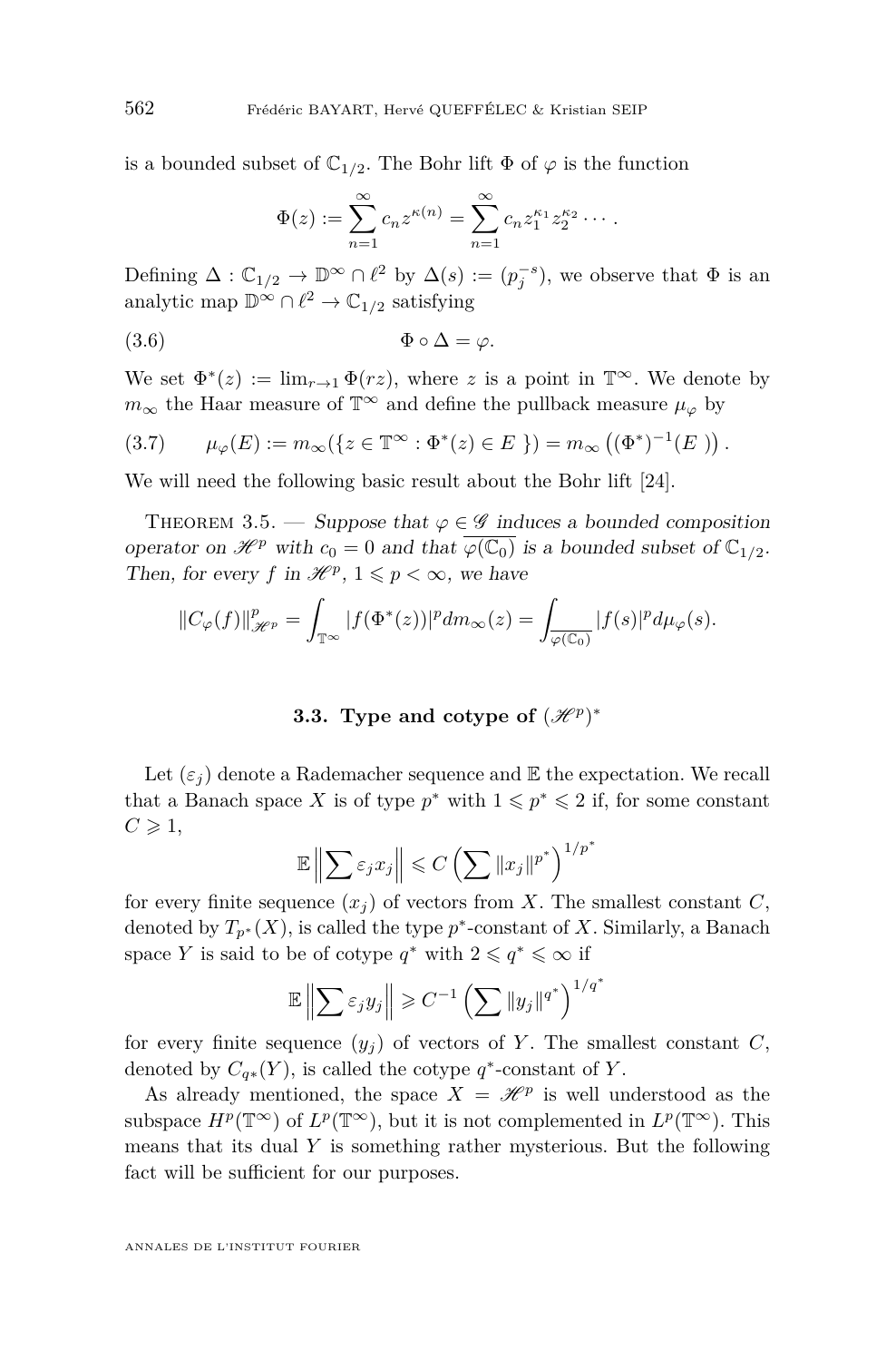<span id="page-13-0"></span>LEMMA 3.6. — The Banach space  $Y = (\mathcal{H}^p)^*$  is of cotype  $\max(q, 2)$ where *q* is the conjugate exponent of *p*.

*Proof.* —  $\mathscr{H}^p$  is isometric to the subspace  $H^p(\mathbb{T}^\infty)$  of  $L^p(\mathbb{T}^\infty)$ . The latter space is of type  $p^* = \min(p, 2)$  by Fubini's theorem and Khintchin's inequality. According to a result of Pisier (from [\[23\]](#page-37-14), see also [\[16\]](#page-37-15), [\[7,](#page-36-6) p. 220], or [\[14,](#page-37-11) p. 165]), its dual *Y* is of cotype  $q^* = \max(q, 2)$   $(1/p + 1/q = 1)$ and, moreover,

(3.8) 
$$
C_{q*}(Y) \leq 2T_{p^*}(\mathcal{H}^p).
$$

Hence the conclusion of the lemma follows.

<span id="page-13-3"></span><span id="page-13-1"></span>**3.4. Description of the spectrum of compact composition operators**

A complete description of the eigenvalues of  $C_\varphi$  on  $\mathscr{H}^2$  was given in [\[3\]](#page-36-1). We will show that this result is valid for  $\mathcal{H}^p$  as well:

<span id="page-13-2"></span>THEOREM 3.7. — Let  $\varphi(s) = c_0 s + \sum_{n=1}^{\infty} c_n n^{-s}$  induce a compact operator on  $\mathscr{H}^p$ ,  $1 \leq p < \infty$ . Then, the eigenvalues of  $C_\varphi$  have multiplicity one and are

(a)  $\lambda_n = [\varphi'(\alpha)]^{n-1}$ ,  $n = 1, 2, \ldots$ , when  $c_0 = 0$ , where  $\alpha$  is the fixed point of  $\varphi$  in  $\mathbb{C}_{1/2}$ .

(b) 
$$
\lambda_n = n^{-c_1}, \quad n = 1, 2, \dots
$$
, when  $c_0 = 1$ .

Proof. — To part (a), we adapt the proof of [\[3\]](#page-36-1) to  $\mathcal{H}^p$ . To begin with, we observe that when  $c_0 = 0$ ,  $\varphi(\mathbb{C}_0) \subset \mathbb{C}_{1/2}$  and  $\varphi(+\infty) \neq +\infty$ . Hence,  $\varphi$  admits a (necessarily unique) fixed point in  $\mathbb{C}_{1/2}$ . We then set *E* :=  $\{ [\varphi'(\alpha)]^{n-1}, n = 1, 2, \dots \}$  and let  $\sigma(C_{\varphi})$  be the spectrum of  $C_{\varphi}$ , which coincides with  $\sigma(C^*_{\varphi})$  since *T* is invertible if and only if  $T^*$  is. For a given integer  $m \geq 1$ , consider the space  $\mathcal{K}_m$  defined by

$$
\mathcal{K}_m = \text{ span } (\delta_\alpha, \delta'_\alpha, \cdots, \delta_\alpha^{(m)}) \subset (\mathcal{H}^p)^*,
$$

where by definition  $\delta_{\alpha}^{(k)}(f) = f^{(k)}(\alpha)$ . This space is invariant under  $C_{\varphi}^*$ since  $\varphi(\alpha) = \alpha$ . It is also finite-dimensional, and the matrix of  $(C^*_{\varphi})_{|\mathcal{K}_m}$ on the natural basis of  $\mathcal{K}_m$  is upper triangular with diagonal elements  $[\varphi'(\alpha)]^{n-1}$ ,  $1 \leq n \leq m+1$ . This shows that  $E \subset \sigma(C_{\varphi}^*) = \sigma(C_{\varphi})$ . For the reverse inclusion, we use the compactness of  $C_\varphi$  and Königs's theorem [\[32,](#page-38-0) pp. 90–91] which in particular claims that  $f \circ \varphi = \lambda f$  with  $f$  a nonzero analytic function in  $\mathbb{C}_{1/2}$  implies that  $\lambda = [\varphi'(\alpha)]^k$  for some nonnegative integer *k* and that the corresponding eigenfunctions generate a one-dimensional space of  $\mathscr{H}^p$ .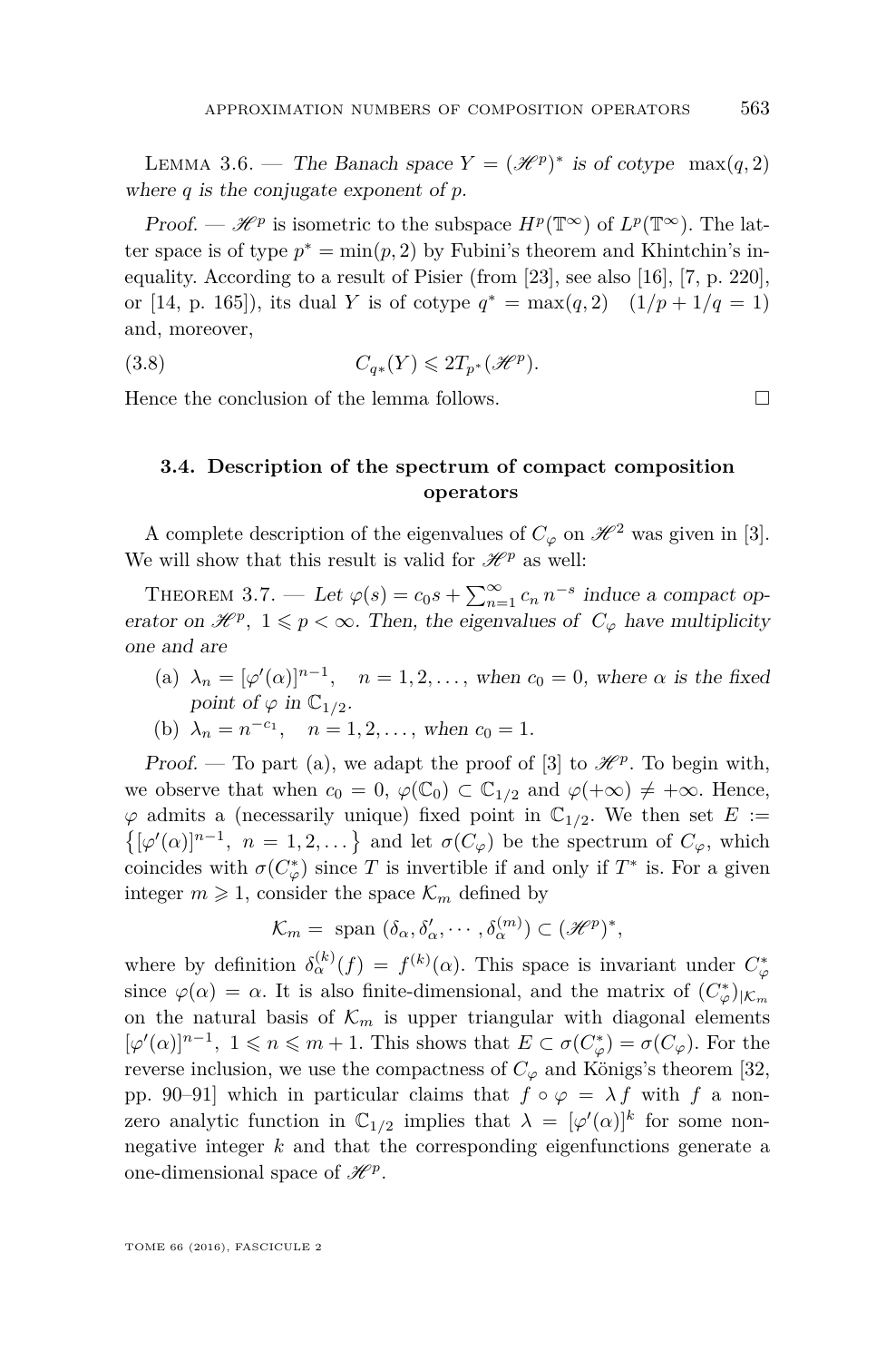As for (b), set  $E = \{n^{-c_1}, n \ge 1\}$ . The proof of [\[3\]](#page-36-1) still gives  $\sigma(C_\varphi) \subset$  $E \cup \{0\}$  for  $\mathcal{H}^p$ . Moreover, for a fixed integer *m*, the vector spaces  $\mathcal{K}_m$ and  $\mathcal{L}_m$  respectively generated by  $1, 2^{-s}, \ldots, m^{-s}$  and  $j^{-s}, j > m$  are complementary,  $\mathcal{L}_m$  is stable by  $C_\varphi$ ,  $\mathcal{K}_m$  is finite-dimensional, and the matrix of  $C_{\varphi|\mathcal{K}_m}$  is lower triangular with diagonal elements  $j^{-c_1}, 1 \leq j \leq m$ . Therefore,  $E \subset \sigma(C_\varphi)$  as in [\[3\]](#page-36-1).

The result of [\[3\]](#page-36-1) stating that  $\sigma(C_\varphi) = \{0,1\}$  when  $c_0 \geq 2$  also extends from  $\mathcal{H}^2$  to  $\mathcal{H}^p$ , but this case will not be needed in this work and is omitted here.

#### **3.5. Vertical translates**

 $\mathbb{T}^{\infty}$  may be identified with the dual group of  $\mathbb{Q}_{+}$ , where  $\mathbb{Q}_{+}$  denotes the multiplicative discrete group of strictly positive rational numbers: given a point  $z = (z_i)$  on  $\mathbb{T}^\infty$ , we define a character  $\chi$  on  $\mathbb{Q}_+$  by its values at the primes by setting

$$
\chi(2) = z_1, \ \chi(3) = z_2, \ \ldots, \ \chi(p_m) = z_m, \ \ldots
$$

and by extending the definition multiplicatively. In the sequel, we will associate the character  $\chi$  with the point  $(z_i)$  and refer to  $\chi$  as well as a point on T<sup>∞</sup>. In particular, we will be interested in properties that hold for almost all characters  $\chi$  with respect to the Haar measure  $m_{\infty}$  on  $\mathbb{T}^{\infty}$ .

Characters are connected with vertical limit functions of  $\mathcal{H}^p$ . Indeed, fix an arbitrary element  $f(s) = \sum_{n=1}^{\infty} a_n n^{-s}$  of  $\mathcal{H}^p$ . The vertical translates of *f* are the functions  $T_\tau f(s) := f(s + i\tau)$ . To every sequence  $(\tau_n)$  of translations there exists a subsequence, say  $(\tau_{n(k)})$ , such that  $T_{\tau_{n(k)}}f$  converges uniformly on compact subsets of the domain  $\mathbb{C}_{1/2}$  to a limit function, say  $\tilde{f}(s)$ . We will say that  $\tilde{f}$  is a vertical limit function of f. In [\[2\]](#page-36-0), it is proved that the vertical limit functions of *f* coincide with the functions  $f_{\chi}(s) := \sum_{n=1}^{\infty} a_n \chi(n) n^{-s}, \chi$  being a character.

We can also view vertical translates as a flow of rotations acting on  $\mathbb{T}^\infty.$ More precisely, given  $z$  in  $\mathbb{T}^{\infty}$  and  $t$  in  $\mathbb{R}$ , we set  $\mathcal{T}_t z = (2^{it}z_1, \ldots, p_j^{it}z_j, \ldots)$ . Then a simple application of Fubini's theorem and the invariance of  $m_{\infty}$ under rotation show the following lemma.

<span id="page-14-0"></span>LEMMA 3.8. — Let  $\mu$  be a finite Borel measure on  $\mathbb R$  and  $F \in L^1(\mathbb T^\infty)$ . Then

$$
\int_{\mathbb{T}^{\infty}} \int_{\mathbb{R}} F(\mathcal{T}_t z) d\mu(t) dm_{\infty}(z) = \mu(\mathbb{R}) ||F||_{L^1(\mathbb{T}^{\infty})}.
$$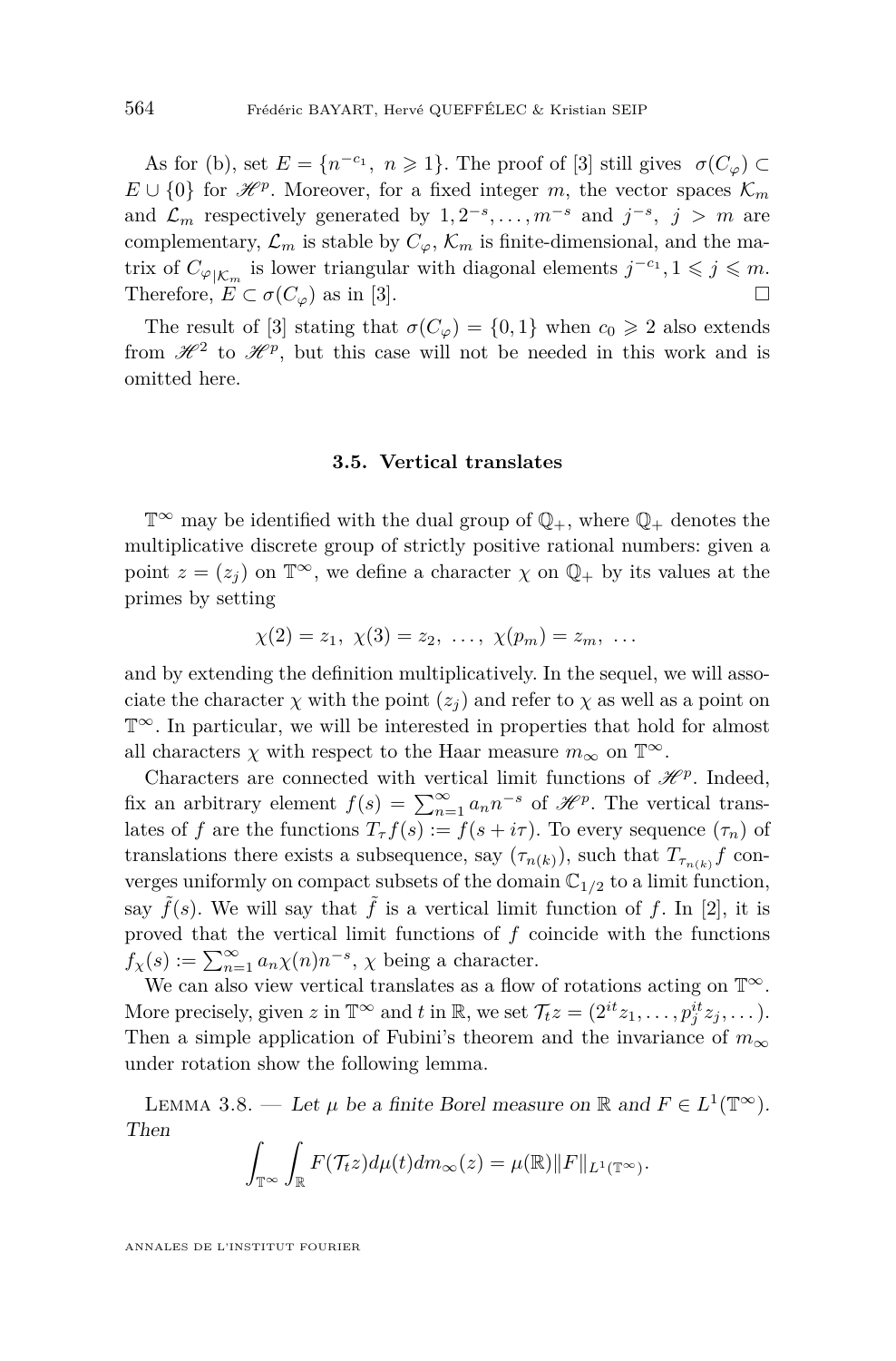In [\[10\]](#page-37-13) and [\[2\]](#page-36-0), it was explained that it is useful to consider  $f<sub>\chi</sub>$  to get a more profound understanding of the function theoretic properties of *f*. For example, for almost all characters  $\chi$ , the function  $f_\chi$  can be extended to  $\mathbb{C}_0$ . Moreover, setting  $F(z) = |f_\chi(0)|^p$  (we identify again  $\mathbb{T}^\infty$  and  $\mathbb{Q}_+$ ), we obtain immediately from Lemma [3.8](#page-14-0) the following way to compute the  $\mathscr{H}^p$  norm of f (see also [\[10,](#page-37-13) theorem 4.1] or [\[2,](#page-36-0) lemma 5]):

<span id="page-15-1"></span>LEMMA 3.9. — Let  $\mu$  be a finite Borel measure on  $\mathbb{R}$ . Then :

$$
||f||_{\mathscr{H}^p}^p \mu(\mathbb{R}) = \int_{\mathbb{T}^\infty} \int_{\mathbb{R}} |f_\chi(it)|^p d\mu(t) dm_\infty(\chi).
$$

We shall need to extend our notation of vertical translates to the class of functions of the form  $\varphi(s) = c_0 s + \psi(s) \in \mathcal{G}$ . For such functions,  $\varphi_\chi$  will mean

$$
\varphi_{\chi}(s) = c_0 s + \psi_{\chi}(s).
$$

The connection between the composition operators  $C_{\varphi}$  and  $C_{\varphi_{\chi}}$  is clarified in [\[9\]](#page-36-2), where it is proved that for every *f* in  $\mathcal{H}^p$  and every  $\chi$  in  $\mathbb{T}^\infty$ ,

$$
(f\circ\varphi)_\chi(s) = f_{\chi^{c_0}} \circ \varphi_\chi(s), \ s \in \mathbb{C}_{1/2},
$$

where  $\chi^{c_0}$  is the character taking the value  $[\chi(n)]^{c_0}$  at *n*. Moreover, for almost all  $\chi$  in  $\mathbb{T}^{\infty}$ , this relation remains true in  $\mathbb{C}_0$ .

# **4. Carleson measures and sequences, and interpolating sequences**

#### <span id="page-15-0"></span>**4.1.** The case  $p < \infty$

We will denote by  $\delta_s$  the functional of point evaluation on  $\mathscr{H}^p$  at the point  $s = \sigma + it$  in  $\mathbb{C}_{1/2}$ , so that  $\delta_s(f) = f(s)$ . The norm of  $\delta_s$  was computed by Cole and Gamelin [\[6\]](#page-36-7) (see also [\[2\]](#page-36-0)):

(4.1) 
$$
\|\delta_s\| = [\zeta(2\sigma)]^{1/p},
$$

where  $\zeta(s)$  is the Riemann zeta function. It should be noted that  $\zeta(2\sigma) \approx$  $(2\sigma - 1)^{-1}$  when *s* is restricted to a set on which  $\sigma$  is bounded.

Let now  $\mu$  be a nonnegative Borel measure on the half-plane  $\mathbb{C}_{1/2}$ . We say that  $\mu$  is a Carleson measure for  $\mathcal{H}^p$  if there exists a positive constant *C* such that

$$
\int_{\mathbb{C}_{1/2}}|f(s)|^pd\mu(s)\leqslant C\|f\|_{\mathscr{H}^p}^p
$$

holds for every *f* in  $\mathcal{H}^p$ . The smallest possible *C* in this inequality is called the  $\mathscr{H}^p$  Carleson norm of  $\mu$ . We denote it by  $\|\mu\|_{\mathcal{C},\mathscr{H}^p}$  and declare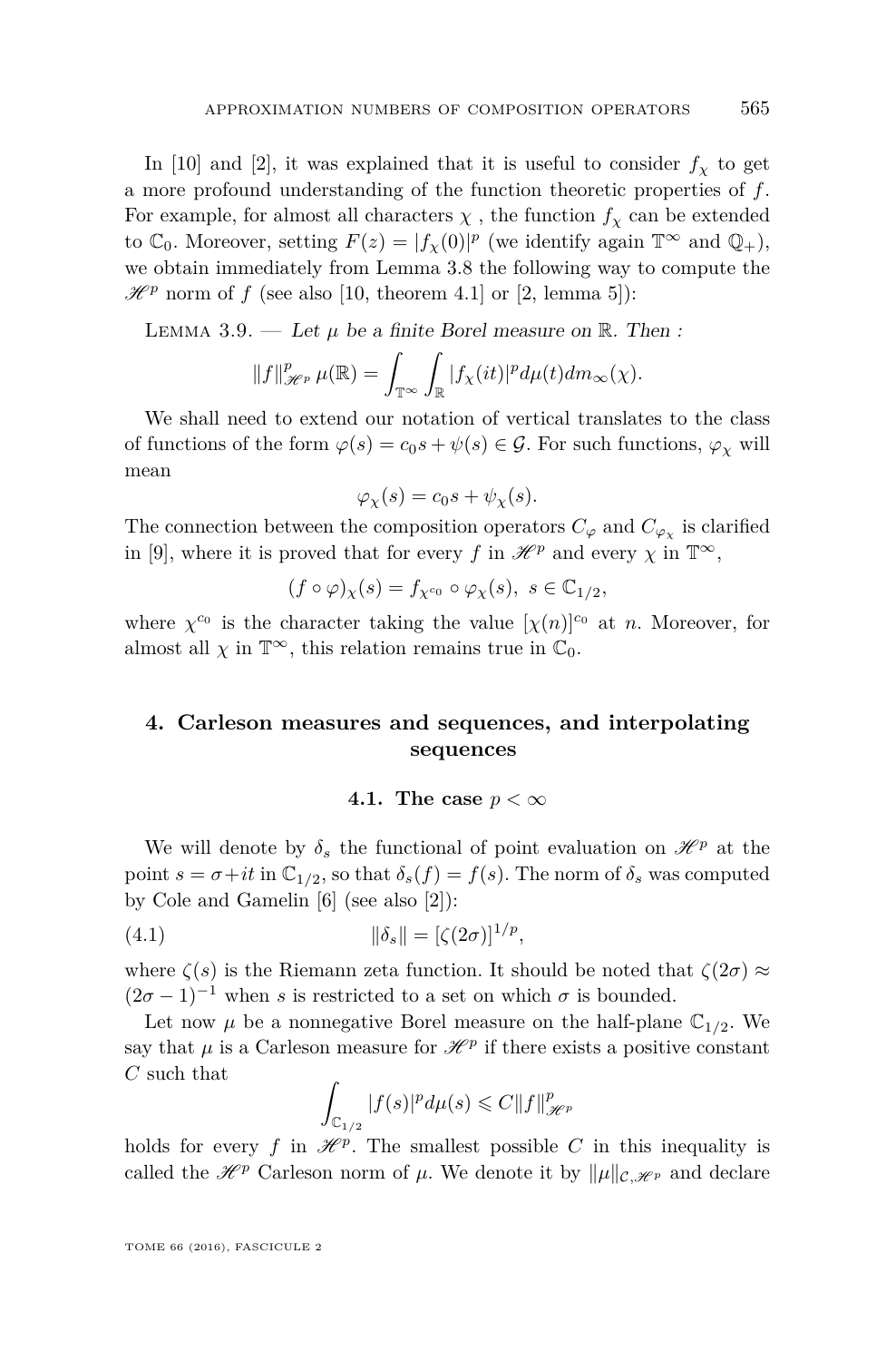that  $\|\mu\|_{\mathcal{C},\mathcal{H}^p} = \infty$  if  $\mu$  fails to be a Carleson measure for  $\mathcal{H}^p$ . Let next  $S = (s_i)$  be a sequence of distinct points of  $\mathbb{C}_{1/2}$ . We say that this sequence is a Carleson sequence if the discrete measure

$$
\mu_S = \sum_j \frac{\delta_{s_j}}{\|\delta_{s_j}\|^p}
$$

is a Carleson measure for  $\mathcal{H}^p$  in the above sense. The Carleson  $\mathcal{H}^p$  norm  $\|\mu_S\|_{\mathcal{C},\mathcal{H}^p}$  is called the Carleson  $\mathcal{H}^p$  constant of *S*.

We will need the following estimate.

<span id="page-16-0"></span>LEMMA 4.1. — Let  $\mu$  be a nonnegative Borel measure in the half-plane  $\mathbb{C}_{1/2}$  whose support is contained in  $\overline{\mathbb{C}_{\theta}}$  for some  $\theta > 1/2$ . Then

$$
\|\mu\|_{\mathcal{C},\mathscr{H}^p}\leqslant \begin{cases} [\zeta(2\theta)]^{(p-2)/p}\|\mu\|_{\mathcal{C},\mathscr{H}^2},&p\geqslant 2\\ [\zeta(2\theta)]\|\mu\|,&1\leqslant p<2.\end{cases}
$$

Proof. — For an arbitrary point  $s = \sigma + it$  in the support of  $\mu$ , we have  $|f(s)| \leqslant [(\zeta(2\sigma))^{1/p}||f||_{\mathscr{H}^p} \leqslant [(\zeta(2\theta))^{1/p}||f||_{\mathscr{H}^p}.$ 

We infer from this that

$$
\int_{\mathbb{C}_{1/2}} |f(s)|^p d\mu(s) = \int_{\mathbb{C}_{1/2}} |f(s)|^{p-2} |f(s)|^2 d\mu(s)
$$
  

$$
\leqslant [\zeta(2\theta)]^{(p-2)/p} \|f\|_{\mathscr{H}^p}^{p-2} \int_{\mathbb{C}_{1/2}} |f(s)|^2 d\mu(s).
$$

Now the result follows since  $||f||_{\mathscr{H}^2} \le ||f||_{\mathscr{H}^p}$  when  $p \ge 2$ . The (poor) estimate in the case  $p < 2$  is obvious.

The  $\mathscr{H}^p$  constant of interpolation  $M_{\mathscr{H}^p}(S)$  is defined as the infimum of the constants K with the following property: for every sequence  $(a_i)$  of complex numbers such that

$$
\sum_j |a_j|^p \|\delta_{s_j}\|^{-p} < \infty,
$$

there exists a function  $f$  in  $\mathscr{H}^p$  such that

$$
f(s_j) = a_j
$$
 for all j and  $||f||_p \le K \left( \sum_j |a_j|^p ||\delta_{s_j}||^{-p} \right)^{1/p}$ 

*.*

For a sequence *S* of distinct points in  $\mathbb{C}_0$ , we will denote by  $M_{\mathscr{H}^{\infty}}(S)$  the best constant *K* such that, for every bounded sequence  $(a_i)$  of complex numbers, there exists a function  $f$  in  $\mathscr{H}^{\infty}$  such that

$$
f(s_j) = a_j
$$
 for all j and  $||f||_{\infty} \le K \sup_j |a_j|$ .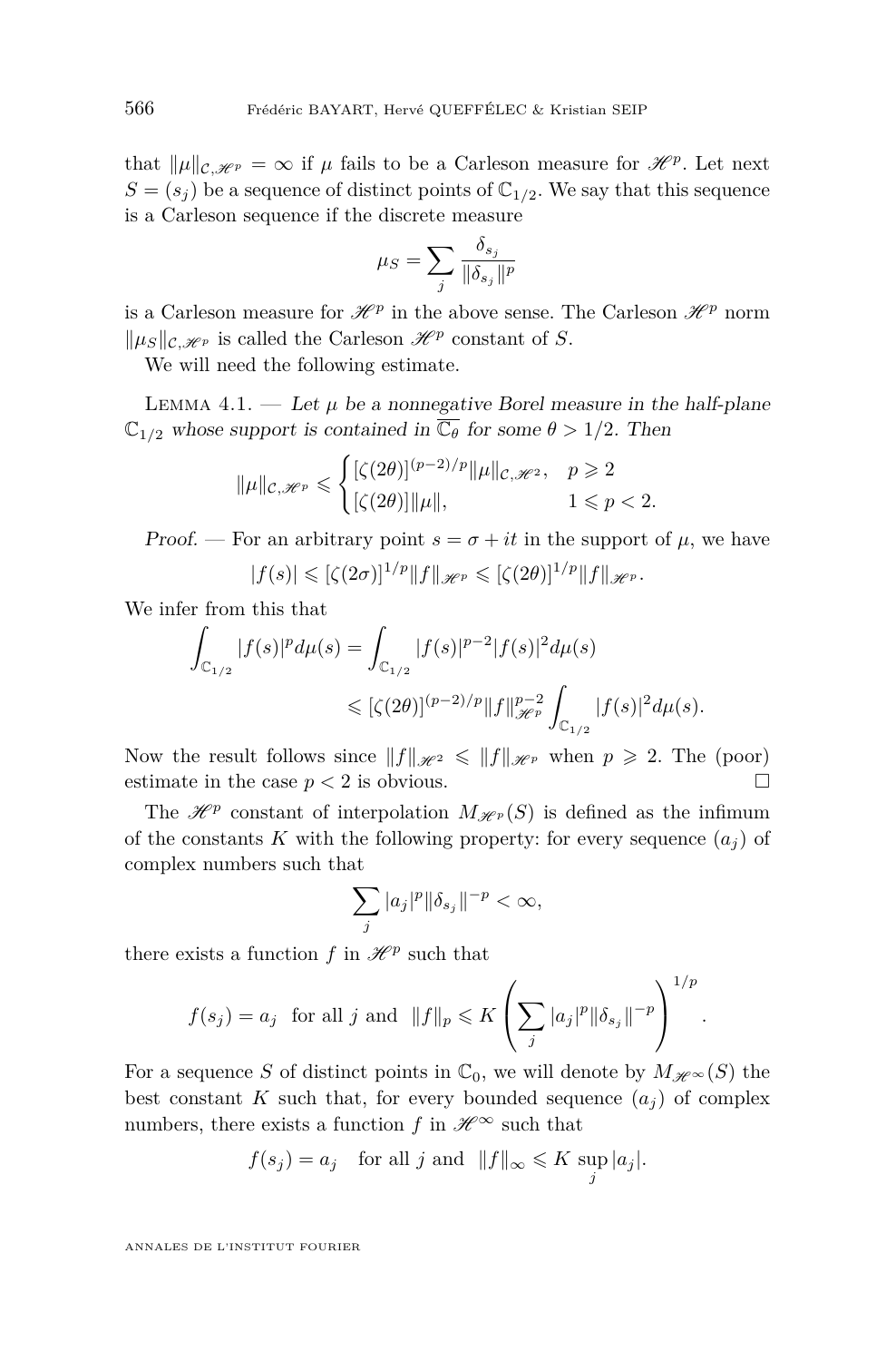In the next lemma, we will use the following notation. Given a sequence  $S = (\sigma_j + it_j)$  and a real number  $\theta$ , we write  $S + \theta := (\sigma_j + \theta + it_j)$ .

LEMMA 4.2. — Suppose that  $\theta > 1/2$ ,  $\delta > 0$  and that  $S = (s_j = \sigma_j + it_j)_{j=1}^n$ is a finite sequence in the half-plane  $\mathbb{C}_{1/2+\delta}$ . Then

$$
M_{\mathcal{H}^p}(S) \leqslant \left[\zeta(2\theta)\right]^{1/\min(2,p)} \left(\frac{\zeta(1+2\delta)}{\zeta(1+2(\delta+\theta))}\right)^{1/\min(2,p)} n^{1/\min(2,p)-1/p} \times \left(M_{\mathcal{H}^2}(S+\theta)\right)^{2/\min(p,2)}
$$

for  $1 \leqslant p \leqslant \infty$ .

Proof. — Given a sequence  $(a_j)_{j=1}^n$ , we find the minimal norm solution *F* to the interpolation problem  $F(s_j + \theta) = a_j$  in  $\mathcal{H}^2$ . From the definition of the constant of interpolation and [\(4.1\)](#page-15-0), we get the basic estimate

<span id="page-17-0"></span>(4.2) 
$$
||F||_{\mathcal{H}^2} \le M_{\mathcal{H}^2}(S+\theta) \left( \sum_{j=1}^n |a_j|^2 [\zeta(2(\sigma_j+\theta))]^{-1} \right)^{1/2}
$$

By our restriction on *S* and the fact that  $\zeta'/\zeta$  increases on  $(1,\infty)$ , we have

$$
\frac{\zeta(2\sigma_j)}{\zeta(2(\sigma_j+\theta))} \leq \frac{\zeta(1+2\delta)}{\zeta(1+2(\delta+\theta))},
$$

which gives

$$
||F||_{\mathscr{H}^2} \leqslant \left(\frac{\zeta(1+2\delta)}{\zeta(1+2(\delta+\theta))}\right)^{1/2} M_{\mathscr{H}^2}(S+\theta) \left(\sum_{j=1}^n |a_j|^2[\zeta(2\sigma_j)]^{-1}\right)^{1/2}
$$

when inserted into [\(4.2\)](#page-17-0). We first assume  $1 \leq p < 2$ . Using [\(4.1\)](#page-15-0) which gives  $|a_j| \leqslant \sqrt{\zeta(2\theta)} ||F||_{\mathscr{H}^2}$ , we then get

$$
||F||_{\mathscr{H}^2} \leqslant \left(\frac{\zeta(1+2\delta)}{\zeta(1+2(\delta+\theta))}\right)^{1/2} M_{\mathscr{H}^2}(S+\theta) [\zeta(2\theta)]^{1/2-p/4} ||F||_{\mathscr{H}^2}^{1-p/2} \times \left(\sum_{j=1}^n |a_j|^p [\zeta(2\sigma_j)]^{-1}\right)^{1/2}.
$$

This yields

$$
||F||_{\mathscr{H}^2} \leqslant \left(\frac{\zeta(1+2\delta)}{\zeta(1+2(\delta+\theta))}\right)^{1/p} \left(M_{\mathscr{H}^2}(S+\theta)\right)^{2/p}[\zeta(2\theta)]^{1/p-1/2}
$$

$$
\times \left(\sum_{j=1}^n |a_j|^p \|\delta_{s_j}\|^{-p}\right)^{1/p}.
$$

TOME 66 (2016), FASCICULE 2

*.*

1*/*2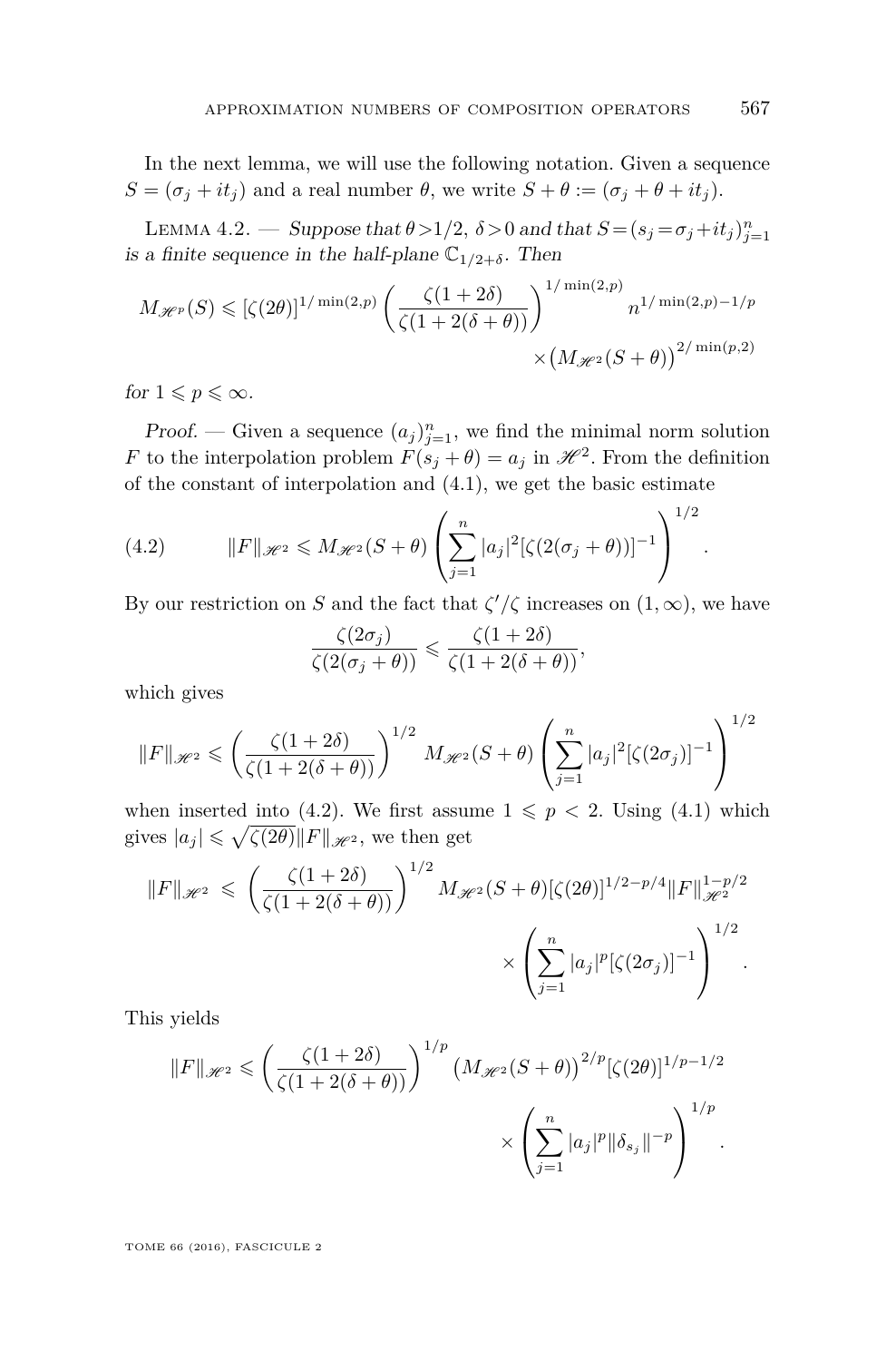When  $2 \leq p < +\infty$ , we simply use Hölder's inequality to obtain

$$
||F||_{\mathcal{H}^2} \leqslant \left(\frac{\zeta(1+2\delta)}{\zeta(1+2(\delta+\theta))}\right)^{1/2} M_{\mathcal{H}^2}(S+\theta)n^{1/2-1/p}
$$

$$
\times \left(\sum_{j=1}^n |a_j|^p ||\delta_{s_j}||^{-p}\right)^{1/p}.
$$

For  $p = \infty$ , we get

$$
||F||_{\mathcal{H}^2} \leqslant M_{\mathcal{H}^2}(S+\theta)n^{1/2}\sup_j|a_j|.
$$

We now observe that the shifted function  $G(s) = F(s + \theta)$  is in  $\mathcal{H}^{\infty}$  since  $\theta > 1/2$ , and that  $G(s_i) = a_i$  as well. Hence

$$
||G||_{\mathscr{H}^p} \leq ||G||_{\mathscr{H}^{\infty}} \leq \sqrt{\zeta(2\theta)}||F||_{\mathscr{H}^2}.
$$

 $\Box$ 

The preceding lemma is useful because we have good estimates for constants of interpolation in the  $\mathscr{H}^2$  setting, thanks to the following key result from [\[24\]](#page-37-0). Here we use the notation  $S_R$  for the subsequence of points  $s_j$  from *S* that satisfy  $|\text{Im } s_j| \le R$ . Moreover,  $H^2(\mathbb{C}_{1/2})$  is the classical  $H^2$  space of the half-plane  $\mathbb{C}_{1/2}$ , and the constant of interpolation  $M_{H^2(\mathbb{C}_{1/2})}(S)$  is defined in the obvious way via the reproducing kernel of  $H^2(\mathbb{C}_{1/2})$ .

<span id="page-18-1"></span>LEMMA 4.3. — Suppose  $S = (s_i = \sigma_i + it_j)$  is an interpolating sequence for  $H^2(\mathbb{C}_{1/2})$  and that there exists a number  $\theta > 1/2$  such that  $1/2 < \sigma_j \leq$ *θ* for every *j*. Then there exists a constant *C*, depending on *θ*, such that

(4.3) 
$$
M_{\mathcal{H}^2}(S_R) \leq C[M_{H^2(\mathbb{C}_{1/2})}(S)]^{2\theta+6} R^{2\theta+7/2}
$$

whenever  $R \geq \theta + 1$ .

This result is based on [\[30\]](#page-37-16) and relies on quite involved estimates for solutions of the  $\overline{\partial}$  equation.

<span id="page-18-0"></span>We mention finally the remarkable fact that, in general

(4.4) 
$$
M_{\mathscr{H}^1}(S) \leqslant [M_{\mathscr{H}^2}(S)]^2
$$

whenever *S* is an interpolating sequence for  $\mathcal{H}^2$ . This bound follows from the observation (see [\[19\]](#page-37-17)) that we may solve  $f(s_i) = a_i$  in  $\mathcal{H}^1$  by first solving  $g(s_j) = \sqrt{a_j}$  in  $\mathcal{H}^2$  and then setting  $f = g^2$ . Inequality [\(4.4\)](#page-18-0) is the reason  $\mathscr{H}^1$  stands out as a distinguished case in our context; for other values of *p*, we do not know how to obtain a nontrivial bound for  $M_{\mathscr{H}^p}(S)$  when  $\text{Re } s_j \to 1/2$ , and essentially nothing is known about the  $\mathscr{H}^p$  interpolating sequences.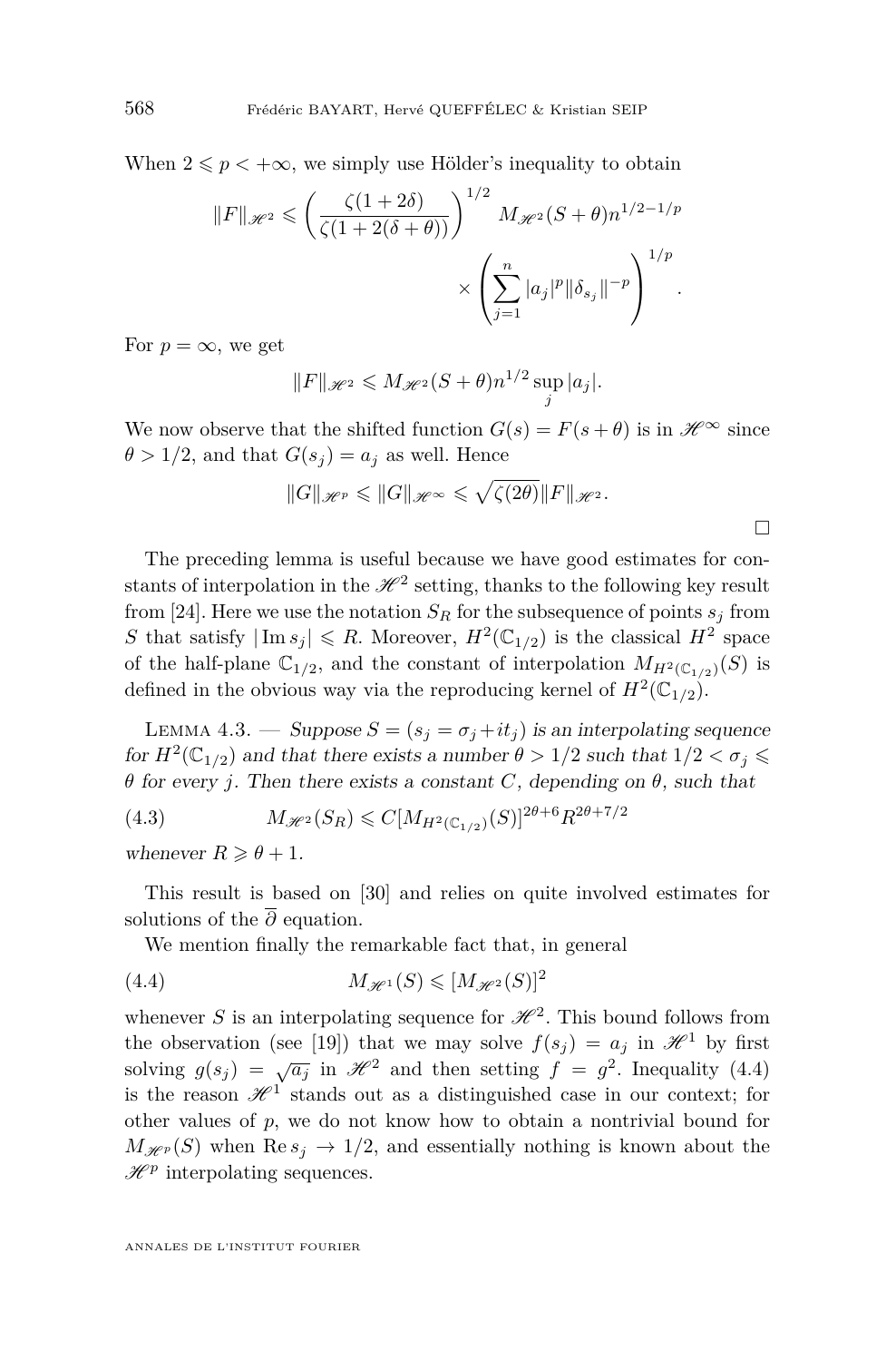#### **4.2.** The case  $p = \infty$

If  $H^{\infty}$  denotes the Banach space of bounded analytic functions on  $\mathbb{C}_0$ and if  $S = (s_i)$  is a sequence of points in  $\mathbb{C}_0$ , we define the interpolation constant  $M_H \propto (S)$  as the infimum of constants *C* such that for any bounded sequence  $(a_i)$ , the interpolation problem  $a_j = f(s_j)$ ,  $j = 1, 2, \ldots$ , has a solution  $f \in H^{\infty}$  such that  $||f||_{\infty} \leqslant C \sup_{j} |a_j|$ . We will make use of a result of the third-named author [\[29\]](#page-37-18), which can be rephrased as follows:

<span id="page-19-1"></span>THEOREM 4.4. — Let *S* be a subset of  $\mathbb{C}_0$  such that  $|s| \leq K$  for every *s* in *S*. Then there exists a positive constant  $\gamma$ , depending only on *K*, such that

<span id="page-19-2"></span>(4.5) 
$$
M_{\mathscr{H}^{\infty}}(S) \leqslant C\big[M_{H^{\infty}}(S)\big]^{\gamma},
$$

where *C* is an absolute constant.

This result is implicit in [\[29\]](#page-37-18); it is obtained by combining the interpolation theorem of Berndtsson and al. [\[4\]](#page-36-8) (see [\[29,](#page-37-18) Lemma 3]) with [\[29,](#page-37-18) Lemma 4].

# **5.** A Littlewood–Paley formula for  $\mathcal{H}^p$  and proof of **Theorem [1.3](#page-5-0)**

Our new Littlewood–Paley formula reads as follows (abbreviating  $\|\cdot\|_{\mathscr{H}_{P}}$ to  $\| \cdot \|_{p}$ .)

THEOREM 5.1. — Let  $\mu$  be a probability measure on  $\mathbb R$  and  $p \geq 1$ . Then (5.1)

<span id="page-19-0"></span>
$$
||f||_p^p \asymp |b_1|^p + \int_{\mathbb{T}^\infty} \int_0^{+\infty} \int_{\mathbb{R}} \sigma |f_\chi(\sigma + it)|^{p-2} |f'_\chi(\sigma + it)|^2 d\mu(t) d\sigma dm_\infty(\chi)
$$

holds for every Dirichlet series  $f(s) = \sum_{n \geq 1} b_n n^{-s}$  in  $\mathcal{H}^p$ .

The notation  $u(f) \approx v(f)$  means as usual that there exists a constant *C* ≥ 1 such that for every *f* in question,  $C^{-1}u(f) \leq v(f) \leq C u(f)$ .

Proof. — We start from the Littlewood–Paley formula for  $H^p(\mathbb{D})$ , which appears for instance in [\[33\]](#page-38-1): We have

$$
||g||_{H^p(\mathbb{D})}^p \asymp |g(0)|^p + \int_{\mathbb{D}} (1-|z|^2)|g(z)|^{p-2}|g'(z)|^2 d\lambda(z)
$$

when *g* is in  $H^p(\mathbb{D})$ , where now  $d\lambda$  denotes Lebesgue area measure on  $\mathbb{D}$ . Next we let *f* be a Dirichlet polynomial,  $\xi > 0$ , and consider the Cayley transform

$$
\omega_{\xi}(z) = \xi \frac{1+z}{1-z}, \quad \omega_{\xi}^{-1}(s) = \frac{s-\xi}{s+\xi}.
$$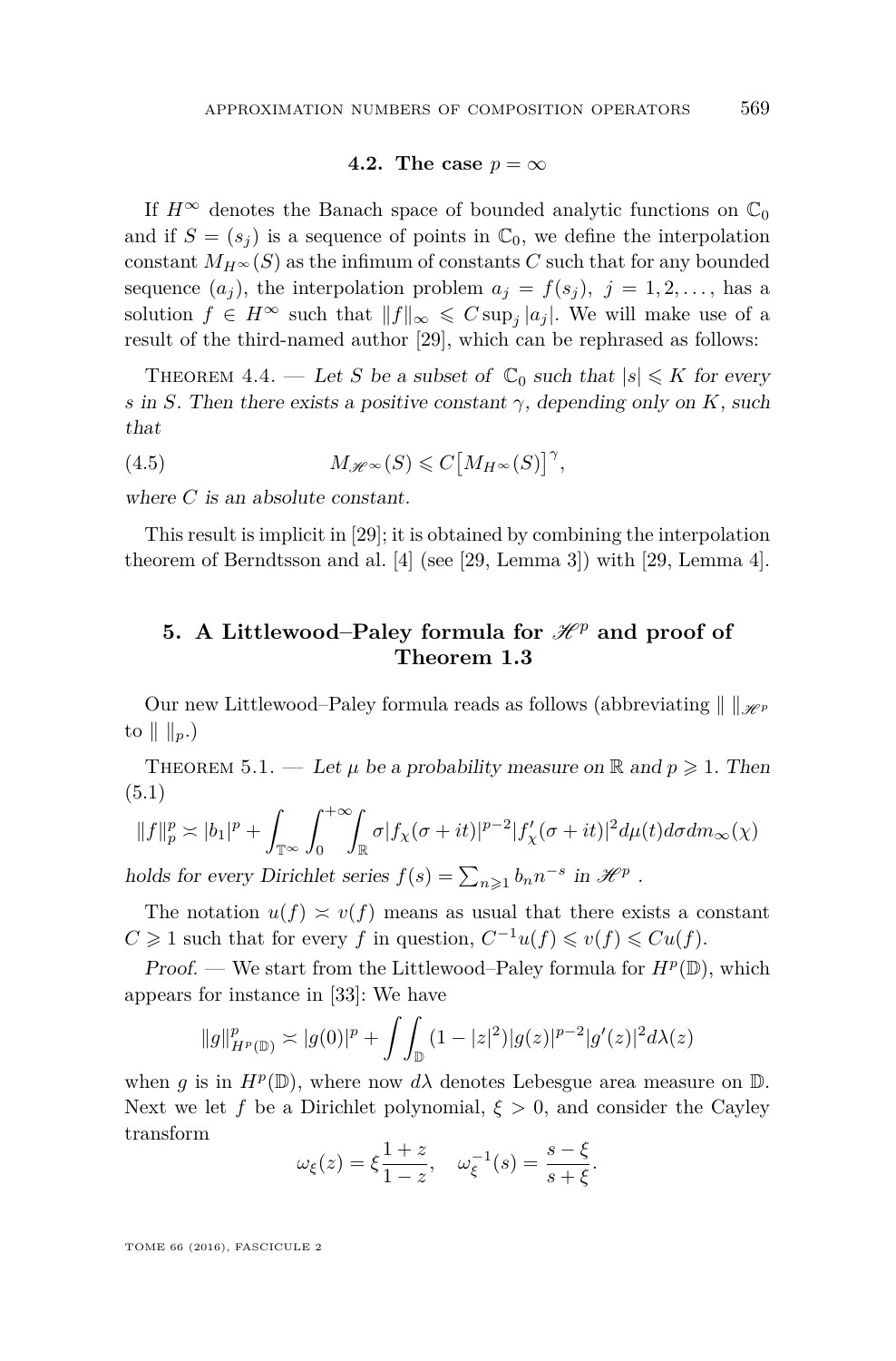By Lemma [3.9,](#page-15-1)

<span id="page-20-0"></span>(5.2) 
$$
||f||_p^p = \int_{\mathbb{T}^\infty} \left( \int_{\mathbb{R}} |f_\chi(it)|^p \frac{\xi}{\pi(\xi^2 + t^2)} dt \right) dm_\infty(\chi).
$$

For fixed  $\chi$  on  $\mathbb{T}^{\infty}$ , we find that

$$
\int_{\mathbb{R}} |f_{\chi}(it)|^p \frac{\xi}{\pi(\xi^2 + t^2)} dt
$$
\n
$$
= \|f_{\chi} \circ \omega_{\xi}\|_{H^p(\mathbb{D})}^p
$$
\n
$$
\asymp |f_{\chi}(\xi)|^p + \int_{\mathbb{D}} (1 - |z|^2) |f_{\chi} \circ \omega_{\xi}(z)|^{p-2} |f_{\chi}' \circ \omega_{\xi}(z)|^2 |\omega_{\xi}'(z)|^2 d\lambda(z).
$$

By using the change of variables  $s = \sigma + it = \omega_{\xi}(z)$ , we get

$$
\int_{\mathbb{R}} |f_{\chi}(it)|^p \frac{\xi}{\pi(\xi^2 + t^2)} dt
$$
\n
$$
\asymp |f_{\chi}(\xi)|^p + \int_0^{+\infty} \int_{\mathbb{R}} \left(1 - \frac{|s - \xi|^2}{|s + \xi|^2}\right) |f_{\chi}(s)|^{p-2} |f'_{\chi}(s)|^2 dt d\sigma
$$
\n
$$
\asymp |f_{\chi}(\xi)|^p + \int_0^{+\infty} \int_{\mathbb{R}} \frac{\sigma \xi}{(\sigma + \xi)^2 + t^2} |f_{\chi}(s)|^{p-2} |f'_{\chi}(s)|^2 dt d\sigma.
$$

We integrate this over  $\mathbb{T}^{\infty}$ . In view of [\(5.2\)](#page-20-0), this gives

$$
||f||_p^p \asymp \int_{\mathbb{T}^\infty} |f_\chi(\xi)|^p dm_\infty(\chi)
$$
  
+ 
$$
\int_0^{+\infty} \frac{\sigma \xi}{\sigma + \xi} \int_{\mathbb{T}^\infty} \int_{\mathbb{R}} |f_\chi(s)|^{p-2} |f'_\chi(s)|^2
$$
  

$$
\times \frac{\sigma + \xi}{\pi((\sigma + \xi)^2 + t^2)} dt dm_\infty(\chi) d\sigma.
$$

Using Lemma [3.8](#page-14-0) for the two probability measures  $d\mu(t)$  and  $\frac{\sigma+\xi}{\pi((\sigma+\xi)^2+t^2)}dt$ , we obtain that

$$
\begin{aligned} \int_{\mathbb{T}^\infty}\int_\mathbb{R}|f_\chi(s)|^{p-2}|f_\chi'(s)|^2\frac{\sigma+\xi}{\pi\big((\sigma+\xi)^2+t^2\big)}dtdm_\infty(\chi)\\ =\int_{\mathbb{T}^\infty}\int_\mathbb{R}|f_\chi(s)|^{p-2}|f_\chi'(s)|^2d\mu(t)dm_\infty(\chi). \end{aligned}
$$

Finally, we conclude by letting *ξ* tend to infinity.

In the sequel, it will be convenient to set  $f(+\infty) := b_1$  in [\(5.1\)](#page-19-0).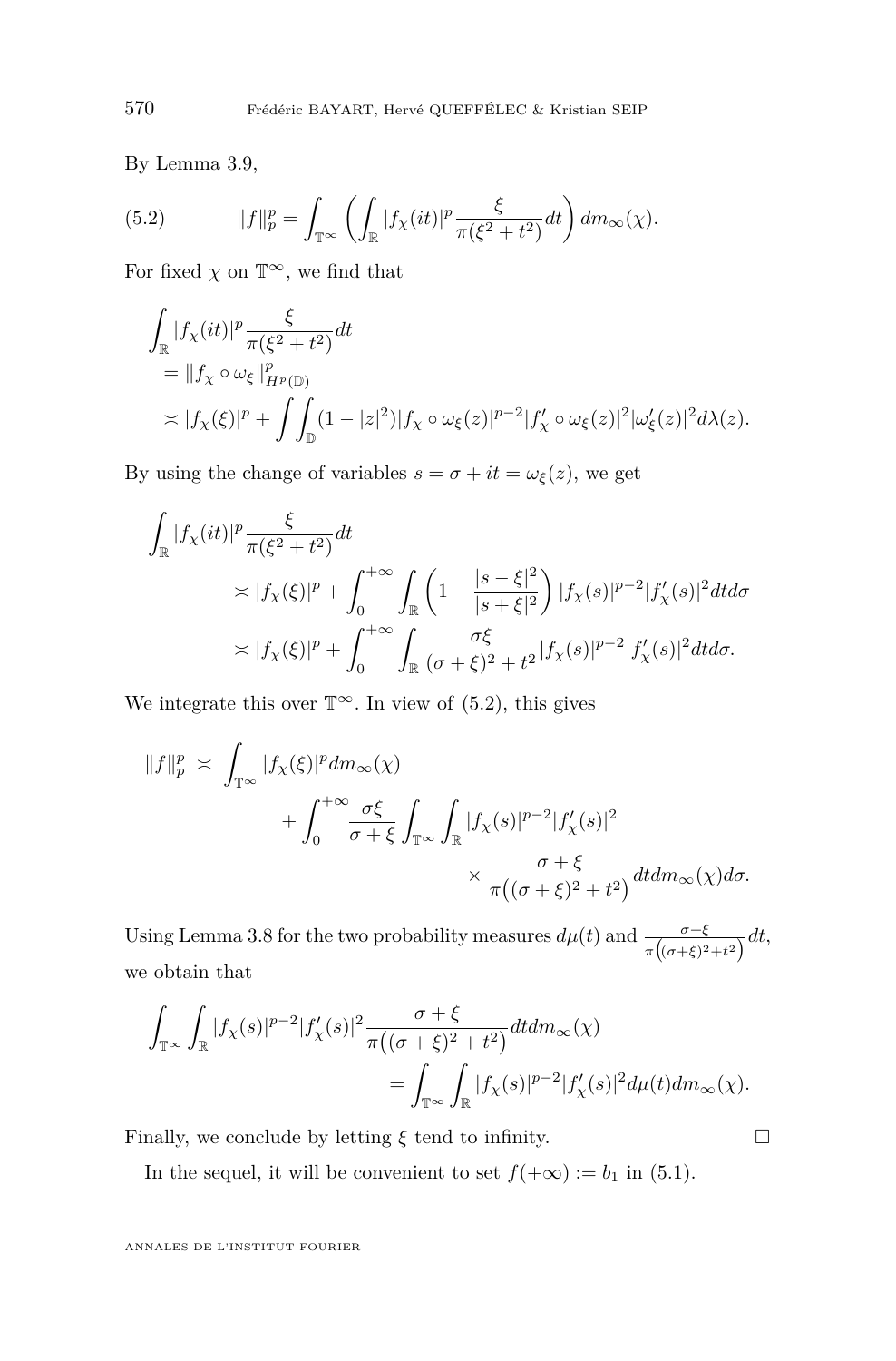Proof of Theorem [1.3.](#page-5-0) — Let  $(f_n)$  be a sequence in  $\mathcal{H}^p$  that converges weakly to zero. We will let  $f_{n,x}$  denote the vertical limit function of  $f_n$  with respect to the character  $\chi$ . By assumption (a) of Theorem [1.3,](#page-5-0) there exists a positive number *A* such that  $|\text{Im }\psi| \leq A$ . This implies that  $|\text{Im }\psi_x| \leq A$ for any *χ* on  $\mathbb{T}^{\infty}$ . By the Littlewood–Paley formula applied with  $d\mu(t)$  =  $\mathbf{1}_{[0,1]}dt$ , setting  $w = u + iv$ , we get

$$
||C_{\varphi}(f_n)||_p^p \times |C_{\varphi}f_n(+\infty)|^p
$$
  
+ 
$$
\int_{\mathbb{T}^{\infty}} \int_0^{+\infty} \int_0^1 u |f_{n,\chi^{c_0}}(\varphi_{\chi}(w))|^{p-2}
$$
  
 
$$
\times |f'_{n,\chi^{c_0}}(\varphi_{\chi}(w))|^2 |\varphi'_{\chi}(w)|^2 dv du dm_{\infty}(\chi).
$$

Our assumption on  $f_n$  implies that  $|f_n(+\infty)|$  and hence  $C_\varphi f_n(+\infty)$  tend to zero. In the innermost integral, we use the non-univalent change of variables  $s = \sigma + it = \varphi_{\chi}(u + iv)$ . Observe that, for every *v* in [0, 1] and every  $u > 0$ ,  $-A \leqslant \text{Im } s \leqslant A + c_0$ , whence

$$
||C_{\varphi}(f_n)||_p^p \ll o(1)
$$
  
+ 
$$
\int_{\mathbb{T}^{\infty}} \int_0^{+\infty} \!\! \int_{-A}^{A+c_0} |f_{n,\chi^{c_0}}(s)|^{p-2}
$$
  
 
$$
\times |f'_{n,\chi^{c_0}}(s)|^2 \mathcal{N}_{\varphi_{\chi}}(s) dt d\sigma dm_{\infty}(\chi).
$$

We now use assumption (b) of Theorem [1.3](#page-5-0) in the following way. For any given  $\varepsilon > 0$ , we let  $\theta > 0$  be such that  $\mathcal{N}_{\varphi}(s) \leqslant \varepsilon \operatorname{Re} s$  whenever  $\operatorname{Re} s < \theta$ . We split the integral over  $\mathbb{R}_+$  into  $\int_0^{\theta} + \int_{\theta}^{+\infty}$ . For the first integral, say  $I_0 := \int_0^\theta$ , we use that  $\mathcal{N}_{\varphi_\chi}(s) \leqslant \varepsilon \operatorname{Re} s$  for any  $\chi$  on  $\mathbb{T}^\infty$  and any *s* with  $\text{Re } s < \theta$  (see [\[3,](#page-36-1) Proposition 4]). Using again the Littlewood–Paley formula, we get that there exists some constant  $C > 0$  such that

$$
\begin{aligned} I_0 &= \int_{\mathbb{T}^\infty} \int_0^\theta \int_{-A}^{A+c_0} |f_{n,\chi^{c_0}}(s)|^{p-2} |f_{n,\chi^{c_0}}'(s)|^2 \mathcal{N}_{\varphi_\chi}(s) dt d\sigma dm_\infty(\chi) \\ &\leqslant C \varepsilon \|f_n\|_p^p. \end{aligned}
$$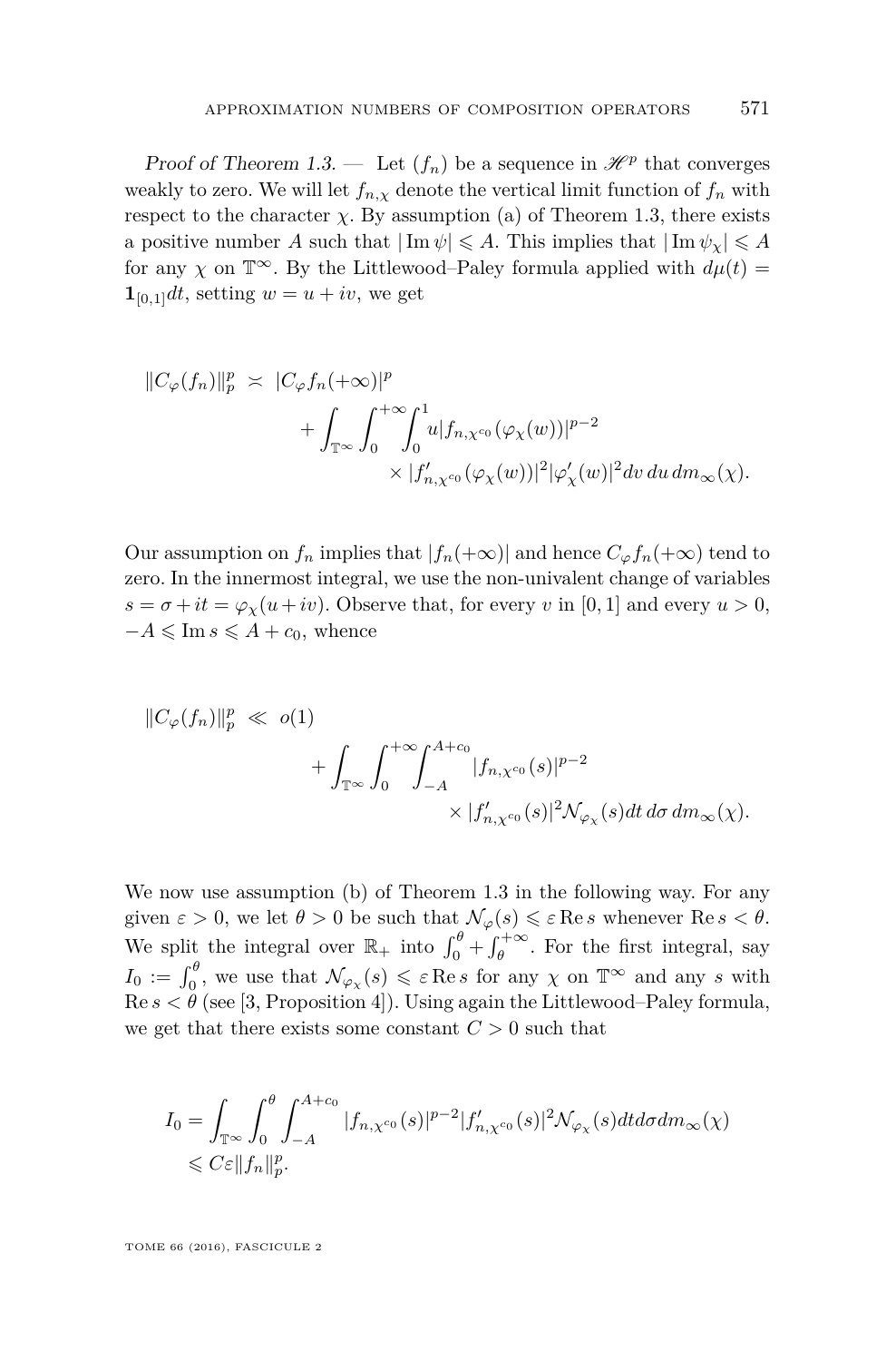For the second integral, say  $I_{\infty} := \int_{\theta}^{\infty}$ , we observe that  $\mathcal{N}_{\varphi_{\chi}}(s) \leq \frac{1}{c_0} \operatorname{Re} s$ (see [\[2,](#page-36-0) Proposition 3]), so that

$$
I_{\infty} = \int_{\mathbb{T}^{\infty}} \int_{\theta}^{+\infty} \int_{-A}^{A+c_0} |f_{n,\chi^{c_0}}(s)|^{p-2} |f'_{n,\chi^{c_0}}(s)|^2 \mathcal{N}_{\varphi_{\chi}}(s) dt d\sigma dm_{\infty}(\chi)
$$
  
\n
$$
\leq \frac{1}{c_0} \int_{\mathbb{T}^{\infty}} \int_{\theta}^{+\infty} \int_{-A}^{A+c_0} \sigma |f_{n,\chi^{c_0}}(s)|^{p-2} |f'_{n,\chi^{c_0}}(s)|^2 dt d\sigma dm_{\infty}(\chi)
$$
  
\n
$$
= \frac{1}{c_0} \int_{\mathbb{T}^{\infty}} \int_{\theta}^{+\infty} \int_{-A}^{A+c_0} \sigma |f_{n,\chi}(s)|^{p-2} |f'_{n,\chi}(s)|^2 dt d\sigma dm_{\infty}(\chi)
$$
  
\n
$$
\leq \frac{1}{c_0} \int_{\mathbb{T}^{\infty}} \int_{\theta/2}^{+\infty} \int_{-A}^{A+c_0} (\sigma + \theta/2) |f_{n,\chi}(s + \theta/2)|^{p-2} \times |f'_{n,\chi}(s + \theta/2)|^2 dt d\sigma dm_{\infty}(\chi)
$$
  
\n
$$
\leq \frac{2}{c_0} \int_{\mathbb{T}^{\infty}} \int_{\theta/2}^{+\infty} \int_{-A}^{A+c_0} \sigma |f_{n,\chi}(s + \theta/2)|^{p-2} |f'_{n,\chi}(s + \theta/2)|^2 dt d\sigma dm_{\infty}(\chi)
$$
  
\n
$$
\leq ||f_n(\cdot + \theta/2)||_p^p,
$$

and this last quantity goes to zero since the horizontal translation operator  $f(s) \mapsto f(s + \theta/2)$  acts compactly on  $\mathscr{H}^p$ . . В последните последните под извести в последните под извести в последните под извести в собита на селото на<br>Селото на селото на селото на селото на селото на селото на селото на селото на селото на селото на селото на

#### **6. Two general lower bounds**

We will let *q* denote the conjugate exponent of *p*. The evaluation  $\delta_s$ at *s* is in  $(\mathscr{H}^p)^*$  and, by [\(4.1\)](#page-15-0),  $\|\delta_s\| = [\zeta(2 \operatorname{Re} s)]^{1/p}$  when *p* is any real number  $\geq 1$ . Observe that  $\delta_s / ||\delta_s||$  converges weakly to 0 as Re  $s \stackrel{\text{>}}{\rightarrow} 1/2$ and that  $C^*_{\varphi}(\delta_s) = \delta_{\varphi(s)}$ , so that a necessary condition for compactness of  $C_{\varphi}: \mathscr{H}^p \to \mathscr{H}^p$  is that

$$
\lim_{\text{Re } s \xrightarrow{\ge} 1/2} \frac{\|\delta_{\varphi(s)}\|}{\|\delta_s\|} = \lim_{\text{Re } s \xrightarrow{\ge} 1/2} \left(\frac{\zeta(2\,\text{Re }\varphi(s))}{\zeta(2\,\text{Re } s)}\right)^{1/p} = 0.
$$

It is therefore not surprising to see the latter quotient appearing in our general estimates for  $a_n(C_\varphi)$  in the two theorems given below. These results represent two different ways of obtaining lower bounds for the quantities  $a_n(C_\varphi)$  via respectively  $\mathscr{H}^\infty$  interpolation and  $\mathscr{H}^p$  interpolation.

<span id="page-22-0"></span>THEOREM 6.1. — Suppose that  $\varphi(s) = c_0 s + \sum_{n=1}^{\infty} c_n n^{-s}$  determines a compact composition operator  $C_{\varphi}$  on  $\mathcal{H}^p$ ,  $1 \leqslant p < \infty$ . Let  $S = (s_j)$ and  $S' = (s'_j)$  be finite sets in  $\mathbb{C}_{1/2}$ , both of of cardinality *n*, such that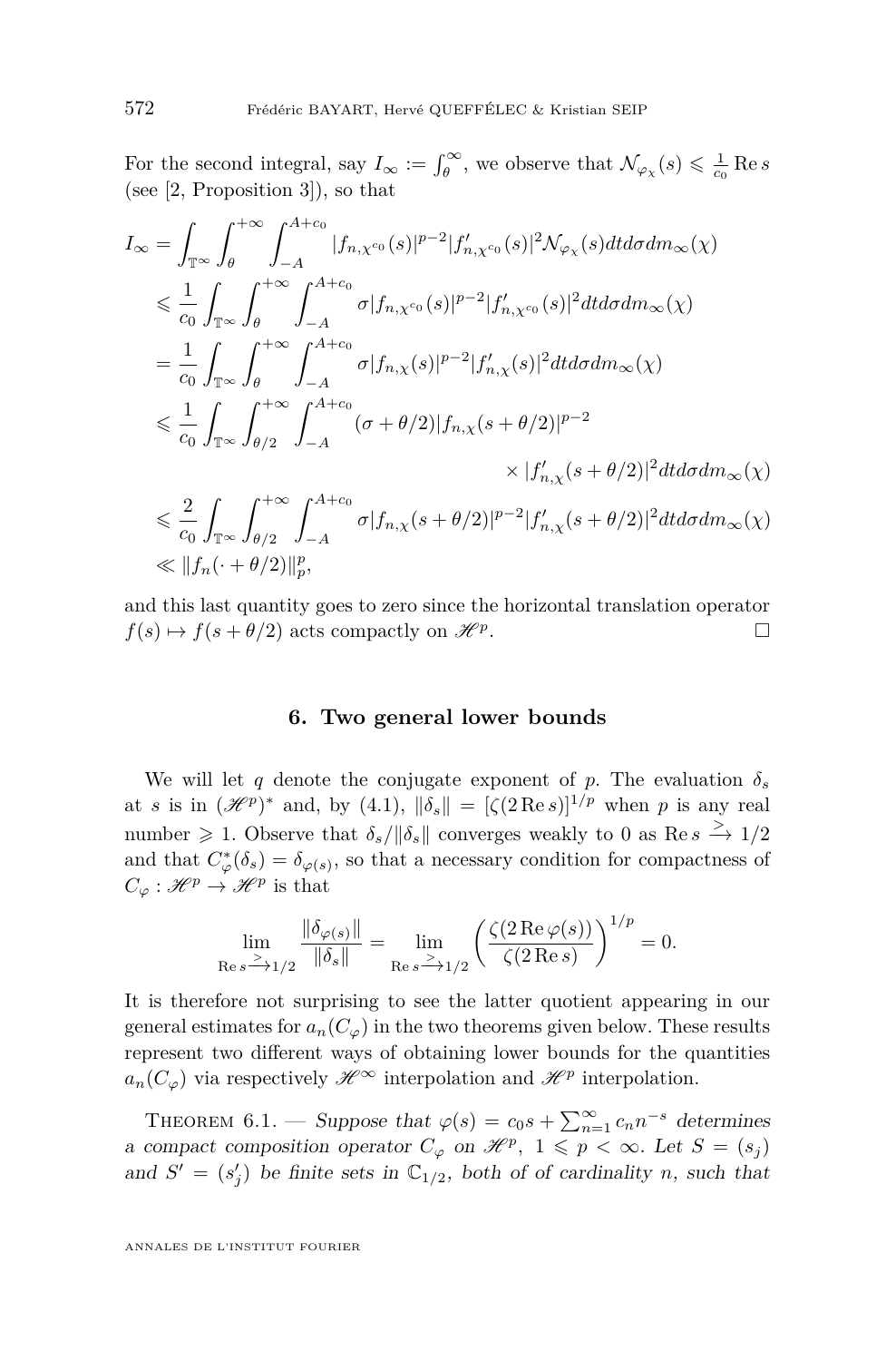$\varphi(s'_j) = s_j$  for every *j*. Then we have

<span id="page-23-2"></span>
$$
a_n(C_\varphi) \geqslant \rho_p n^{-(1/\min(2,p)-1/p)} [M_{\mathscr{H}^\infty}(S)]^{-1} \|\mu_{S'}\|_{\mathcal{C}, \mathscr{H}^p}^{-1/p}
$$
  
(6.1)  

$$
\times \inf_{1 \leqslant j \leqslant n} \left( \frac{\zeta(2 \operatorname{Re} s_j)}{\zeta(2 \operatorname{Re} s'_j)} \right)^{1/p},
$$

where  $\rho_p$  is a constant depending only on p.

*Proof.* — As already noted, the transpose  $C^*_{\varphi} : (\mathcal{H}^p)^* \to (\mathcal{H}^p)^*$  still verifies in an obvious way the mapping equation

$$
C^*_\varphi(\delta_a) = \delta_{\varphi(a)},
$$

which was used extensively in our previous work [\[24\]](#page-37-0). We will use the inequality [\(2.1\)](#page-7-0) in the form

$$
a_n(C_\varphi) \geqslant a_n(C_\varphi^*) \geqslant b_n(C_\varphi^*)
$$

and minorate the latter quantity. For clarity, we separate the proof into two parts.

#### **Case 1:**  $p \geqslant 2$

Let *E* be the space generated by  $\delta_{s'_1}, \ldots, \delta_{s'_n}$ . This is an *n*-dimensional space. Let  $L = \sum_{j=1}^{n} \lambda_j \delta_{s'_j}$  be an element in the unit sphere  $S_E$  of *E*. If *f* is in  $\mathcal{H}^p$ , then the Cauchy-Schwarz inequality in  $\mathbb{C}^n$  implies that

$$
|L(f)| = \Big|\sum_{j=1}^{n} \lambda_j f(s'_j)\Big| = \Big|\sum_{j=1}^{n} \Lambda_j F_j\Big| \leq \|\Lambda\|_2 \|F\|_2,
$$

where we have set

$$
\Lambda_j := \lambda_j ||\delta_{s'_j}||
$$
 and  $F_j := f(s'_j) ||\delta_{s'_j}||^{-1}$ 

as well as

<span id="page-23-1"></span>
$$
\Lambda := (\Lambda_1, \ldots, \Lambda_n) \quad \text{and} \quad F := (F_1, \ldots, F_n).
$$

Since *L* is assumed to be in the unit sphere of *E*, Hölder's inequality now implies that

(6.2) 
$$
1 \leq n^{1/2 - 1/p} \|\Lambda\|_2 (\|\mu_{S'}\|_{\mathcal{C}, \mathcal{H}^p})^{1/p}.
$$

Next we observe that the sequence  $\delta_{s_j}$  is unconditional with constant  $\leqslant M_{\mathscr{H}^{\infty}}(S) =: M_S$ , i.e.,

<span id="page-23-0"></span>(6.3) 
$$
M_S^{-1}\left\|\sum \omega_j \lambda_j \delta_{s_j}\right\| \le \left\|\sum \lambda_j \delta_{s_j}\right\| \le M_S\left\|\sum \omega_j \lambda_j \delta_{s_j}\right\|
$$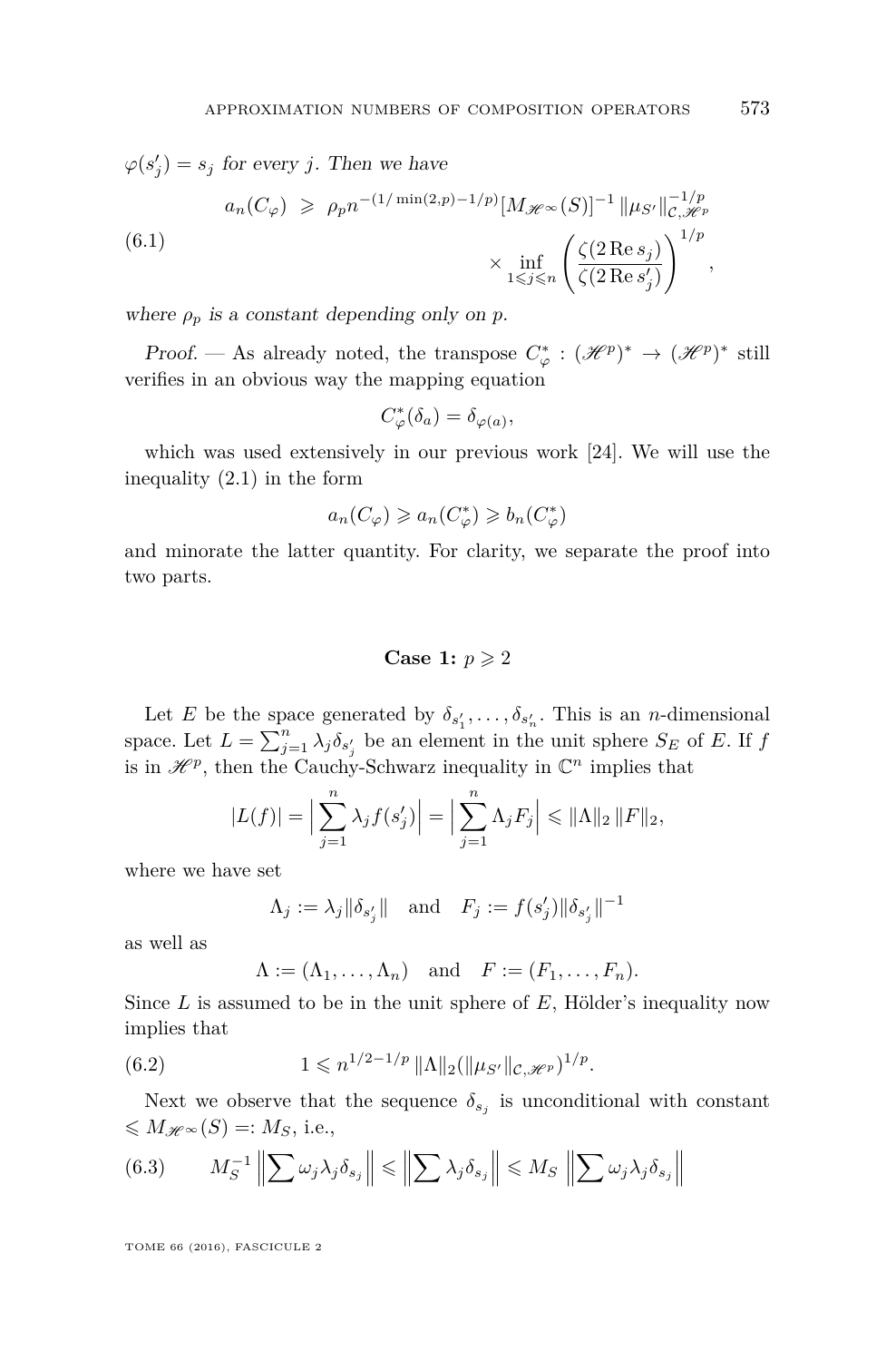for any choice of scalars  $\lambda_j$  and unimodular scalars  $\omega_j$ . To see this, we first set

$$
\Phi=\sum_{j=1}^n\lambda_j\delta_{s_j},\ \Phi_\omega=\sum_{j=1}^n\omega_j\lambda_j\delta_{s_j}.
$$

If *h* in  $\mathscr{H}^{\infty}$  verifies  $h(s_i) = \omega_i$ ,  $1 \leq j \leq n$ , and  $||h||_{\infty} \leq M_S$ , then we see that, for every  $f \in \mathcal{H}^p$ ,  $\Phi_\omega(f) = \Phi(hf)$ . Since  $\mathcal{H}^\infty$  is isometrically equal to the multiplier algebra of  $\mathcal{H}^p$ , we therefore get that

$$
|\Phi_{\omega}(f)| \leqslant ||\Phi|| ||hf||_{\mathscr{H}^p} \leqslant ||\Phi|| ||h||_{\infty} ||f||_{\mathscr{H}^p} \leqslant M_S ||\Phi|| ||f||_{\mathscr{H}^p}.
$$

This gives the left-hand inequality of [\(6.3\)](#page-23-0). The right-hand inequality readily follows, replacing  $\lambda_j$  by  $\lambda_j \omega_j$  and  $\omega_j$  by  $\overline{\omega_j}$ . Averaging with respect to independent choices of  $\omega_j$  (Rademacher variables) and using Lemma [3.6](#page-13-0) and [\(3.8\)](#page-13-1), we get from the left-hand side of [\(6.3\)](#page-23-0), setting  $\rho_p = [2T_2(\mathcal{H}^p)]^{-1}$ , that

$$
\|\Phi\| \ge M_S^{-1} \mathbb{E} \left\| \sum_{j=1}^n \omega_j \lambda_j \delta_{s_j} \right\|
$$
  
\n
$$
\ge M_S^{-1} \rho_p \left( \sum_{j=1}^n |\lambda_j|^2 ||\delta_{s_j}||^2 \right)^{1/2}
$$
  
\n
$$
\ge M_S^{-1} \rho_p \inf_{1 \le j \le n} \frac{\|\delta_{s_j}||}{\|\delta_{s'_j}||} \left( \sum_{j=1}^n |\lambda_j|^2 ||\delta_{s'_j}||^2 \right)^{1/2}.
$$

By the mapping equation,  $C^*_{\varphi}(L) = \Phi$ , and hence we get

$$
||C^*_{\varphi}(L)|| \ge \rho_p M_S^{-1} \inf_{1 \le j \le n} \left( \frac{\zeta(2 \operatorname{Re} s_j)}{\zeta(2 \operatorname{Re} s'_j)} \right)^{1/p} ||\Lambda||_2.
$$

Using [\(6.2\)](#page-23-1), we finally obtain

$$
||C^*_{\varphi}(L)|| \ge \rho_p n^{-(1/2 - 1/p)} M_S^{-1} ||\mu_{S'}||_{\mathcal{C}, \mathcal{H}^p}^{-1/p} \inf_{1 \le j \le n} \left( \frac{\zeta(2 \operatorname{Re} s_j)}{\zeta(2 \operatorname{Re} s'_j)} \right)^{1/p}.
$$

This implies the desired result since  $b_n(C^*_{\varphi}) \geq \inf_{L \in S_E} ||C^*_{\varphi}(L)||$ .

Case 2: 
$$
1 \leqslant p < 2
$$

We follow word for word the same route, with Hölder instead of Cauchy– Schwarz and  $(\mathcal{H}^p)^*$  of cotype *q* (see Lemma [3.6\)](#page-13-0). In the special case  $p = 1$ ,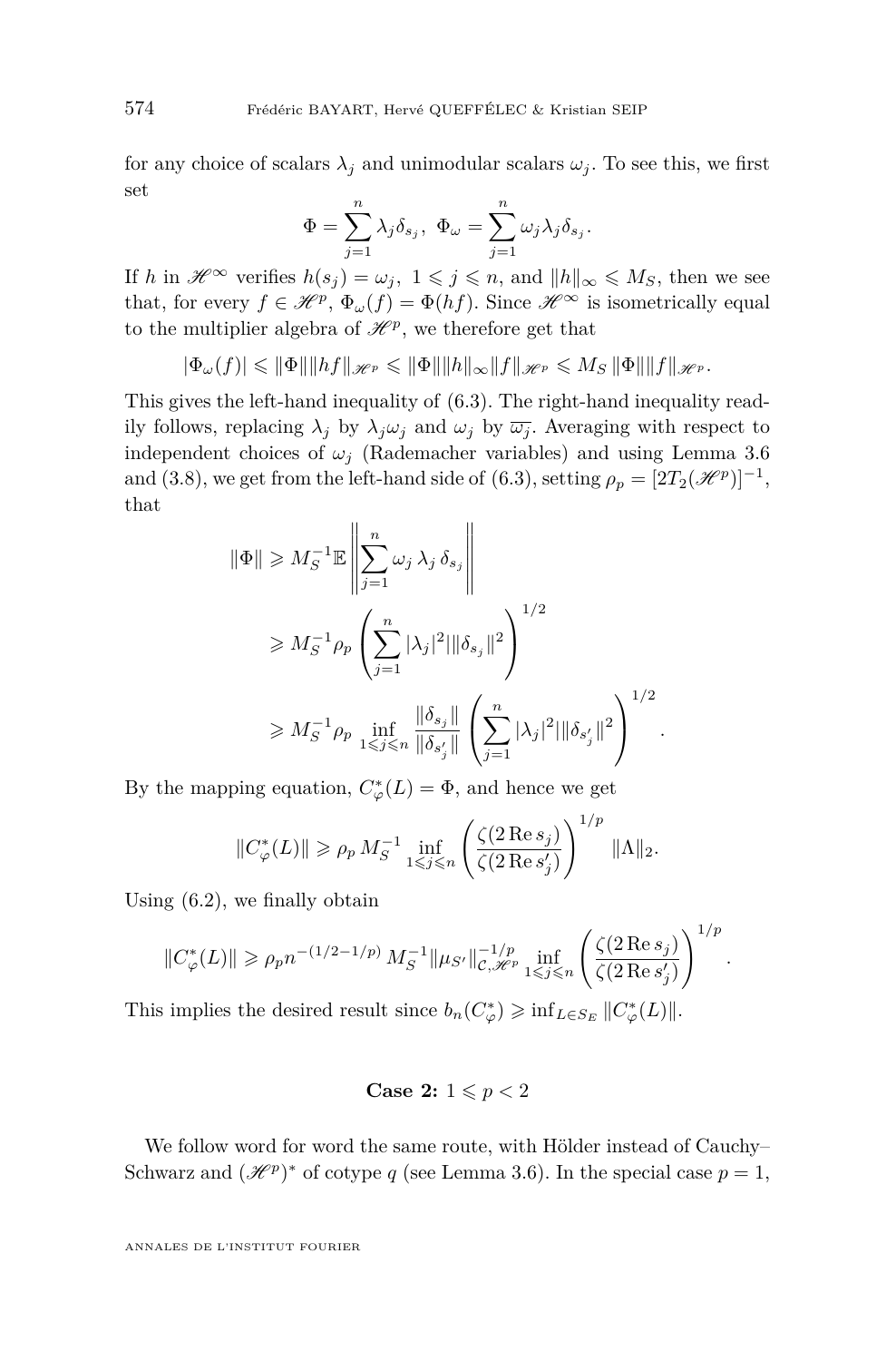we have  $q = \infty$ , but then [\(6.3\)](#page-23-0) implies

$$
\sup_{1\leqslant j\leqslant n}|\lambda_j|\|\delta_{s_j}\|\leqslant M_S\|\sum_j\lambda_j\delta_{s_j}\|
$$

so that

$$
\inf_{1 \leq j \leq n} \frac{\|\delta_{s_j}\|}{\|\delta_{s'_j}\|} \|\Lambda\|_{\infty} \leq \sup_{1 \leq j \leq n} |\lambda_j| \|\delta_{s_j}\| \leq M_S \|C^*_{\varphi}(L)\|.
$$

We thus obtain for all  $1 \leq p < 2$  two inequalities:

$$
1 \leq \|\Lambda\|_q (\|\mu_{S'}\|_{\mathcal{C},\mathscr{H}^p})^{1/p},
$$

and

$$
||C^*_{\varphi}(L)|| \ge \rho_p M_S^{-1} ||\Lambda||_q \inf_{1 \le j \le n} \frac{||\delta_{s_j}||}{||\delta_{s'_j}||}
$$
  

$$
\ge \rho_p M_S^{-1} ||\mu_{S'}||_{\mathcal{C}, \mathcal{H}^p}^{-1/p} \inf_{1 \le j \le n} \left(\frac{\zeta(2 \operatorname{Re} s_j)}{\zeta(2 \operatorname{Re} s'_j)}\right)^{1/p},
$$

where  $\rho_p = (2T_p(\mathscr{H}^p))^{-1}$  for  $1 < p < 2$  and  $\rho_1 = 1$ . This takes care of the second case and ends the proof of Theorem [6.1.](#page-22-0)

We turn to the bound for  $a_n(C_\varphi)$  using  $\mathscr{H}^p$  interpolation.

<span id="page-25-1"></span>THEOREM 6.2. — Suppose that  $\varphi(s) = c_0 s + \sum_{n=1}^{\infty} c_n n^{-s}$  determines a compact composition operator  $C_{\varphi}$  on  $\mathcal{H}^p$ . Let  $S = (s_j)$  and  $S' = (s'_j)$  be finite sets in  $\mathbb{C}_{1/2}$ , both of of cardinality *n*, such that  $\varphi(s'_j) = s_j$  for every *j*. Then we have

$$
a_n(C_{\varphi}) \geqslant n^{-(1/\min(2,p)-1/p)} [M_{\mathscr{H}^p}(S)]^{-1} \|\mu_{S'}\|_{\mathcal{C}, \mathscr{H}^p}^{-1/p}
$$
  

$$
\times \inf_{1 \leqslant j \leqslant n} \left(\frac{\zeta(2 \operatorname{Re} s_j)}{\zeta(2 \operatorname{Re} s'_j)}\right)^{1/p}.
$$

Proof. — The proof begins like that of Theorem [6.1,](#page-22-0) using the Bernstein numbers of the transpose of  $C_{\varphi}: \mathcal{H}^p \to \mathcal{H}^p$ . We have once again

<span id="page-25-0"></span>(6.5) 
$$
1 \leqslant n^{1/\min(2,p)-1/p} \|\Lambda\|_2 (\|\mu_{S'}\|_{\mathcal{C},\mathcal{H}^p})^{1/p}.
$$

From now on, we no longer appeal to cotype and  $\mathscr{H}^{\infty}$  interpolation, but to  $\mathcal{H}^p$  interpolation and a Boas-type lower bound, namely

$$
\Big\|\sum_{j}\lambda_j\delta_{s_j}\Big\|\geqslant\big[M_{\mathscr{H}^p}(S)\big]^{-1}\big(\sum_{j}|\lambda_j|^q\|\delta_{s_j}\|^q\big)^{1/q}\geqslant\big[M_{\mathscr{H}^p}(S)\big]^{-1}\|\Lambda\|_2.
$$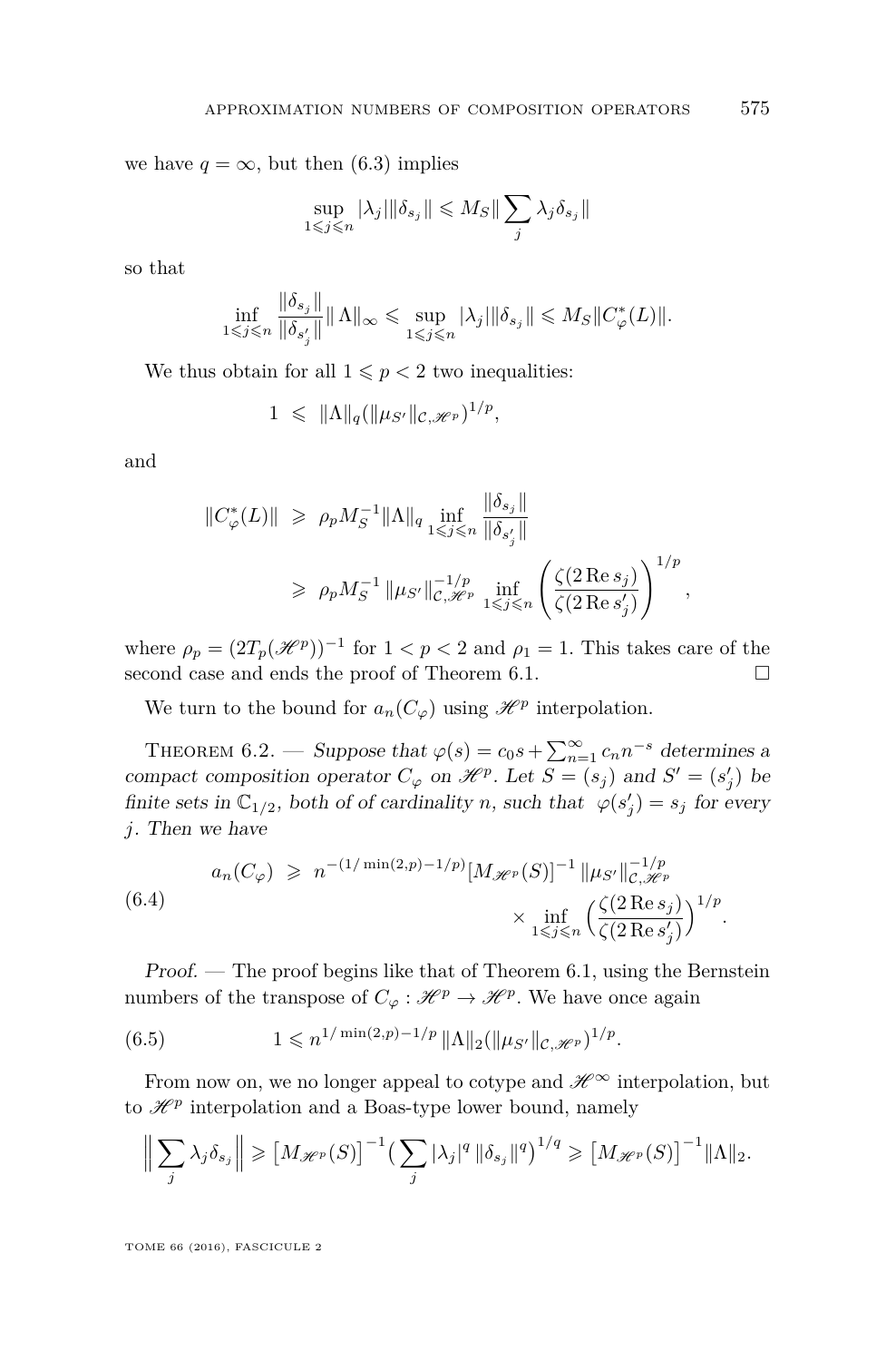Here the latter inequality holds since  $q \leq 2$  and therefore  $\|\Lambda\|_{\ell^q} \geq \|\Lambda\|_{\ell^2}$ . The first inequality is proved by duality as follows. Write

$$
\left(\sum_{j} |\lambda_j|^q \|\delta_{s_j}\|^q\right)^{1/q} = \sum_{j} c_j \lambda_j \|\delta_{s_j}\|, \quad \text{where} \quad \sum_{j} |c_j|^p = 1.
$$

Observe that  $\sum_{j} (|c_j| ||\delta_{s_j}||)^p ||\delta_{s_j}||^{-p} = 1$  so that  $c_j ||\delta_{s_j}|| = f(s_j)$  for some  $f \in \mathscr{H}^p$  with norm  $\leq M_{\mathscr{H}^p}(S)$ . We finally get

$$
\left(\sum_{j} |\lambda_j|^q \|\delta_{s_j}\|^q\right)^{1/q} = \sum_{j} \lambda_j f(s_j) = \Phi(f)
$$
  

$$
\leq \|f\|_{\mathscr{H}^p} \|\Phi\|
$$
  

$$
\leq M_{\mathscr{H}^p}(S) \Big\| \sum_{j} \lambda_j \delta_{s_j} \Big\|.
$$

Using [\(6.5\)](#page-25-0) and the bound  $\|\Phi\| \geq M_{\mathscr{H}^p}(S)^{-1}\|\Lambda\|_2$ , we conclude the proof in the same way as we did in the proof of Theorem [6.1.](#page-22-0)  $\Box$ 

The difficulty in applying Theorems [6.1](#page-22-0) or [6.2](#page-25-1) is that it is in general difficult to get good estimates for  $M_{\mathscr{H}^{\infty}}(S)$ ,  $M_{\mathscr{H}^p}(S)$  or  $\|\mu_S\|_{\mathcal{C},\mathscr{H}^p}$ . We will later see some special cases in which this is in fact possible.

#### **7. Proof of the bounds in Theorem [1.2](#page-4-0)**

#### **Part (a)**

We present two proofs: a sketchy one, based on the spectral properties of  $C_{\varphi}$ , and a detailed one, based on Theorem [6.1,](#page-22-0) illustrating the utility of  $\mathscr{H}^\infty$  interpolation.

The first approach uses the spectrum  $\sigma(C_{\varphi})$  of  $C_{\varphi}$  on  $\mathscr{H}^p$  described in Theorem [3.7:](#page-13-2)

<span id="page-26-0"></span>(7.1) 
$$
\sigma(C_{\varphi}) = \{0\} \cup \left\{ [\varphi'(\alpha)]^k, \ k = 0, 1, \dots \right\}.
$$

We can moreover assume that  $r_0 = |\varphi'(\alpha)| > 0$ , as in Lemma 6.1 of [\[24\]](#page-37-0). Finally, [\(7.1\)](#page-26-0), Theorem [2.2,](#page-8-1) and a tauberian argument show that

$$
a_n(C_\varphi) \gg r_0^{8n}.
$$

The second approach goes as follows. Let  $\Delta$  be an open disc whose closure is contained in  $\mathbb{C}_{1/2}$ . Clearly  $\varphi(\Delta)$  contains a closed disc  $\overline{D}(a,r) := \{s :$  $|s - a| \leqslant r$ } with  $0 < r < 1$ . Set

$$
S = \{ s_j := a + r\omega^j : 1 \leq j \leq n \}, \text{ where } \omega = e^{2i\pi/n},
$$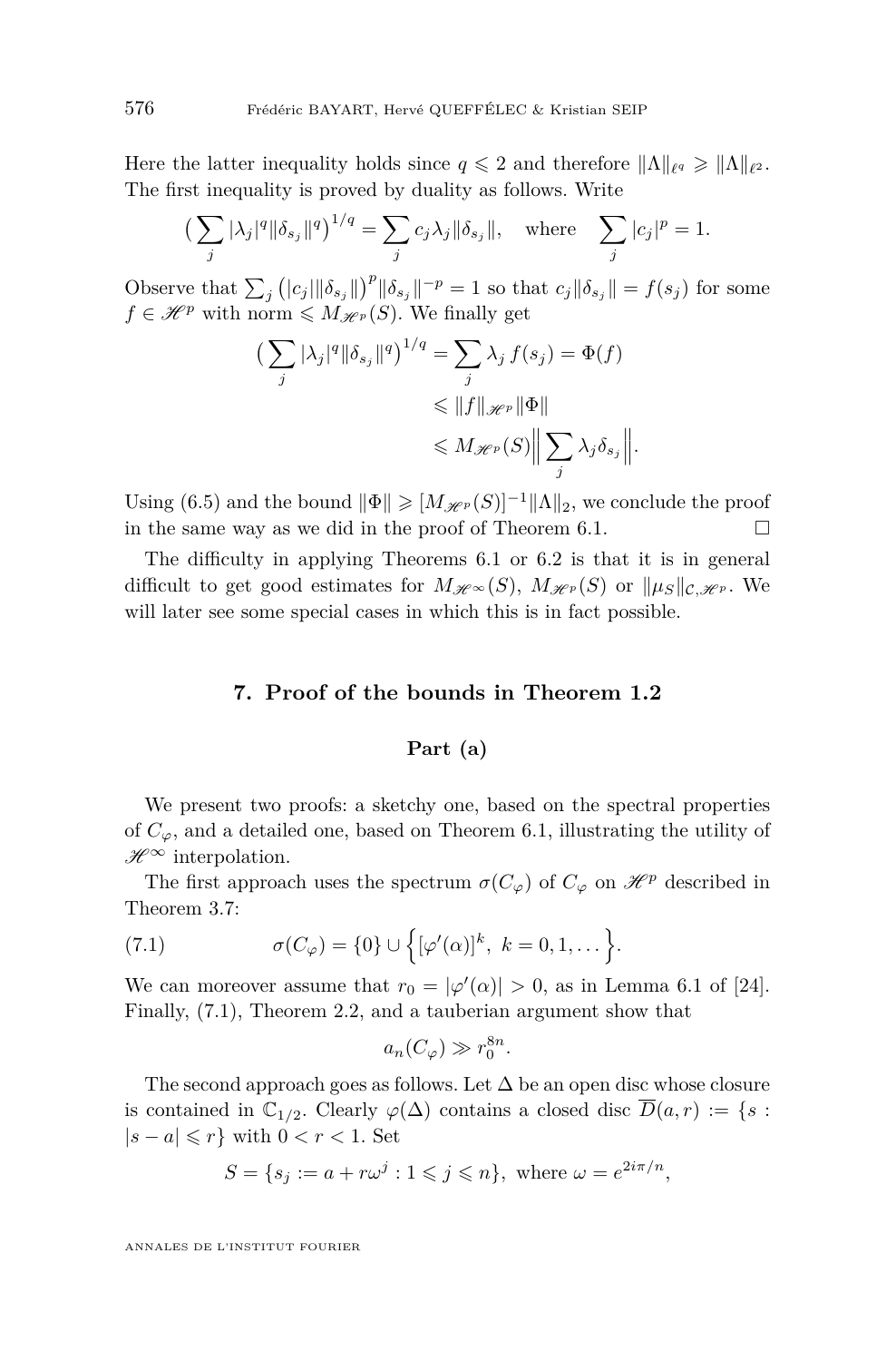and let  $S' = \{s'_j\}$  be a set of *n* distinct points from  $\Delta$  such that

$$
\varphi(s'_j)=s_j,\quad 1\leqslant j\leqslant n.
$$

We introduce the associated Blaschke product

$$
B(s):=\prod_{1\leqslant j\leqslant n}\frac{s-s_j}{s+\overline{s_j}-1}=\frac{(s-a)^n-r^n}{(s+\overline{a}-1)^n-r^n}
$$

and find, by an elementary computation, that the uniform separation constant

$$
\delta(S) = \inf_{1 \leq j \leq n} (2\sigma_j - 1)|B'(s_j)|
$$

of *S* verifies

$$
(7.2) \t\t\t \delta(S) \gg r^n
$$

It is known that  $M_{H^\infty}(S) \leq (2e + 4e|\log \delta(S)|)/\delta(S)$  [\[13,](#page-37-19) p. 268], where  $M_{H^{\infty}}(S)$  denotes the constant of interpolation for the space  $H^{\infty}(\mathbb{C}_{0})$  of bounded, analytic functions on  $\mathbb{C}_0$ .

<span id="page-27-0"></span>*.*

After having made this choice of  $S$  and  $S'$ , we now estimate each of the three terms appearing on the right-hand side of [\(6.1\)](#page-23-2) of Theorem [6.1](#page-22-0) with help of Theorem [4.4.](#page-19-1) We first claim that

<span id="page-27-1"></span>(7.3) 
$$
M_{\mathscr{H}^{\infty}}(S) \ll r^{-(\gamma + \varepsilon)n}
$$

for every  $\varepsilon > 0$ . Indeed, it follows from [\(7.2\)](#page-27-0) and the relations between interpolation and uniform separation constants that  $M_{H^\infty}(S) \ll [1/\delta(S)]^{1+\varepsilon} \ll$  $r^{-(1+\varepsilon)n}$ , and then [\(4.5\)](#page-19-2) gives the result. We find next that

<span id="page-27-2"></span>(7.4) k*µS*<sup>0</sup>k<sup>C</sup>*,*<sup>H</sup> *<sup>p</sup> n.*

This is a consequence of Lemma [4.1](#page-16-0) since  $S' = (s'_j)$  is uniformly bounded and lies far from the boundary  $\text{Re } s = 1/2$ . Finally, we observe that

<span id="page-27-3"></span>(7.5) 
$$
\inf_{1 \leq j \leq n} \frac{\|\delta_{s_j}\|}{\|\delta_{s'_j}\|} \gg 1.
$$

This is immediate since  $\|\delta_{s_j}\| \geq 1$  and  $\|\delta_{s'_j}\| = O(1)$  as *S'* remains far from the boundary when *n* increases.

Now part (a) of Theorem [1.2](#page-4-0) follows from Theorem [6.1](#page-22-0) if we put together  $(7.3)$ ,  $(7.4)$ , and  $(7.5)$ ; taking into account the factors *n* and  $n^{-(1/\min(2,p)-1/p)}$ , we observe that we may choose  $\delta = r^{\gamma+\varepsilon}$  for an arbitrary  $\varepsilon > 0$ .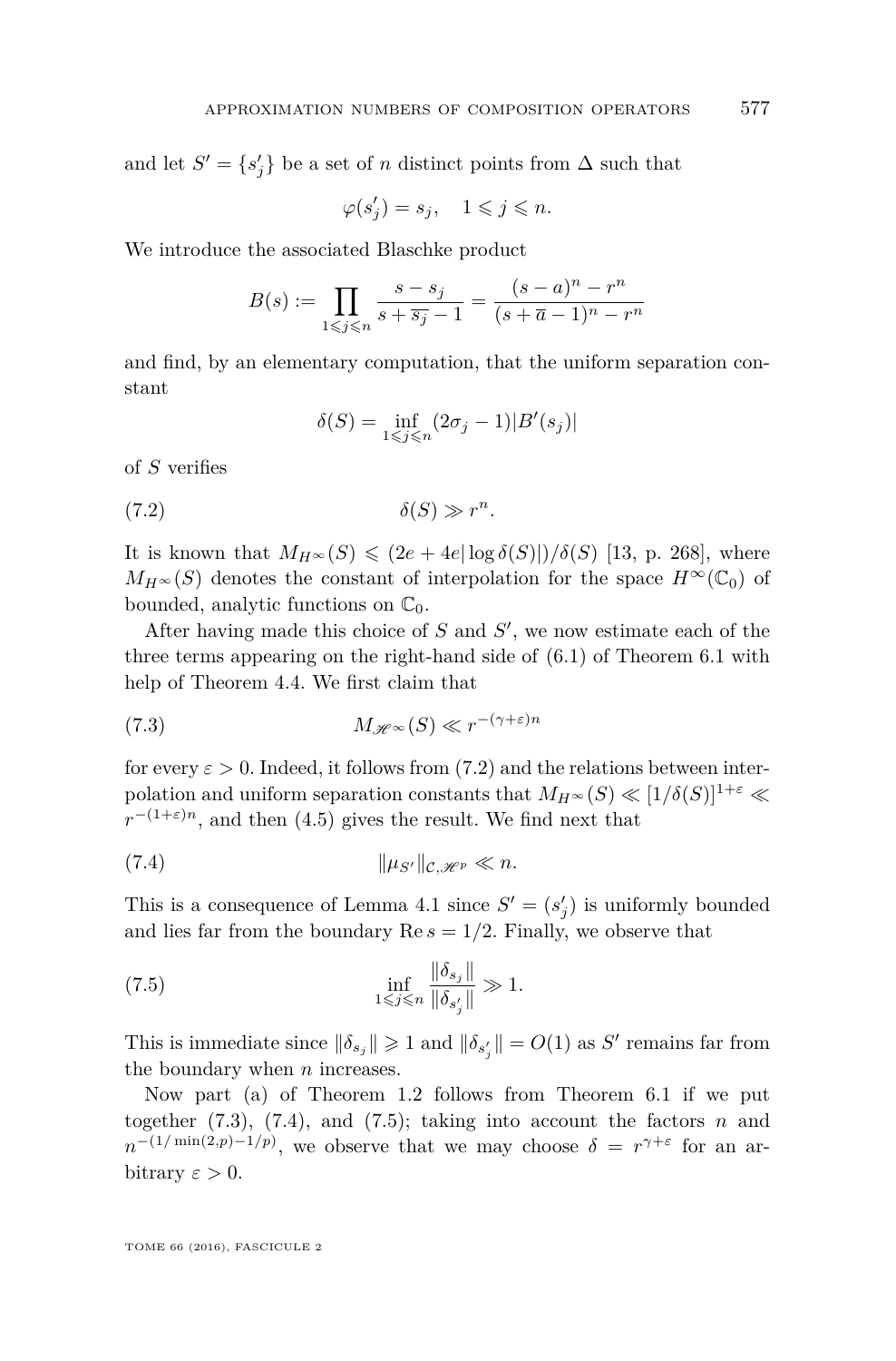### **Part** (**b**):  $c_0 = 1$

We first prove [\(1.1\)](#page-4-1) by applying Theorem [2.1](#page-8-2) with  $r = 1/(\text{Re } c_1)$ . By Theorem [3.7,](#page-13-2) the left-hand side of [\(2.3\)](#page-8-3) is infinite. It follows that the righthand side is infinite as well, whence the result follows. Our proof of  $(1.1)$ given above does not lead to a pointwise estimate of  $a_n(C_\varphi) =: a_n$ . To achieve this, we use [\(2.4\)](#page-8-4) with *N* in place of *n*, where  $N > 2n$  is an integer to be chosen later. We set  $\gamma_1 = \text{Re } c_1$  and use that  $\lambda_j(C_\varphi) = j^{-c_1}$  to obtain

$$
2^{-\gamma_1} N^{-\gamma_1} = (2N)^{-\gamma_1} \leqslant e \left( a_1 \cdots a_N \right)^{1/N}
$$
  
\$\leqslant e \left( a\_1^n a\_n^{(N-n)} \right)^{1/N} = e a\_1^{n/N} a\_n^{(N-n)/N}.

This implies that

 $a_n \geqslant 2^{-\gamma_1 N/(N-n)} e^{-N/(N-n)} a_1^{-n/(N-n)} N^{-\gamma_1 N/(N-n)} \gg N^{-\gamma_1 N/(N-n)},$ 

which we now write as

$$
a_n \gg N^{-\gamma_1} N^{-\gamma_1 n/(N-n)} = N^{-\gamma_1} e^{-\gamma_1 n \log N/(N-n)}
$$

*.*

Choosing *N* as the integer part of *n* log *n* + 2 and noting that  $\frac{n \log N}{N-n} \to 1$ , we finally get

$$
a_n \gg (n \log n)^{-\gamma_1}
$$

as claimed.

It may be observed that the latter argument gives an alternate proof of [\(1.1\)](#page-4-1).

#### **Part** (c):  $c_0 \geqslant 2$

In this case, the spectrum is reduced to  $\{0, 1\}$  (see Subsection [3.4\)](#page-13-3), so that the previous proof does not work. We will proceed differently and use Bernstein numbers and a properly chosen *n*-dimensional space *E*. This new argument will in fact work also when  $c_0 = 1$  and give an alternate proof for that case.

Our proof is based on the following lemma which exploits the fact that the collection of linear functions constitute an infinite-dimensional subspace of  $H^p(\mathbb{T}^\infty)$ . In what follows, we let  $\Omega(N)$  denote the number of prime factors in *N* counted with their multiplicity, and we let  $P_{c_0}$  denote orthogonal projection from  $\mathcal{H}^2$  onto its subspace generated by the basis vectors  $N^{-s}$ with  $\Omega(N) = c_0$ .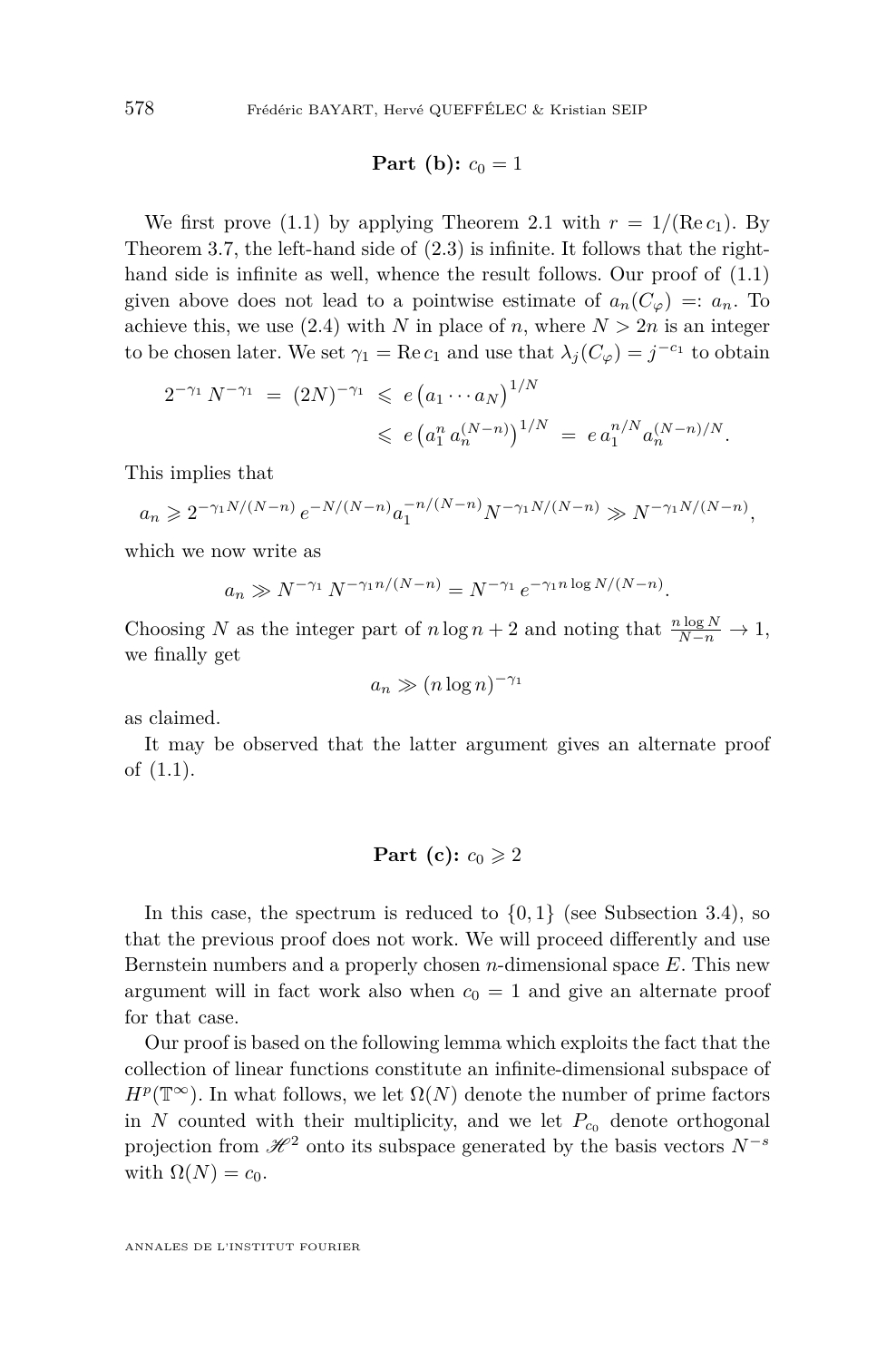<span id="page-29-1"></span>LEMMA 7.1. — Fix an integer  $n \geq 1$ . Suppose that  $\varphi(s) = c_0 s +$  $\sum_{j=1}^{\infty} c_j j^{-s}$  is in  $\mathscr G$  with  $c_0 \geq 1$ . Let *E* be the *n*-dimensional subspace of  $\mathscr{H}^p$  spanned by the unit vectors  $p_1^{-s}, p_2^{-s}, \ldots, p_n^{-s}$ . Then for every  $f(s) =$  $\sum_{k=1}^{n} b_k p_k^{-s}$  in *E*, we have

<span id="page-29-0"></span>
$$
(7.6) \quad P_{c_0}C_{\varphi}f(s) = \sum_{k=1}^{n} b_k p_k^{-c_1} (p_k^{c_0})^{-s} \quad \text{and} \quad ||P_{c_0}C_{\varphi}f||_{\mathscr{H}^p} \leq ||C_{\varphi}f||_{\mathscr{H}^p}.
$$

Proof. — We know from [\[9\]](#page-36-2) that the following formal computation is allowed to determine the Dirichlet coefficients of  $C_{\varphi}(p_k^{-s}), 1 \leqslant k \leqslant n$ :

$$
C_{\varphi}(p_k^{-s}) = p_k^{-c_0 s} p_k^{-c_1} \prod_{j=2}^{\infty} (1 + \sum_{l=1}^{\infty} \frac{(-c_j \log p_k)^l}{l!} j^{-ls})
$$
  
=:  $p_k^{-c_0 s} p_k^{-c_1} (1 + \sum_{m \ge 2} \alpha_{k,m} m^{-s}),$ 

so that  $P_{c_0}C_{\varphi}f$  can be expressed as stated in [\(7.6\)](#page-29-0). For the norm estimate, using the Bohr lift, we note that for  $h(s) = \sum_{N=1}^{\infty} \beta_N N^{-s}$ , the formula

$$
Q(h)(s) = (1/2\pi) \int_0^{2\pi} \left( \sum_{N=1}^\infty \beta_N e^{i\Omega(N)\theta} N^{-s} \right) e^{-ic_0\theta} d\theta
$$

defines a norm-one projection from  $\mathcal{H}^p$  to its subspace generated by the vectors  $N^{-s}$  with  $\Omega(N) = c_0$ . But this means that

$$
||P_{c_0}C_{\varphi}f||_{\mathscr{H}^p}=||QC_{\varphi}f||_{\mathscr{H}^p}\leq ||C_{\varphi}f||_{\mathscr{H}^p},
$$

which gives the second part of  $(7.6)$ .

We are now ready to prove part (c) of Theorem [1.2.](#page-4-0) Choose *E* as in Lemma [7.1](#page-29-1) and let *f* be a vector in the unit sphere of *E*. By Lemma [7.1](#page-29-1) and the Bohr lift , we get

$$
||C_{\varphi}(f)||_{\mathscr{H}^{p}} \geq ||P_{c_{0}}C_{\varphi}f||_{\mathscr{H}^{p}}\geq ||\sum_{k=1}^{n} c_{k}p_{k}^{-c_{1}}z_{k}^{c_{0}}||_{H^{p}(\mathbb{T}^{\infty})} = ||\sum_{k=1}^{n} c_{k}p_{k}^{-c_{1}}z_{k}||_{H^{p}(\mathbb{T}^{\infty})},
$$

where we for the last relation used the invariance of the Haar measure  $m_{\infty}$  of  $\mathbb{T}^{\infty}$  under the transformation  $(z_j) \mapsto (z_j^{c_0})$ . Applying the Khintchin inequality for the Steinhaus variables  $z_j$  twice, we get

$$
||C_{\varphi}(f)||_{\mathscr{H}^p} \gg || \sum_{k=1}^n c_k p_k^{-c_1} z_k ||_{H^2(\mathbb{T}^\infty)} \geqslant p_n^{-\operatorname{Re} c_1} || \sum_{k=1}^n c_k z_k ||_{H^2(\mathbb{T}^\infty)}
$$
  

$$
\gg p_n^{-\operatorname{Re} c_1} || \sum_{k=1}^n c_k z_k ||_{H^p(\mathbb{T}^\infty)} = p_n^{-\operatorname{Re} c_1} ||f||_{\mathscr{H}^p}.
$$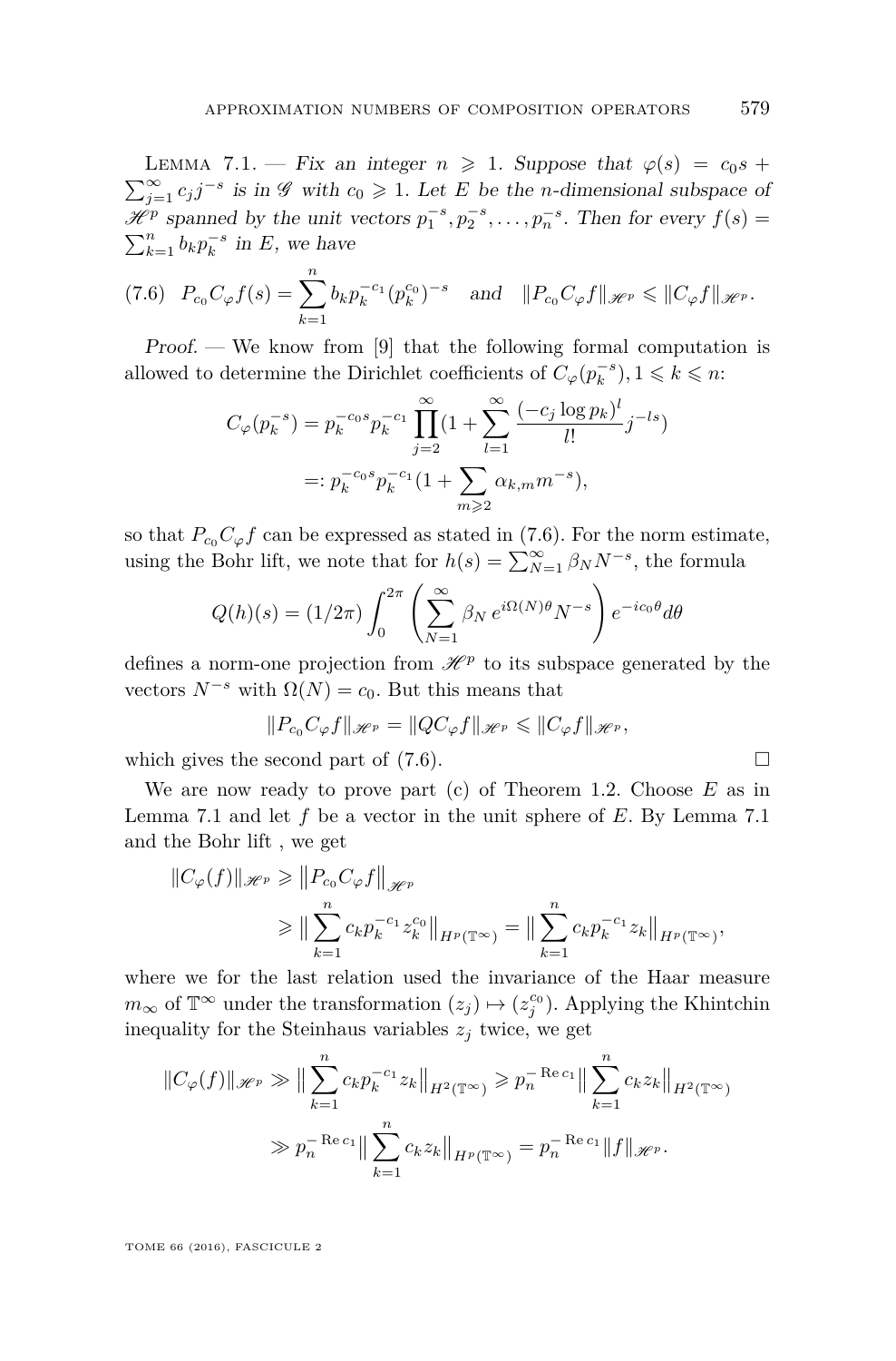It follows that

$$
a_n(C_\varphi) \geq b_n(C_\varphi) \gg p_n^{-\operatorname{Re} c_1}.
$$

By the Tchebycheff form of the prime number theorem,  $p_n \ll n \log n$ , and so the desired estimate follows.

#### **8. Optimality of the bounds in Theorem [1.2](#page-4-0)**

The bounds (a), (b), (c) of Theorem [1.2](#page-4-0) are optimal in view of the following theorem.

THEOREM  $8.1.$  – Suppose that  $c_0$  is a nonnegative integer and that  $\varphi(s) = c_0 s + \sum_{n=1}^{\infty} c_n n^{-s}$  generates a bounded composition operator  $C_{\varphi}$ on  $\mathscr{H}^p$  for some  $1 \leqslant p < \infty$ .

- (a) If  $c_0 = 0$  and  $\Omega := \overline{\varphi(\mathbb{C}_0)} \subset \mathbb{C}_{1/2}$  is compact, then  $a_n(C_\varphi) \ll \delta^n$  for some  $0 < \delta < 1$ .
- (b) If  $c_0 \geq 1$ , and if  $\varphi(\mathbb{C}_0) \subset \mathbb{C}_A$  for some  $A > 0$ , then  $a_n(C_{\varphi}) \ll n^{-A}$ if  $p > 1$  and  $a_n(C_\varphi) \ll (\log n)n^{-A}$  if  $p = 1$ .

Proof. — We split the proof into three parts.

#### **Part (a)**

We recall that the *n*th Gelfand number  $c_n(C_\varphi)$  of an operator *T* on  $\mathcal{H}^p$ is

$$
c_n(T) = \inf_E ||T|_E||,
$$

where *E* runs over all subspaces of  $\mathcal{H}^p$  of codimension  $\lt n$ . Let  $E_0$  be the subspace of  $\mathcal{H}^p$  defined by

$$
E_0 = \{ f \in \mathcal{H}^p : f(s_0) = f'(s_0) = \cdots = f^{(n-1)}(s_0) = 0 \},
$$

where  $\text{Re } s_0 \geq \theta$  and  $\theta = \inf_{s \in \Omega} \text{Re } s > 1/2$ . This is a subspace of codimension  $\langle n+1$ . We will first prove that

(8.1) 
$$
||C_{\varphi}|_{E_0}||^p \leq \sup_{s \in \Omega} |B(s)|^p \zeta(1/2 + \theta),
$$

where *B* is the "adapted" Blaschke product

<span id="page-30-0"></span>
$$
B(s) = \left(\frac{s - s_0}{s - (1/2 + \theta) + \overline{s_0}}\right)^n
$$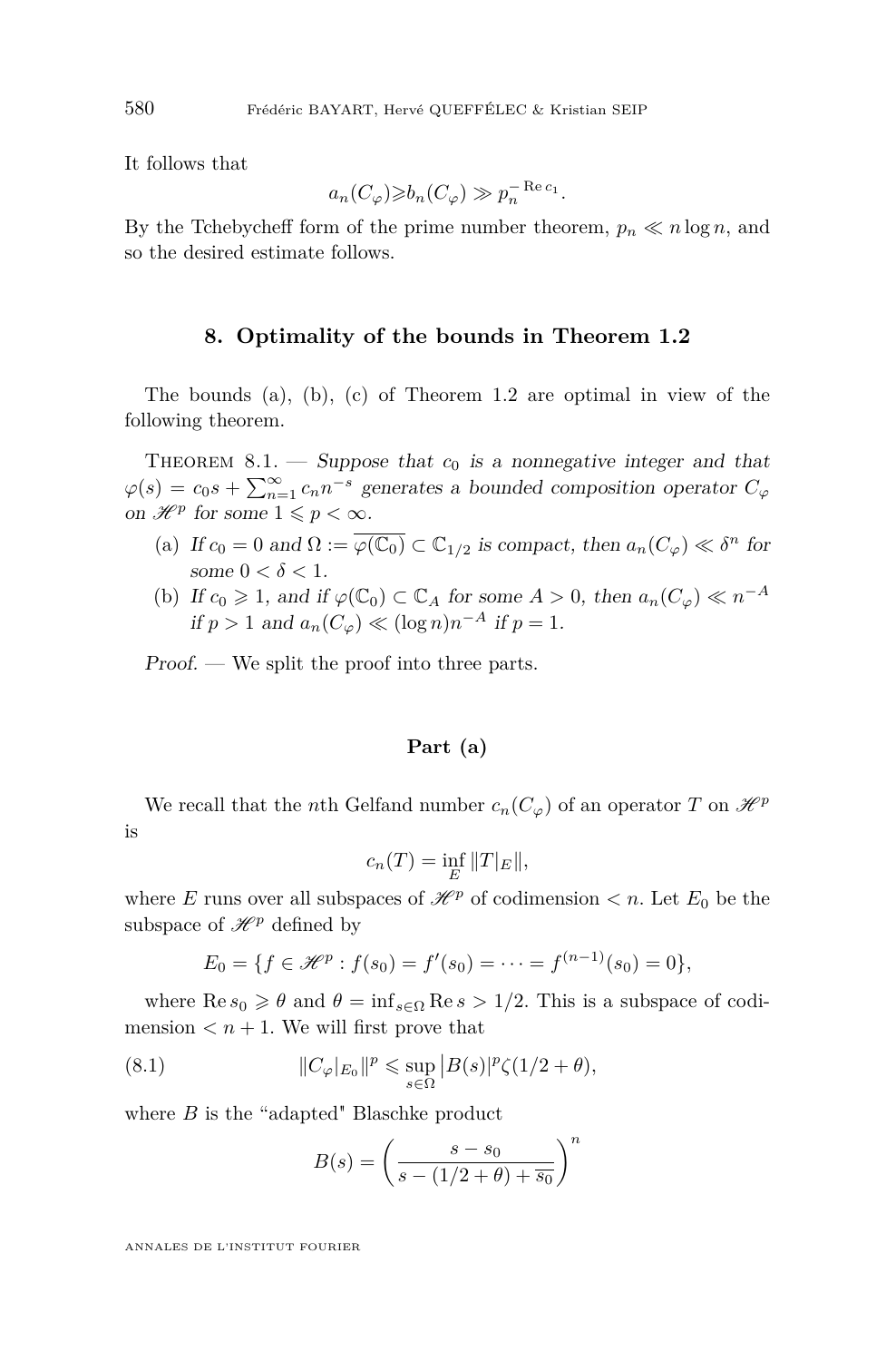which is of modulus 1 on the vertical line Re  $s = 1/4 + \theta/2$ . We set

$$
r:=\sup_{s\in\mathbb{C}_{\theta}}\left|\frac{s-s_0}{s+\overline{s_0}-1}\right|<1
$$

and  $M := \sup_{s \in \Omega} |B(s)| = r^n$ .

We now choose an arbitrary *f* in  $E_0$ . This *f* can be written  $f = Bh$  with *h* having the same supremum as *f* on the vertical line Re  $s = 1/4 + \theta/2$ . Using the maximum principle, we have that

 $\sup_{s \in Ω} |h(s)| \leqslant \sup_{\text{Re } s \geqslant 1/4}$  $\text{Re } s \geqslant 1/4 + \theta/2$  $|h(s)| = \sup$ Re *s*=1*/*4+*θ/*2  $|h(s)| = \sup$ Re *s*=1*/*4+*θ/*2  $|f(s)|$ .

We then deduce

$$
\sup_{s \in \Omega} |f(s)|^p \le \sup_{s \in \Omega} |B(s)|^p \sup_{s \in \Omega} |h(s)|^p \le M^p \sup_{\text{Re } s = 1/4 + \theta/2} |f(s)|^p
$$
  
\$\le M^p \zeta(1/2 + \theta) ||f||^p\$.

We use the pullback measure  $\mu_{\varphi}$  defined by [\(3.7\)](#page-12-0) and the set  $\Omega := \varphi(\mathbb{C}_0)$ . Using the lifting identity [\(3.6\)](#page-12-1) of Theorem [3.5,](#page-12-2) we then get

$$
||C_{\varphi}(f)||_{\mathscr{H}^p}^p = \int_{\mathbb{T}^{\infty}} |f(\Phi^*(z))|^p dm_{\infty}(z) = \int_{\Omega} |f|^p d\mu_{\varphi}.
$$

We infer from this that

$$
||C_{\varphi}(f)||_{\mathscr{H}^p}^p = \int_{\mathbb{T}^{\infty}} |f(\Phi^*(z))|^p dm_{\infty}(z) = \int_{\Phi^*(z) \in \Omega} |f(\Phi^*(z))|^p dm_{\infty}(z)
$$
  

$$
\leqslant \left[ M^p \zeta(1/2 + \theta) \right] ||f||_{\mathscr{H}^p}^p,
$$

which gives [\(8.1\)](#page-30-0). It follows that

 $[C_n(C_\varphi)]^p \leq C_p |E_0|^p \leq M^p \zeta(1/2 + \theta).$ 

Inequality [\(2.2\)](#page-7-1), which states that  $a_n(C_\varphi) \leq 2\sqrt{n} c_n(C_\varphi)$ , finally gives √

$$
a_n(C_\varphi) \leqslant 2\sqrt{n} \, r^{n-1} \left[ \zeta(1/2 + \theta) \right]^{1/p}.
$$

#### **Part (b), p>1**

We consider first the special case in which  $\varphi(s) = s + A$  and  $A > 0$ . This function is seen to belong to  $\mathscr G$ . For a given integer  $n \geq 2$ , let R the  $(n-1)$ -rank operator defined by

$$
Rf := \sum_{j=1}^{n-1} j^{-A} x_j e_j,
$$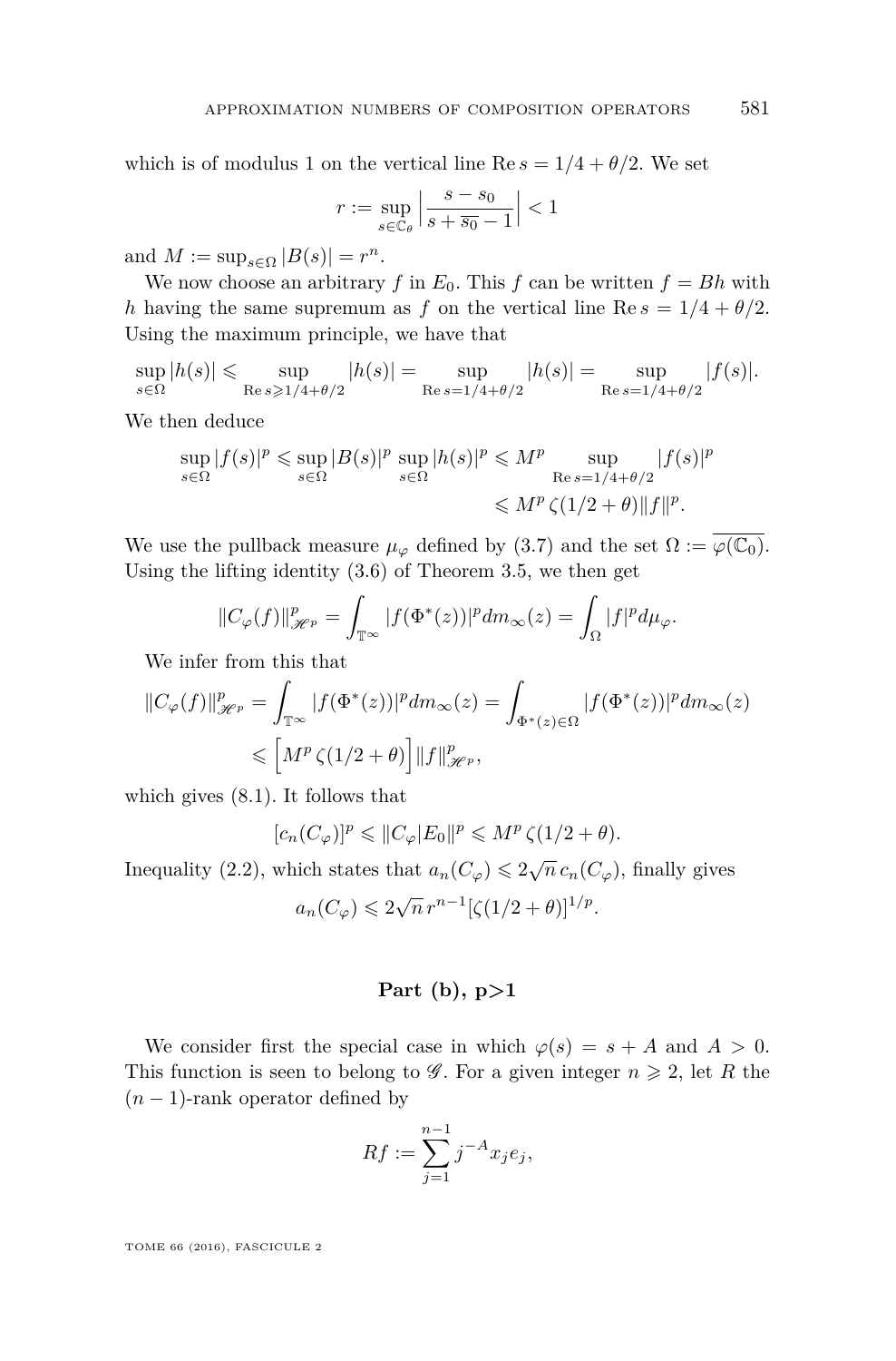where  $f = \sum_{j=1}^{\infty} x_j e_j$  and  $e_j(s) = j^{-s}$ . It follows that  $C_{\varphi} f = \sum_{j=1}^{\infty} j^{-A} x_j e_j$ and that

$$
(C_{\varphi} - R)f = \sum_{j \ge n} j^{-A} x_j e_j.
$$

Now the contraction principle [\(3.1\)](#page-9-2) with  $\lambda_j = j^{-A}$  gives

$$
a_n(C_\varphi) \leqslant \|C_\varphi - R\| \leqslant 2Cn^{-A},
$$

which settles our special case.

In the general case, we write  $\varphi = T_A \circ \varphi_A$ , where

$$
\varphi_A(s) = \varphi(s) - A
$$
 and  $T_A(s) = s + A$ .

Since  $\varphi_A(\mathbb{C}_0) \subset \mathbb{C}_0$ , we see from Theorem [1.1](#page-3-0) that  $C_{\varphi_A}$  maps  $\mathscr{H}^p$  into itself. Now the semi-group property and the ideal property of approximation numbers (see Subsection [2.1\)](#page-6-0), as well as the previous special case, give

$$
a_n(C_\varphi) = a_n(C_{\varphi_A} \circ C_{T_A}) \leqslant ||C_{\varphi_A}||a_n(C_{T_A}) \ll n^{-A}.
$$

# **Part (b), p=1**

It is easy to conclude from Lemma [3.3.](#page-9-1) Indeed, repeating the proof of the contraction principle for Schauder bases (Lemma [3.2\)](#page-9-3) and using that

$$
\sum_{j\geqslant n}\frac{\log j}{j^{A+1}}\ll \frac{\log n}{n^A},
$$

we obtain

$$
\Big\|\sum_{j\geqslant n}j^{-A}x_je_j\Big\|_1\ll \frac{\log n}{n^A}\Big\|\sum_{j\geqslant 1}x_je_j\Big\|_1.
$$

We get  $a_n(C_{T_A}) \ll (\log n)/n^A$  for  $T_A(s) = s + A$  and conclude as before in the general case  $\text{Re }\varphi(s) > A$ .

#### **9. A transference principle**

In [\[24\]](#page-37-0), we found a recipe for transferring a general composition operator on  $H^2(\mathbb{D})$  to a composition operator on  $\mathcal{H}^2$ . The point was that, under this transference, decay rates for approximation numbers are preserved or at least not perturbed severely. The same transference makes sense in the  $\mathcal{H}^p$  setting, but we succeed only partially in getting similarly precise results as in [\[24\]](#page-37-0). We will now present this state of affairs and briefly describe the two basic problems that prevent us from proceeding further.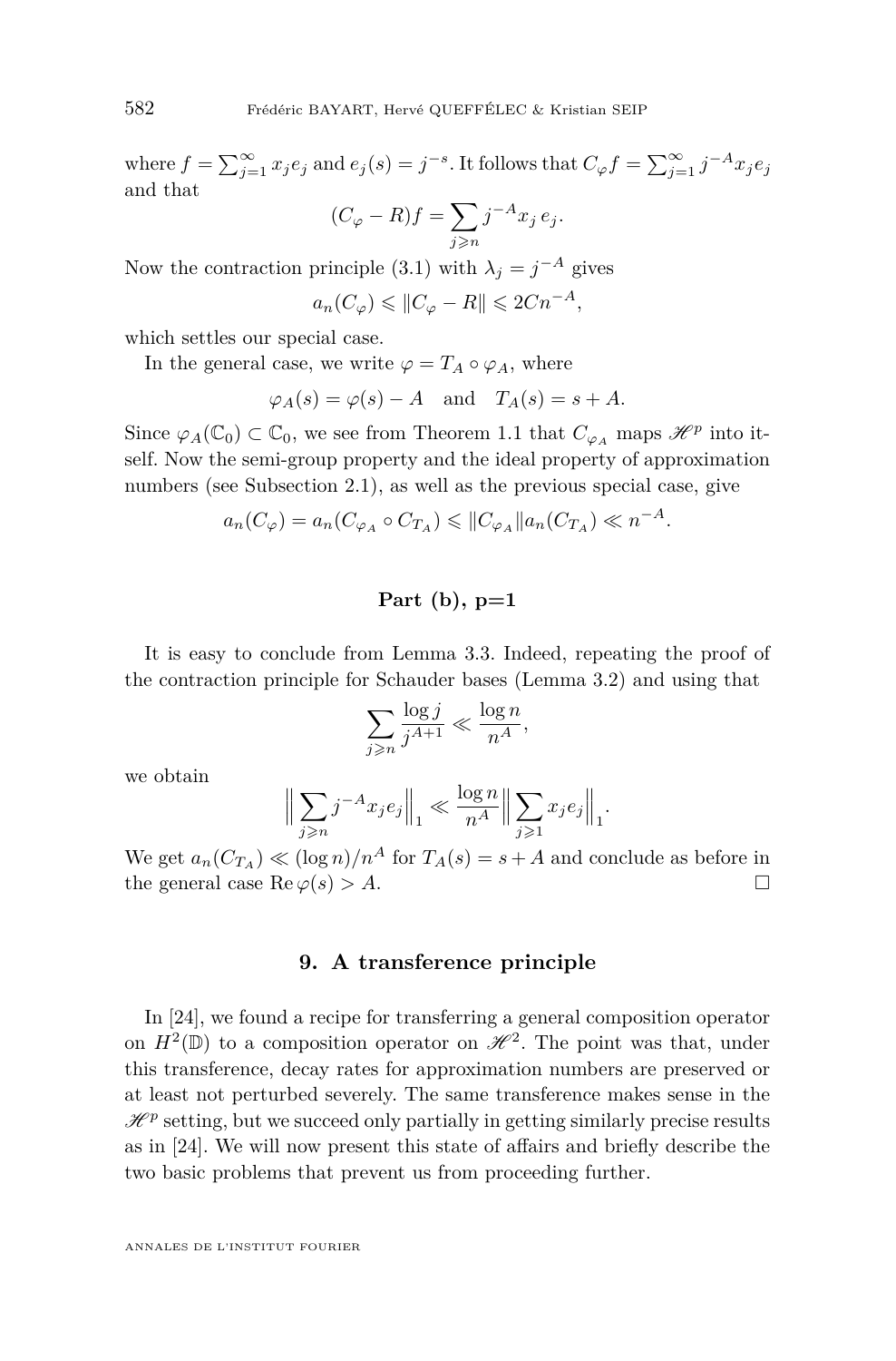We begin by describing the recipe from [\[24\]](#page-37-0). Given  $1 \leqslant p < \infty$ , we let *T* be some conformal map from  $\mathbb{D}$  into  $\mathbb{C}_{1/2}$ , which we will assume has the property that the operator  $C_T$  is bounded from  $\mathcal{H}^p$  to  $H^p(\mathbb{D})$ . We introduce the function

$$
I(s) := 2^{-s}
$$

which we view as an analytic map from  $\mathbb{C}_0$  onto  $\mathbb{D}\setminus\{0\}$ . If  $\omega$  is an analytic self-map of  $\mathbb{D}$ , then we define an analytic map  $\varphi : \mathbb{C}_0 \to \mathbb{C}_{1/2}$  by the formula  $\varphi := T \circ \omega \circ I$ , which implies  $C_{\varphi} = C_I \circ C_{\omega} \circ C_T$ . The Dirichlet series  $\varphi$ is then the symbol of a bounded composition operator  $C_{\varphi}$  on  $\mathscr{H}^p$  with  $c_0 = 0.$ 

A natural choice is to set  $T = T_0$ , where

$$
T_0(z) := \frac{1}{2} + \frac{1-z}{1+z},
$$

so that *T* maps  $\mathbb D$  onto  $\mathbb C_{1/2}$ . Unfortunately, this forces us to require *p* to be an even integer. This constraint comes, as in Theorem [1.1,](#page-3-0) from the local embedding

<span id="page-33-0"></span>(9.1) 
$$
\sup_{a \in \mathbb{R}} \int_{a}^{a+1} |f(1/2 + it)|^{p} dt \leq C ||f||_{\mathcal{H}^{p}}^{p},
$$

which is only known to hold when  $p$  is an even integer. This result relies on a well-known inequality in analytic number theory [\[17\]](#page-37-20). See [\[28\]](#page-37-21) and also [\[19\]](#page-37-17) for a thorough discussion of this inequality and its connections with Carleson measures. Assuming that  $f$  is in  $\mathcal{H}^p$  and using [\(9.1\)](#page-33-0), we get that

$$
||f \circ T_0||_{H^p(\mathbb{D})}^p = \int_{-\pi}^{\pi} |f(1/2 + i \tan(t/2))|^p \frac{dt}{2\pi}
$$
  
= 
$$
\int_{-\infty}^{\infty} |f(1/2 + ix)|^p \frac{dx}{\pi(1 + x^2)}
$$
  
= 
$$
\sum_{k \in \mathbb{Z}} \int_{k}^{k+1} |f(1/2 + ix)|^p \frac{dx}{\pi(1 + x^2)}
$$
  

$$
\ll \sum_{k \in \mathbb{Z}} \frac{1}{k^2 + 1} ||f||_{\mathcal{H}^p}^p
$$
  

$$
\ll ||f||_{\mathcal{H}^p}^p.
$$

It follows that the composition operator defined by the formula  $C_T$  is a bounded operator from  $\mathscr{H}^p$  to  $H^p(\mathbb{D})$ .

For other values of *p*, we may instead choose, for example,

$$
T_{\varepsilon}(z) := \frac{1}{2} + \left(\frac{1-z}{1+z}\right)^{1-\varepsilon}
$$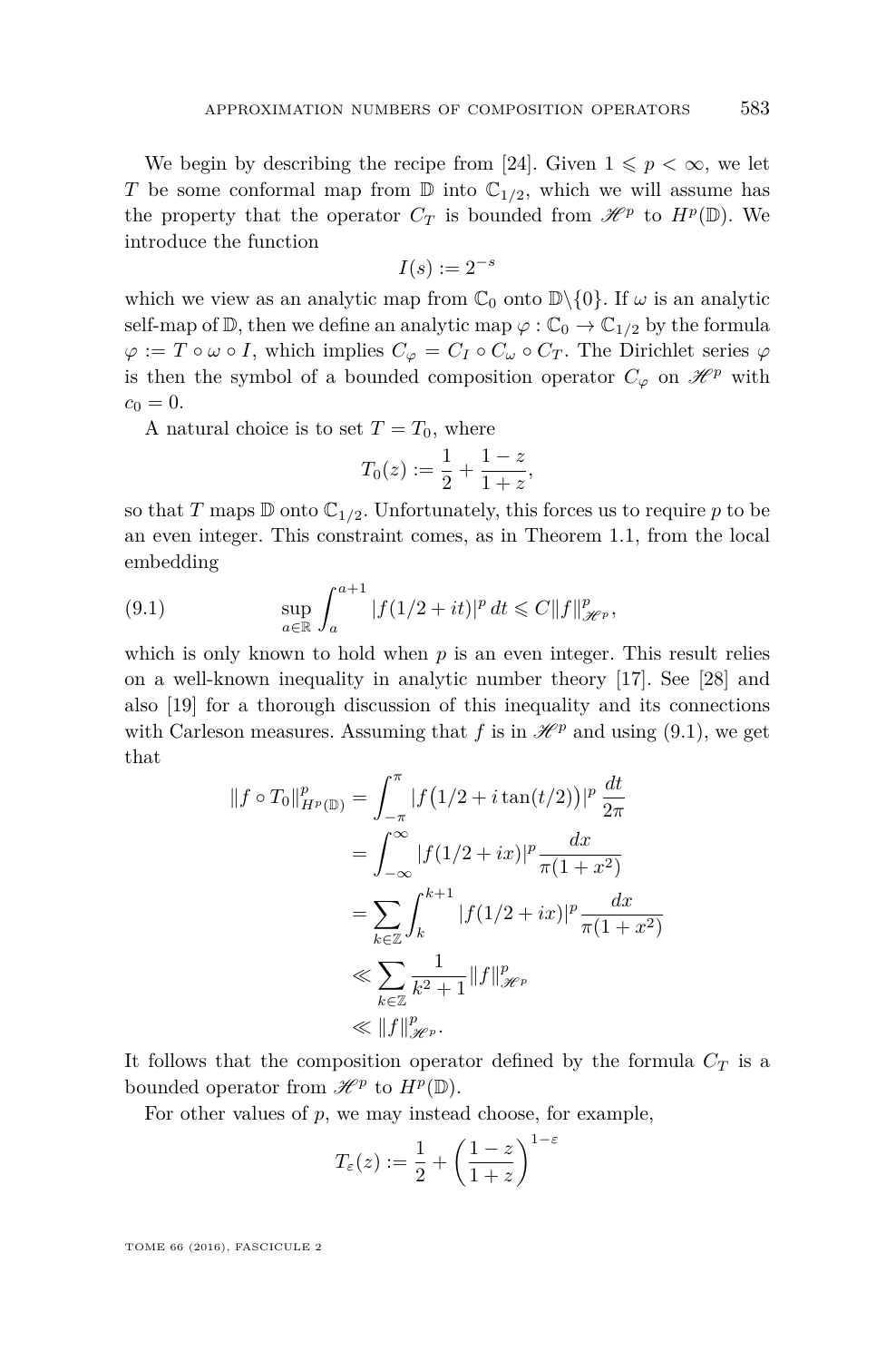for some  $0 < \varepsilon < 1$ . Using the pointwise estimates

$$
|f(\sigma + it)| \leqslant [\zeta(2\sigma)]^{1/p} ||f||_{\mathscr{H}^p}
$$

along with

$$
2\operatorname{Re} T_{\varepsilon}(z) - 1 \geqslant (2\sin \pi \varepsilon/2) \left| \frac{1-z}{1+z} \right|^{1-\varepsilon},
$$

we may compute in a similar way as above to get that

$$
\|f\circ T_{\varepsilon}\|_{H^{p}(\mathbb{D})}^{p}\ll\int_{-\infty}^{\infty}\|f\|_{\mathscr{H}^{p}}^{p}\max(1,|x|^{\varepsilon-1})\frac{dx}{(1+x^{2})}\ll\|f\|_{\mathscr{H}^{p}}^{p}.
$$

We are prepared to state our first basic estimate for  $C_\varphi$ .

<span id="page-34-0"></span>THEOREM 9.1. — Let  $\omega$  be an analytic self-map of  $\mathbb{D}$ . Assume that  $1 \leq$  $p < \infty$  and that  $C_T$  is bounded from  $\mathcal{H}^p$  into  $H^p(\mathbb{D})$ , and set  $\varphi := T \circ \omega \circ I$ . Then

$$
a_n(C_\varphi) \leqslant ||C_T|| a_n(C_\omega).
$$

In particular,  $C_{\varphi}$  is compact whenever  $C_{\omega}$  is compact.

Proof. — By Theorem [3.5,](#page-12-2) the operator  $C_I$ , defined by setting  $C_I g(s)$ :  $g(I(s))$ , is an isometry from  $H^p(\mathbb{D})$  into  $\mathcal{H}^p$ . We use the ideal property of approximation numbers and their preservation under left multiplication by isometries to conclude that

$$
a_n(C_\varphi) = a_n(C_\omega \circ C_T) \leqslant ||C_T|| a_n(C_\omega).
$$

Here  $||C_T||$  is finite by assumption.

We would like to have a tight bound on  $C_\varphi$  from below as well, but this is harder to achieve. We may adapt Theorem [6.2](#page-25-1) to get the following general bound. Here we use the notation  $\mu_Z := \sum_{j=1}^n (1 - |z_j|^2) \delta_{z_j}$  for a sequence  $Z = (z_i)$  in the unit disc.

<span id="page-34-1"></span>THEOREM 9.2. — Let  $\omega$  be an analytic self-map of  $\mathbb D$  such that  $\omega(\mathbb D)$ has positive distance to  $-1$ . Assume that  $1 \leqslant p \leq \infty$  and that  $C_T$  is bounded from from  $\mathscr{H}^p$  into  $H^p(\mathbb{D})$ , and set  $\varphi := T \circ \omega \circ I$  and  $\Phi = T \circ \omega$ , the Bohr lift of  $\varphi$ . There exists a positive constant *c* such that if  $Z = (z_j)$ is any finite sequence with both *Z* and  $\omega(Z)$  consisting of *n* distinct points in D, then

$$
a_n(C_{\varphi}) \geqslant cn^{-(1/\min(2,p)-1/p)} \left[ M_{\mathscr{H}^p}(\Phi(Z)) \right]^{-1} \|\mu_Z\|_{\mathcal{C},H^p(\mathbb{D})}^{-1/p} \times \inf_{1 \leqslant j \leqslant n} \left( \frac{1-|z_j|^2}{1-|\omega(z_j)|^2} \right)^{1/p}.
$$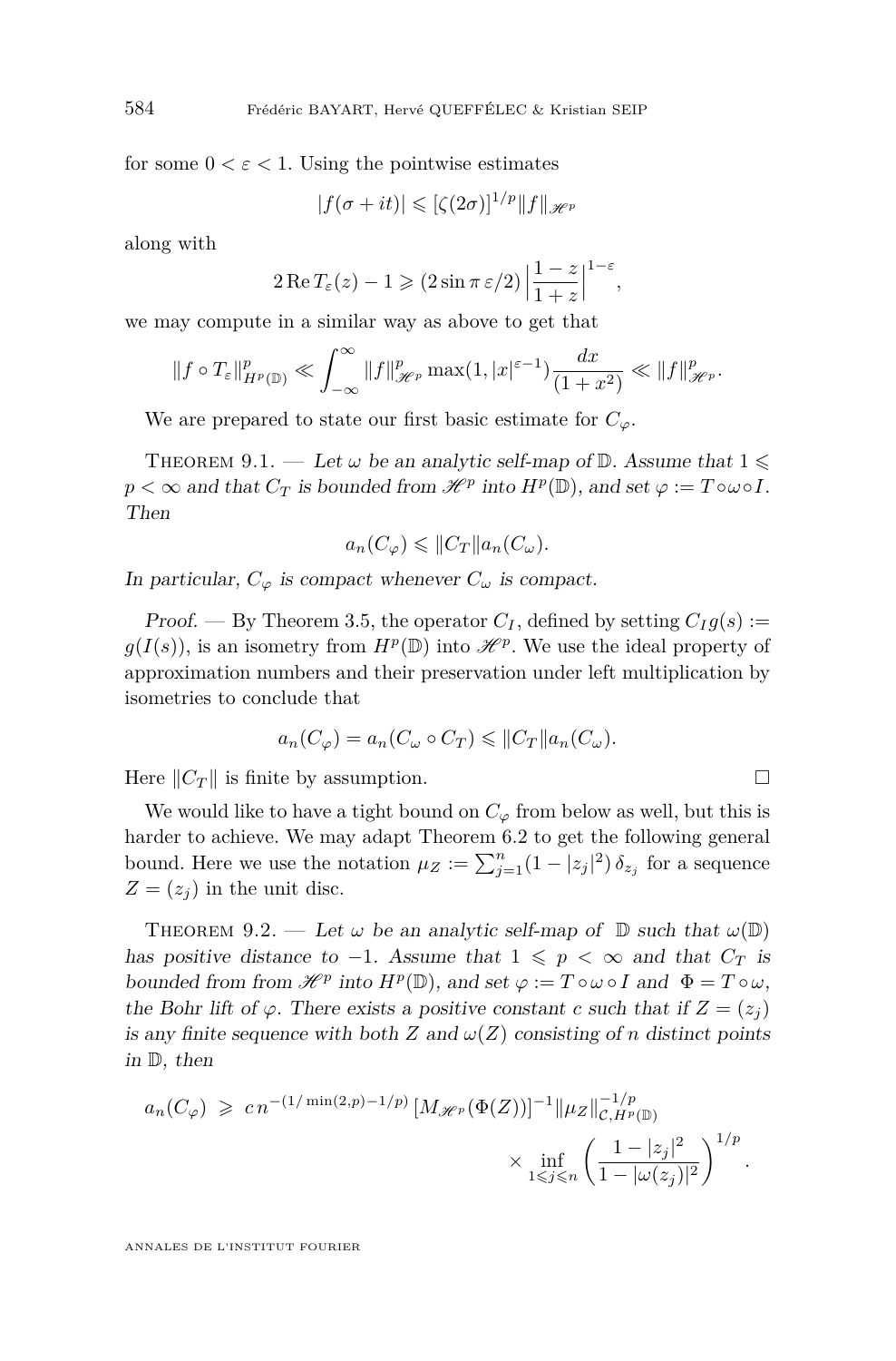Proof. — Since  $\Phi$  is bounded and  $|1 + \omega(z)| \gg 1$ , we have (e.g. in the case  $T = T_0$  and setting  $s_i = \Phi(z_i)$  as well as  $S = \Phi(Z)$ )

$$
\zeta(2 \operatorname{Re} s_j) = \zeta(2 \operatorname{Re} \Phi(z_j)) \geq \frac{c}{2 \operatorname{Re} \Phi(z_j) - 1} = \frac{c}{2} \frac{|1 + \omega(z_j)|^2}{(1 - |\omega(z_j)|^2)}
$$
  
 
$$
\gg (1 - |\omega(z_j)|^2)^{-1}.
$$

Using this fact, and following the same reasoning as in the proof of [\[24,](#page-37-0) Theorem 9.1, we obtain the result from Theorem [6.2.](#page-25-1)  $\Box$ 

This result is completely analogous to the bound from below in [\[24,](#page-37-0) Theorem 9.1], but at present only of interest when  $p = 1$  because of [\(4.4\)](#page-18-0) which says that  $M_{\mathscr{H}^1}(S) \leq [M_{\mathscr{H}^2}(S)]^2$  for any  $\mathscr{H}^2$  interpolating sequence *S*.

We now have what we need to present our leading example and thus prove Theorem [1.4.](#page-5-1)

Proof of Theorem [1.4.](#page-5-1) — When  $\omega$  is a lens map, it is known from [\[15,](#page-37-3) Proposition 6.3] that the approximation numbers decay as  $e^{-\sqrt{n}}$  to some positive power. By Theorem [9.1,](#page-34-0) the same upper bound holds for the decay of  $a_n(C_\varphi)$  for the transferred operator<sup>(1)</sup>  $C_\varphi = C_{T_\varepsilon} \circ C_\omega \circ C_I$  on  $\mathscr{H}^p$  for all  $p \geq 1$ . When  $p = 1$ , we can use Theorem [9.2](#page-34-1) to arrive at the bound from below. Indeed, if we take  $z_j = 1 - \rho^j$  with  $0 < \rho < 1$  and if  $\theta$ denotes the parameter of the lens map  $\omega$ , then simple estimates, using in particular [\(4.4\)](#page-18-0) and Lemma [4.3,](#page-18-1) show that

$$
\|\mu_Z\|_{\mathcal{C}, H^1(\mathbb{D})} \ll e^{b/(1-\rho)},
$$
  
\n
$$
M_{\mathcal{H}^1}(S) \ll [M_{\mathcal{H}^2}(S)]^2 \ll [M_{H^2(\mathbb{C}_{1/2})}(S)]^{\alpha} \ll e^{b/(1-\rho)},
$$
  
\n
$$
\inf_{1 \leq j \leq n} \left(\frac{1-|z_j|^2}{1-|\omega(z_j)|^2}\right)^{1/p} \gg \rho^{n(1-\theta)/p}.
$$

We now optimize the choice of  $\rho$  by taking  $\rho = 1 - 1/\sqrt{n}$ , and we get the lower bound in Theorem [1.4](#page-5-1) with the help of Theorem [9.2.](#page-34-1)

We note that for general  $p \neq 1, 2$ , we are not able to get any better result from Theorem [9.2](#page-34-1) than the general lower bound in part (a) of Theorem [1.2.](#page-4-0)

We observe the following limitation of our method when *p* is not an even integer, and thus in particular also in the case  $p = 1$ . When the approximation numbers of  $C_\omega$  decay more slowly than they do when  $\omega$  is a lens map, the approximation numbers of  $C_T \circ C_\omega \circ C_I$  will still decay as a power of  $e^{-\sqrt{n}}$  because of the map  $T_{\varepsilon}$ . Substituting  $T_{\varepsilon}$  by a map *T* which enjoys some smoothness at  $z = 1$ , we may remedy this situation to some

<sup>&</sup>lt;sup>(1)</sup>We mention without proof that, for lens maps, the choice  $T = T_0$  would work as well.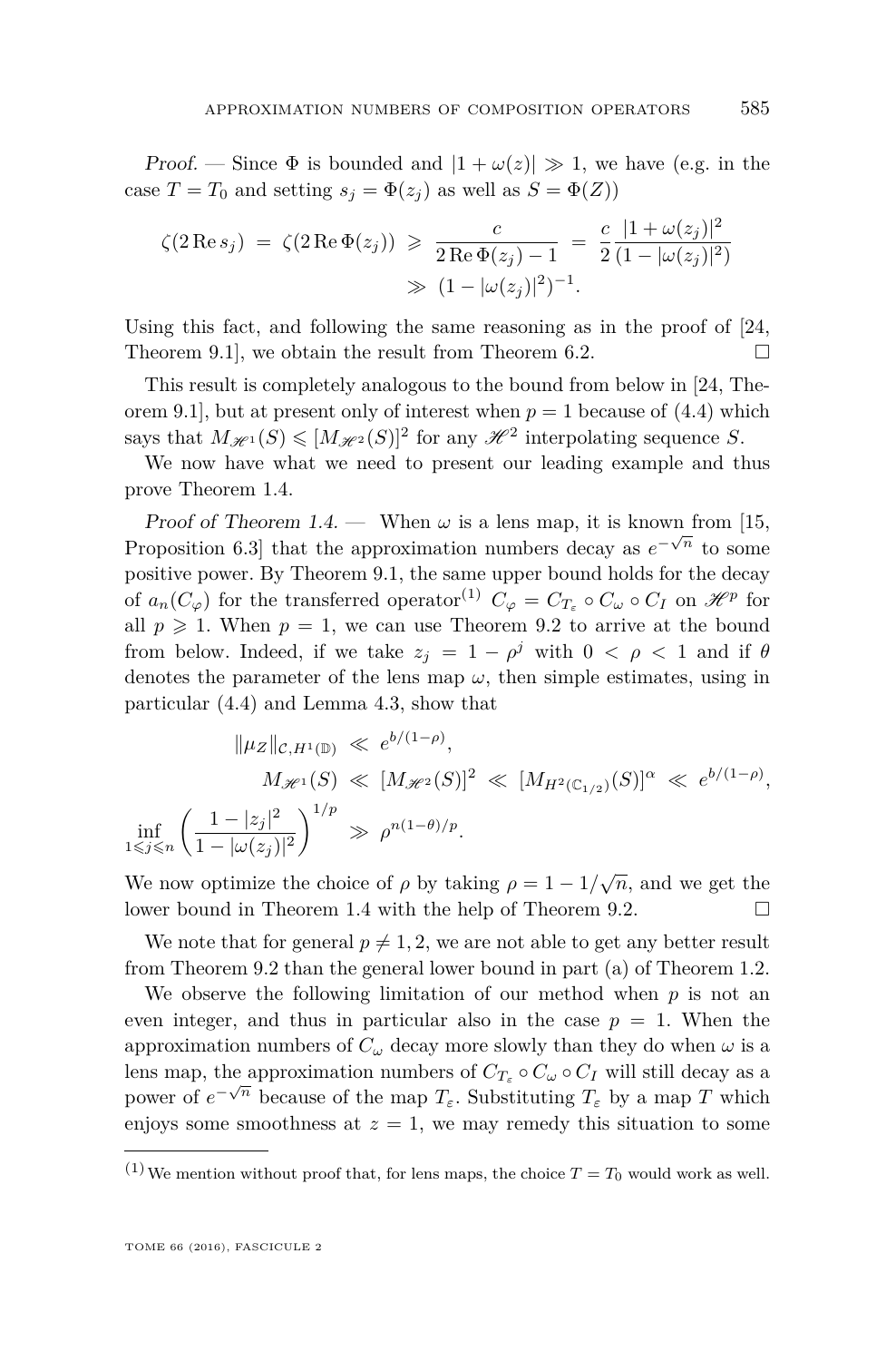extent. But it is clear that we are unable to obtain precise results when, for example,  $(1 - |\omega|)^{-1}$  is non-integrable on  $\mathbb{T}$ .

We conclude that two rather fundamental open problems remain obstacles for extending the utility of our transference principle:

- Is the embedding inequality [\(9.1\)](#page-33-0) valid for a continuous range of *p*, for instance all  $1 \leqslant p < \infty$ ?
- What are the bounded interpolating sequences for  $\mathcal{H}^p$  when 1 <  $p < \infty$ ,  $p \neq 2$ , and how can the constant of interpolation  $M_{\mathscr{H}^p}(S)$ be estimated when the sequence *S* approaches the vertical line  $Re s = 1/2?$

These questions await further investigation.

#### **Acknowledgements**

The authors are grateful to Eero Saksman for kindly allowing them to include in this paper his unpublished vertical convolution formula [\(3.3\)](#page-10-0) and the alternate proof of Lemma [3.3.](#page-9-1) The authors would also like to express their appreciation to the anonymous referee for a careful review leading to a clarification of some technical details.

#### BIBLIOGRAPHY

- <span id="page-36-5"></span>[1] A. Aleman, J.-F. Olsen & E. Saksman, "Fourier multipliers for Hardy spaces of Dirichlet series", Int. Math. Res. Not. IMRN (2014), no. 16, p. 4368-4378.
- <span id="page-36-0"></span>[2] F. Bayart, "Hardy spaces of Dirichlet series and their composition operators", Monatsh. Math. **136** (2002), no. 3, p. 203-236.
- <span id="page-36-1"></span>[3] ——— , "Compact composition operators on a Hilbert space of Dirichlet series", Illinois J. Math. **47** (2003), no. 3, p. 725-743.
- <span id="page-36-8"></span>[4] B. BERNDTSSON, S.-Y. A. CHANG & K.-C. LIN, "Interpolating sequences in the polydisc", Trans. Amer. Math. Soc. **302** (1987), no. 1, p. 161-169.
- <span id="page-36-4"></span>[5] B. CARL & I. STEPHANI, Entropy, compactness and the approximation of operators, Cambridge Tracts in Mathematics, vol. 98, Cambridge University Press, Cambridge, 1990, x+277 pages.
- <span id="page-36-7"></span>[6] B. J. COLE & T. W. GAMELIN, "Representing measures and Hardy spaces for the infinite polydisk algebra", Proc. London Math. Soc. (3) **53** (1986), no. 1, p. 112-142.
- <span id="page-36-6"></span>[7] J. Diestel, H. Jarchow & A. Tonge, Absolutely summing operators, Cambridge Studies in Advanced Mathematics, vol. 43, Cambridge University Press, Cambridge, 1995, xvi+474 pages.
- <span id="page-36-3"></span>[8] S. E. Ebenstein, "Some *H<sup>p</sup>* spaces which are uncomplemented in *Lp*", Pacific J. Math. **43** (1972), p. 327-339.
- <span id="page-36-2"></span>[9] J. GORDON & H. HEDENMALM, "The composition operators on the space of Dirichlet series with square summable coefficients", Michigan Math. J. **46** (1999), no. 2, p. 313-329.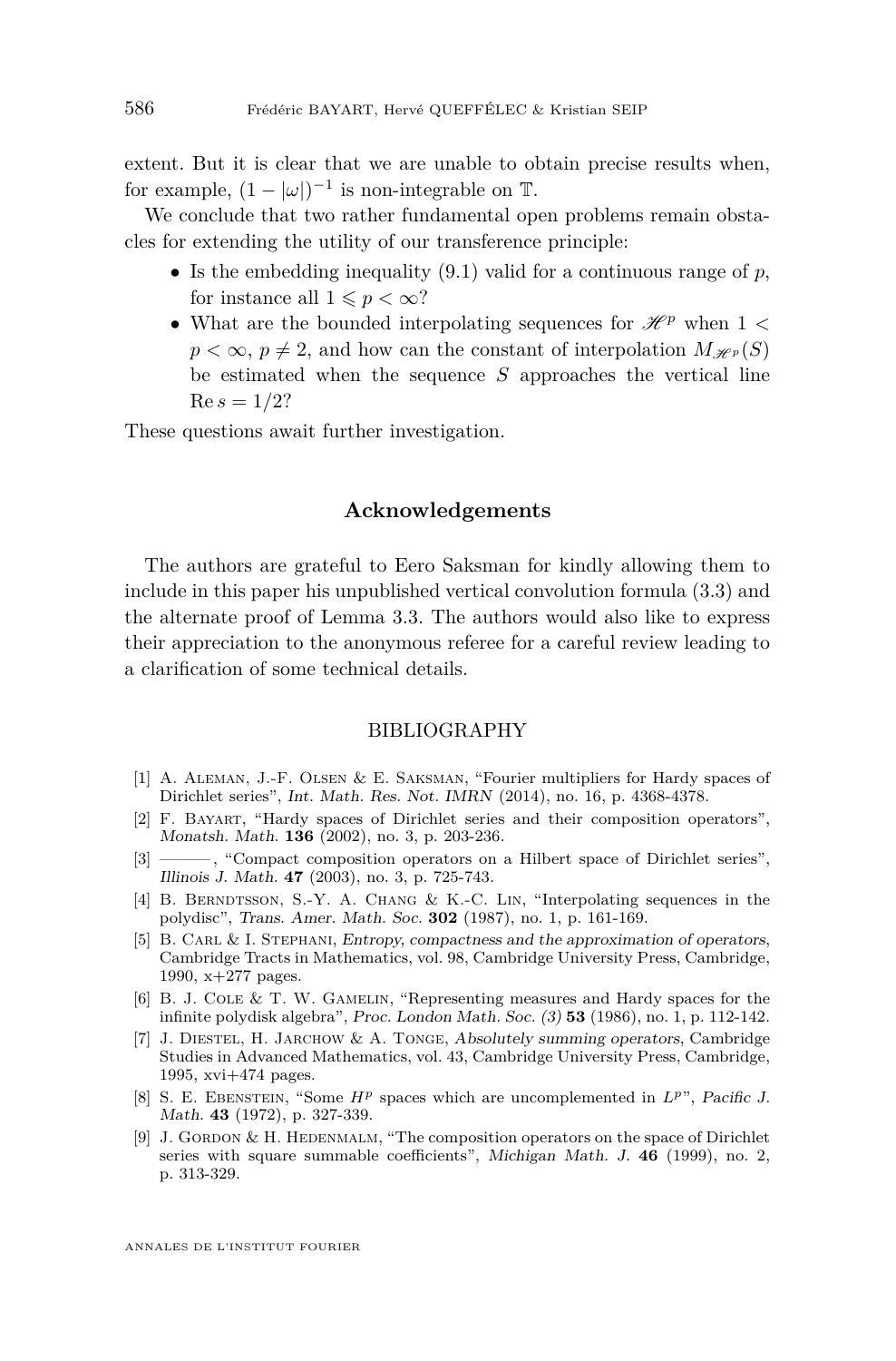- <span id="page-37-13"></span>[10] H. Hedenmalm, P. Lindqvist & K. Seip, "A Hilbert space of Dirichlet series and systems of dilated functions in *L*<sup>2</sup> (0*,* 1)", Duke Math. J. **86** (1997), no. 1, p. 1-37.
- <span id="page-37-9"></span>[11] H. Helson, "Conjugate series and a theorem of Paley", Pacific J. Math. **8** (1958), p. 437-446.
- <span id="page-37-8"></span>[12] W. B. Johnson, H. König, B. Maurey & J. R. Retherford, "Eigenvalues of *p*-summing and *lp*-type operators in Banach spaces", J. Funct. Anal. **32** (1979), no. 3, p. 353-380.
- <span id="page-37-19"></span>[13] P. Koosis, *Introduction to H<sub>p</sub>* spaces, second ed., Cambridge Tracts in Mathematics, vol. 115, Cambridge University Press, Cambridge, 1998, With two appendices by V. P. Havin [Viktor Petrovich Khavin], xiv+289 pages.
- <span id="page-37-11"></span>[14] D. Li & H. Queffélec, Introduction à l'étude des espaces de Banach, Cours Spécialisés [Specialized Courses], vol. 12, Société Mathématique de France, Paris, 2004, Analyse et probabilités. [Analysis and probability theory], xxiv+627 pages.
- <span id="page-37-3"></span>[15] D. Li, H. Queffélec & L. Rodríguez-Piazza, "On approximation numbers of composition operators", J. Approx. Theory **164** (2012), no. 4, p. 431-459.
- <span id="page-37-15"></span>[16] B. Maurey & G. Pisier, "Séries de variables aléatoires vectorielles indépendantes et propriétés géométriques des espaces de Banach", Studia Math. **58** (1976), no. 1, p. 45-90.
- <span id="page-37-20"></span>[17] H. L. Montgomery & R. C. Vaughan, "Hilbert's inequality", J. London Math. Soc. (2) **8** (1974), p. 73-82.
- <span id="page-37-2"></span>[18] J.-F. Olsen, "Local properties of Hilbert spaces of Dirichlet series", J. Funct. Anal. **261** (2011), no. 9, p. 2669-2696.
- <span id="page-37-17"></span>[19] J.-F. OLSEN & E. SAKSMAN, "On the boundary behaviour of the Hardy spaces of Dirichlet series and a frame bound estimate", J. Reine Angew. Math. **663** (2012), p. 33-66.
- <span id="page-37-5"></span>[20] A. Pietsch, "*s*-numbers of operators in Banach spaces", Studia Math. **51** (1974), p. 201-223.
- <span id="page-37-6"></span>[21] ——— , "Weyl numbers and eigenvalues of operators in Banach spaces", Math. Ann. **247** (1980), no. 2, p. 149-168.
- <span id="page-37-7"></span>[22] ——— , Eigenvalues and *s*-numbers, Cambridge Studies in Advanced Mathematics, vol. 13, Cambridge University Press, Cambridge, 1987, 360 pages.
- <span id="page-37-14"></span>[23] G. Pisier, "Sur les espaces de Banach *K*-convexes", in Seminar on Functional Analysis, 1979–1980 (French), École Polytech., Palaiseau, 1980, p. Exp. No. 11, 15.
- <span id="page-37-0"></span>[24] H. Queffélec & K. Seip, "Approximation numbers of composition operators on the  $H^2$  space of Dirichlet series", J. Funct. Anal. **268** (2015), no. 6, p. 1612-1648.
- <span id="page-37-4"></span>[25] ——— , "Decay rates for approximation numbers of composition operators", J. Anal. Math. **125** (2015), p. 371-399.
- <span id="page-37-10"></span>[26] W. RUDIN, Fourier analysis on groups, Interscience Tracts in Pure and Applied Mathematics, No. 12, Interscience Publishers (a division of John Wiley and Sons), New York-London, 1962, ix+285 pages.
- <span id="page-37-12"></span>[27] E. Saksman, "Private communication", Centre for Advanced Study, Oslo, 2012.
- <span id="page-37-21"></span>[28] E. Saksman & K. Seip, "Integral means and boundary limits of Dirichlet series", Bull. Lond. Math. Soc. **41** (2009), no. 3, p. 411-422.
- <span id="page-37-18"></span>[29] K. SEIP, "Interpolation by Dirichlet series in  $H^{\infty}$ ", in Linear and complex analysis, Amer. Math. Soc. Transl. Ser. 2, vol. 226, Amer. Math. Soc., Providence, RI, 2009, p. 153-164.
- <span id="page-37-16"></span>[30] ——— , "Zeros of functions in Hilbert spaces of Dirichlet series", Math. Z. **274** (2013), no. 3-4, p. 1327-1339.
- <span id="page-37-1"></span>[31] H. S. SHAPIRO & A. L. SHIELDS, "On some interpolation problems for analytic functions", Amer. J. Math. **83** (1961), p. 513-532.